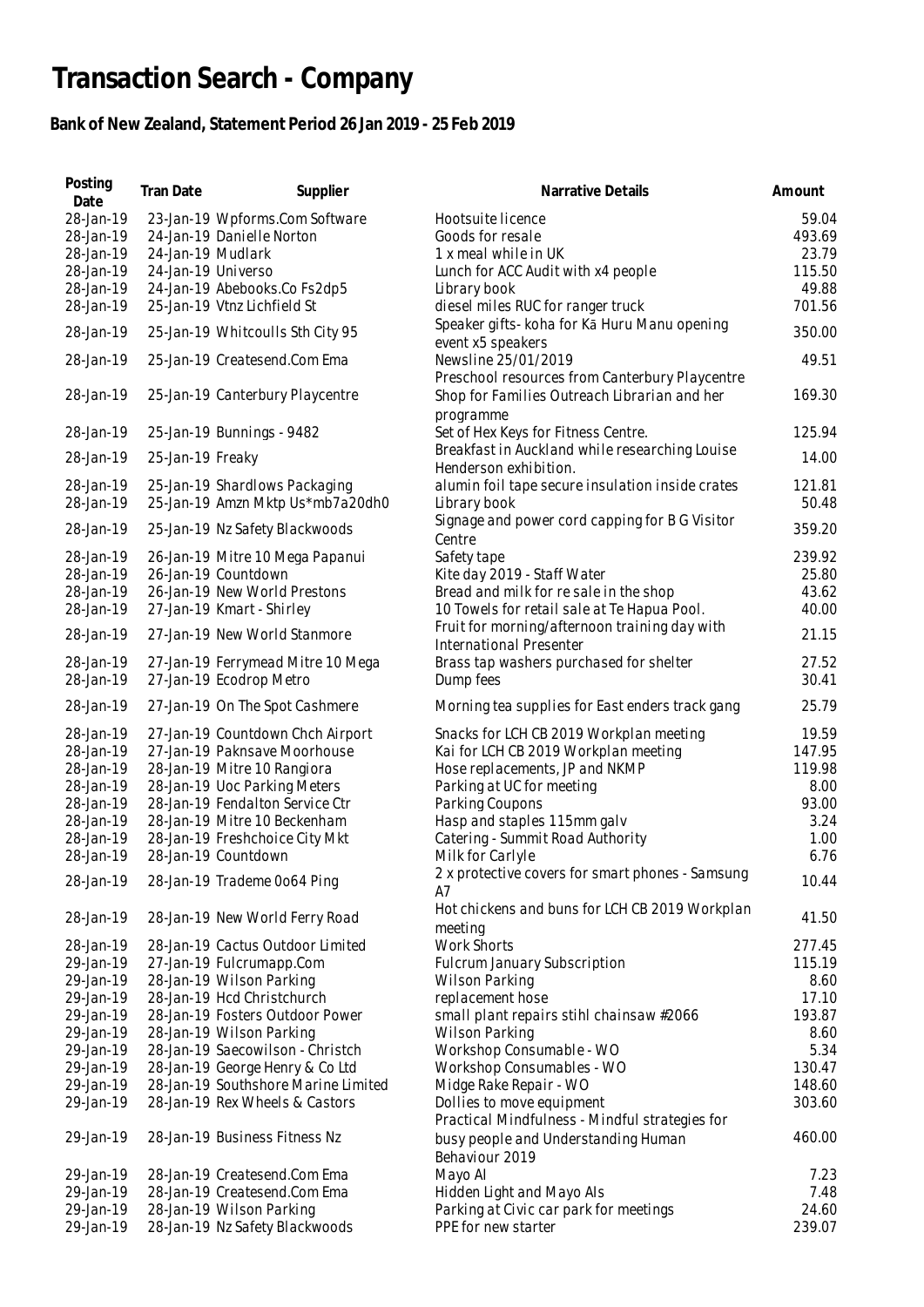| Posting<br>Date        | Tran Date          | Supplier                                                      | Narrative Details                                                                          | Amount          |
|------------------------|--------------------|---------------------------------------------------------------|--------------------------------------------------------------------------------------------|-----------------|
| 29-Jan-19              |                    | 28-Jan-19 Nz Safety Blackwoods                                | General PPE pipe                                                                           | 129.05          |
| 29-Jan-19              |                    | 28-Jan-19 Omc Power Equipment                                 | Nylon for weed trimmers and fuel stickers and 2<br>stroke oil                              | 402.64          |
| 29-Jan-19              |                    | 28-Jan-19 Anderson & Hill                                     | trampoline springs                                                                         | 237.00          |
| 29-Jan-19              |                    | 28-Jan-19 Bunnings - 9476                                     | QE2 waste water diversion to channel in plant<br>room                                      | 55.82           |
| 29-Jan-19              |                    | 28-Jan-19 Humes Pipeline Systems                              | Tapping saddles for filtration plant at Spencer<br>Park pool                               | 49.98           |
| 29-Jan-19              |                    | 28-Jan-19 Mico Montreal Street 7080                           | ball cock and float and 2 No. ball valves for<br>repairs to balance tank at Abberley park. | 65.19           |
| 29-Jan-19              |                    | 28-Jan-19 Ian Coombes Ltd                                     | 1 No. bearing block for pool cover roller and a<br>TDS meter for Waltham                   | 504.23          |
| 29-Jan-19              |                    | 28-Jan-19 Bridon New Zealand - Chch                           | Karabiners for stadium divider nets                                                        | 53.07           |
| 29-Jan-19              |                    | 28-Jan-19 Countdown                                           | Milk for re sale in the shop                                                               | 22.80           |
| 29-Jan-19              |                    | 29-Jan-19 Mister Minit The Palms                              | ROLLER DOOR KEYS                                                                           | 53.60           |
| 29-Jan-19              |                    | 29-Jan-19 Bselect - Moorhouse Ave                             | repair 3 wheel barrow flat tyres                                                           | 50.01           |
| 29-Jan-19              |                    | 29-Jan-19 James Bull & Co                                     | set of 6 keys cut for Parks Education Team to<br>access toilet block in BG playground      | 117.30          |
| 29-Jan-19              |                    | 29-Jan-19 New World Fendalton                                 | purchase supplies for annual lifeguard<br>competition                                      | 44.61           |
| 29-Jan-19              |                    | 29-Jan-19 Just Incredible                                     | Permanent markers                                                                          | 4.00            |
| 29-Jan-19              |                    | 29-Jan-19 Paper Plus South City                               | Laminated sheets                                                                           | 22.99           |
| 29-Jan-19              |                    | 29-Jan-19 Paper Plus South City                               | Credit Voucher Paper Plus South City                                                       | $-22.99$        |
| 29-Jan-19              |                    | 29-Jan-19 Twl 175 South City                                  | Stationary                                                                                 | 41.10           |
| 29-Jan-19<br>29-Jan-19 |                    | 29-Jan-19 Wsl South City<br>29-Jan-19 Briscoes Chch Salisbury | Laminating sheets and boxes for phones<br>Purchase of 2x cheese graters for staff room     | 46.99<br>17.98  |
| 29-Jan-19              |                    | 29-Jan-19 Spotlight Stores NZ Ltd                             | Materials for Family Whanau Fun Night.                                                     | 33.00           |
| 29-Jan-19              |                    | 29-Jan-19 Ccc Art Gallery Car Prk                             | Parking for meetings at Civic                                                              | 6.00            |
| 29-Jan-19              |                    | 29-Jan-19 Relish Catering                                     | Catering Banks Peninsula Community Board<br>meeting                                        | 216.09          |
| 29-Jan-19              |                    | 29-Jan-19 Nzrc Online Shop                                    | First Aid revalidation                                                                     | 130.00          |
| 29-Jan-19              |                    | 29-Jan-19 Aarque Group Limited                                | Consumables for TU - Aarque Group: 2 x MACTAC<br>Gloss vinyl + delivery                    | 244.74          |
| 29-Jan-19              |                    | 29-Jan-19 Xcm Group Limited                                   | 1 court shirt and 2 pairs of trousers                                                      | 162.44          |
| 29-Jan-19              |                    | 29-Jan-19 Permark Industries Ltd                              | Name Badges                                                                                | 64.06           |
| 30-Jan-19              |                    | 28-Jan-19 Hoo*hootsuite Inc                                   | Monthly software licence - Libraries                                                       | 113.76          |
| 30-Jan-19              |                    | 28-Jan-19 Wilson Parking                                      | Parking - meeting at Turanga                                                               | 6.60            |
| 30-Jan-19              |                    | 28-Jan-19 Officevibe                                          | ITDC Officevibe 2019-02 monthly sub                                                        | 1127.34         |
| 30-Jan-19              |                    | 29-Jan-19 Bunnings - 9482                                     | DOOR STOPS D SHACKLES HOSE ADAPTORS                                                        | 521.70          |
| 30-Jan-19              |                    | 29-Jan-19 Wilson Parking                                      | Wilson Parking                                                                             | 14.60           |
| 30-Jan-19              |                    | 29-Jan-19 Nurse Maude Assn - S                                | Shower chair for temp disability change room.                                              | 149.00          |
| 30-Jan-19              |                    | 29-Jan-19 Para Rubber Christchur                              | Rubber mats for temp change rooms.<br>box aluminium for rubbish bin repair                 | 664.93<br>11.44 |
| 30-Jan-19<br>30-Jan-19 |                    | 29-Jan-19 Bunnings - 9476<br>29-Jan-19 Saecowilson - Christch | Replace lifting chains toe drain pump                                                      | 41.49           |
| 30-Jan-19              |                    | 29-Jan-19 Saecowilson - Christch                              | ACP3 Fail - WO Mitch Bos                                                                   | 183.26          |
| 30-Jan-19              |                    | 29-Jan-19 S & T Stainless                                     | W/Shop Tool repair/ Midge Equip repair /                                                   | 573.01          |
|                        |                    |                                                               | Thickener Belt                                                                             |                 |
| 30-Jan-19              | 29-Jan-19 Redpaths |                                                               | Security lights for Westpac Lane                                                           | 472.44          |
| 30-Jan-19<br>30-Jan-19 |                    | 29-Jan-19 Createsend.Com Ema<br>29-Jan-19 Wilson Parking      | CCC events update - January 2019 (#2)<br>Parking at Civic car park for meetings            | 181.41<br>22.60 |
| 30-Jan-19              |                    | 29-Jan-19 Ross Galt Lock & Key                                | 4 x padlocks $PM + chain + 4$ keys                                                         | 249.30          |
| 30-Jan-19              | 29-Jan-19 Ipwea Nz |                                                               | RIMS Conference attendance                                                                 | 1060.90         |
| 30-Jan-19              | 29-Jan-19 Ipwea Nz |                                                               | RIMS Conference attendance                                                                 | 1066.05         |
| 30-Jan-19              | 29-Jan-19 Ipwea Nz |                                                               | RIMS Conference attendance                                                                 | 1066.05         |
| 30-Jan-19              |                    | 29-Jan-19 Bunnings - 9476                                     | hose connections                                                                           | 37.76           |
| 30-Jan-19              |                    | 29-Jan-19 Omc Power Equipment                                 | chains aw spare parts                                                                      | 174.49          |
| 30-Jan-19              |                    | 29-Jan-19 Freshchoice City Mkt                                | Catering - Summit Road Authority                                                           | 151.49          |
| 30-Jan-19              |                    | 29-Jan-19 Abebooks.Co Fs6j9k                                  | Library book                                                                               | 197.82          |
| 30-Jan-19              |                    | 30-Jan-19 Mitre 10 Mega Hornby                                | Large fan for temp first aid tent.                                                         | 199.00          |
| 30-Jan-19              |                    | 30-Jan-19 Mitre 10 Mega Hornby                                | Misc items for temp showers, umbrellas for<br>outside extra shade. Hose and connectors.    | 956.68          |
| 30-Jan-19              |                    | 30-Jan-19 Mitre 10 Beckenham                                  | Art Security kit supplies                                                                  | 50.19           |
| 30-Jan-19              |                    | 30-Jan-19 N Z W W A                                           | Water Services Managers Group membership fee<br>2018-2019                                  | 4329.75         |
| 30-Jan-19              |                    | 30-Jan-19 Mitre 10 Mega Hornby                                | Toilet Door Indicator Bolts x 3                                                            | 85.41           |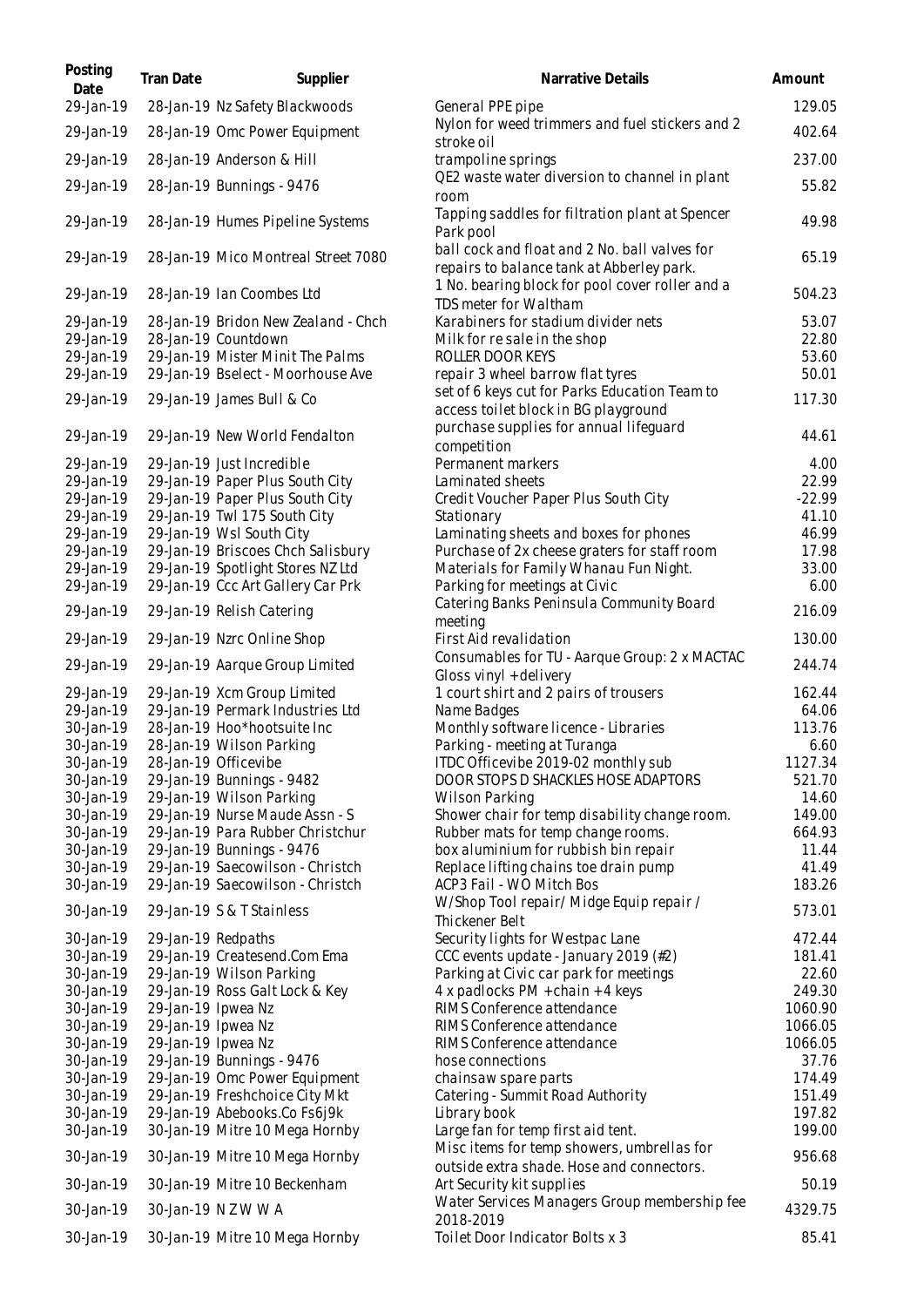| Posting<br>Date        | Tran Date | Supplier                                                 | Narrative Details                                                                        | Amount          |
|------------------------|-----------|----------------------------------------------------------|------------------------------------------------------------------------------------------|-----------------|
| 30-Jan-19              |           | 30-Jan-19 Mitre 10 Mega Hornby                           | Bungee Cords, Hose fittings, WD-40 and Silicone<br>Spray                                 | 198.17          |
| 30-Jan-19              |           | 30-Jan-19 Ccc Parking                                    | Parking for meeting                                                                      | 5.50            |
| 30-Jan-19              |           | 30-Jan-19 Eb *telling Your Story                         | Volunteering Canterbury membership                                                       | 65.34           |
| 30-Jan-19              |           | 30-Jan-19 Countdown                                      | Biscuits for Sister City meetings                                                        | 5.50            |
| 30-Jan-19              |           | 30-Jan-19 Countdown                                      | items for our Thursday afternoon programme and<br>also for the Linwood Youth Festival    | 15.00           |
| 30-Jan-19              |           | 30-Jan-19 Twl 123 Eastgate                               | items for our Thursday afternoon programme and<br>also for the Linwood Youth Festival    | 40.00           |
| 30-Jan-19              |           | 30-Jan-19 Ccc Art Gallery Car Prk                        | Parking for meetings at Civic                                                            | 7.00            |
| 30-Jan-19              |           | 30-Jan-19 Paramount Pools & Spa                          | 6 No. replacement wheels for manual vac head<br>for the botanic gardens                  | 23.00           |
| 30-Jan-19              |           | 30-Jan-19 Mitre 10 Mega Papanui                          | 4 No. hand showers and 1 No. 1.5m shower hose<br>for temporary showers at Jellie Park    | 146.90          |
| 30-Jan-19              |           | 30-Jan-19 Ferrymead Mitre 10 Mega                        | Rubbish grabbers X 2                                                                     | 79.60           |
| 30-Jan-19              |           | 30-Jan-19 Caltex Redwood                                 | milk for Redwood staffroom                                                               | 3.99            |
| 30-Jan-19              |           | 30-Jan-19 Ccc Lichfield Carpark                          | parking for meeting                                                                      | 7.70            |
| 30-Jan-19              |           | 30-Jan-19 Eb *telling Your Story                         | Training for Telling A Story                                                             | 32.67           |
| 30-Jan-19              |           | 30-Jan-19 Mitre 10 Rangiora                              | Sunday Walk'n'Talk - Volunteer Contribution -<br>Voucher                                 | 50.00           |
| 31-Jan-19              |           | 28-Jan-19 Surveymonkey                                   | Survey Monkey monthly subscription                                                       | 46.51           |
| 31-Jan-19              |           | 29-Jan-19 Safari Bks Online-Flow                         | ITII Safari Books Online mthly sub 2019-02                                               | 58.52           |
| 31-Jan-19              |           | 29-Jan-19 Bookdepository.Com                             | books Gardens library                                                                    | 32.48           |
| 31-Jan-19              |           | 29-Jan-19 Abebooks.Co Fs6jy2                             | Gardens library                                                                          | 80.60           |
| 31-Jan-19              |           | 29-Jan-19 Amzn Mktp Us*mb3vl6k10                         | Gardens library                                                                          | 111.02          |
| 31-Jan-19              |           | 29-Jan-19 Bookdepository.Com                             | Gardens library                                                                          | 206.73<br>54.28 |
| 31-Jan-19<br>31-Jan-19 |           | 29-Jan-19 Abebooks.Co Fs6jya<br>30-Jan-19 Wilson Parking | Library book<br><b>Wilson Parking</b>                                                    | 8.60            |
| 31-Jan-19              |           | 30-Jan-19 Sp * Yardgames New Zea                         | More large games for Turanga                                                             | 731.90          |
| 31-Jan-19              |           | 30-Jan-19 Parsley And Sage                               | Catering for Community Board Meeting                                                     | 99.13           |
| 31-Jan-19              |           | 30-Jan-19 Nz Safety Blackwoods                           | Sun cream for chlorine production specialist                                             | 19.43           |
| 31-Jan-19              |           | 30-Jan-19 Bridon New Zealand - Chch                      | Hold down strap for trailer.                                                             | 28.18           |
| 31-Jan-19              |           | 30-Jan-19 Bunnings - 9476                                | Box for trailer, extension cord and drill bits.                                          | 84.71           |
| 31-Jan-19              |           | 30-Jan-19 Kmart - Riccarton                              | castanets for Babytime packs                                                             | 294.00          |
| 31-Jan-19              |           | 30-Jan-19 Createsend.Com Ema                             | Community Board Newsletters Banks Peninsula -<br>February 2019                           | 8.71            |
| 31-Jan-19              |           | 30-Jan-19 Createsend.Com Ema                             | Community Board Newsletters Fendalton-<br>Waimairi-Harewood February 2019                | 9.61            |
| 31-Jan-19              |           | 30-Jan-19 Createsend.Com Ema                             | Art Gallery - Waitangi Day                                                               | 141.21          |
| 31-Jan-19              |           | 30-Jan-19 Bunnings - 9482                                | Cones and reflective tape for teaching                                                   | 98.56           |
| 31-Jan-19              |           | 30-Jan-19 Wilson Parking                                 | Parking at Civic car park for meetings                                                   | 45.60           |
| 31-Jan-19              |           | 30-Jan-19 Wilson Parking                                 | Cost of parking while attending a Document<br>Storage Solutions project meeting in Civic | 12.60           |
| 31-Jan-19              |           | 30-Jan-19 Paknsave Moorhouse                             | Purchases for farewell                                                                   | 42.07           |
| 31-Jan-19              |           | 30-Jan-19 Nova Energy                                    | River of Words Interactive Installation - 110<br>Cashel Street                           | 135.63          |
| 31-Jan-19              |           | 30-Jan-19 Mainland Fasteners Ltd                         | plywood for crate to the United States                                                   | 158.46          |
| 31-Jan-19              |           | 30-Jan-19 Google *play                                   | ITDC Google Play Developer Enrolment Annual Fee                                          | 37.52           |
| 31-Jan-19              |           | 30-Jan-19 Pb Tech Online 09 5269200                      | 2 x SD cards - 3D Printing HA.                                                           | 34.82           |
| 31-Jan-19              |           | 30-Jan-19 Vegeland                                       | animal area food                                                                         | 17.62           |
| 31-Jan-19              |           | 30-Jan-19 Bunnings - 9482                                | animal area big tidy up day items                                                        | 79.33           |
| 31-Jan-19              |           | 30-Jan-19 Shardlows Packaging                            | 6 x rolls of framing tape                                                                | 142.62          |
| 31-Jan-19              |           | 30-Jan-19 Cashel Box Lobby Post Sho                      | Return items to B G V C supplier for Credit                                              | 11.50           |
| 31-Jan-19<br>31-Jan-19 |           | 31-Jan-19 Loose Change<br>31-Jan-19 Mobil Aranui         | Display materials<br>Fuel - Midges WO                                                    | 7.00<br>143.08  |
| 31-Jan-19              |           | 31-Jan-19 Goldpine Christchurch                          | Timber for Rocky Rd Education Programme                                                  | 91.42           |
| 31-Jan-19              |           | 31-Jan-19 Vodafone Prepay Visa Mc                        | Vodafone test sim topup.                                                                 | 20.00           |
| 31-Jan-19              |           | 31-Jan-19 Gordon Harris Chch                             | Pantone colour swatch                                                                    | 499.00          |
| 31-Jan-19              |           | 31-Jan-19 Wsl Papanui                                    | Rubber thimbles to assist with assembling<br>information for Babytime packs              | 5.99            |
| 31-Jan-19              |           | 31-Jan-19 Divine Cakes & Dessert                         | Farewell purchases                                                                       | 42.90           |
| 31-Jan-19              |           | 31-Jan-19 Twl 123 Eastgate                               | Equipment for Sustainability Rocket club<br>Programme                                    | 30.00           |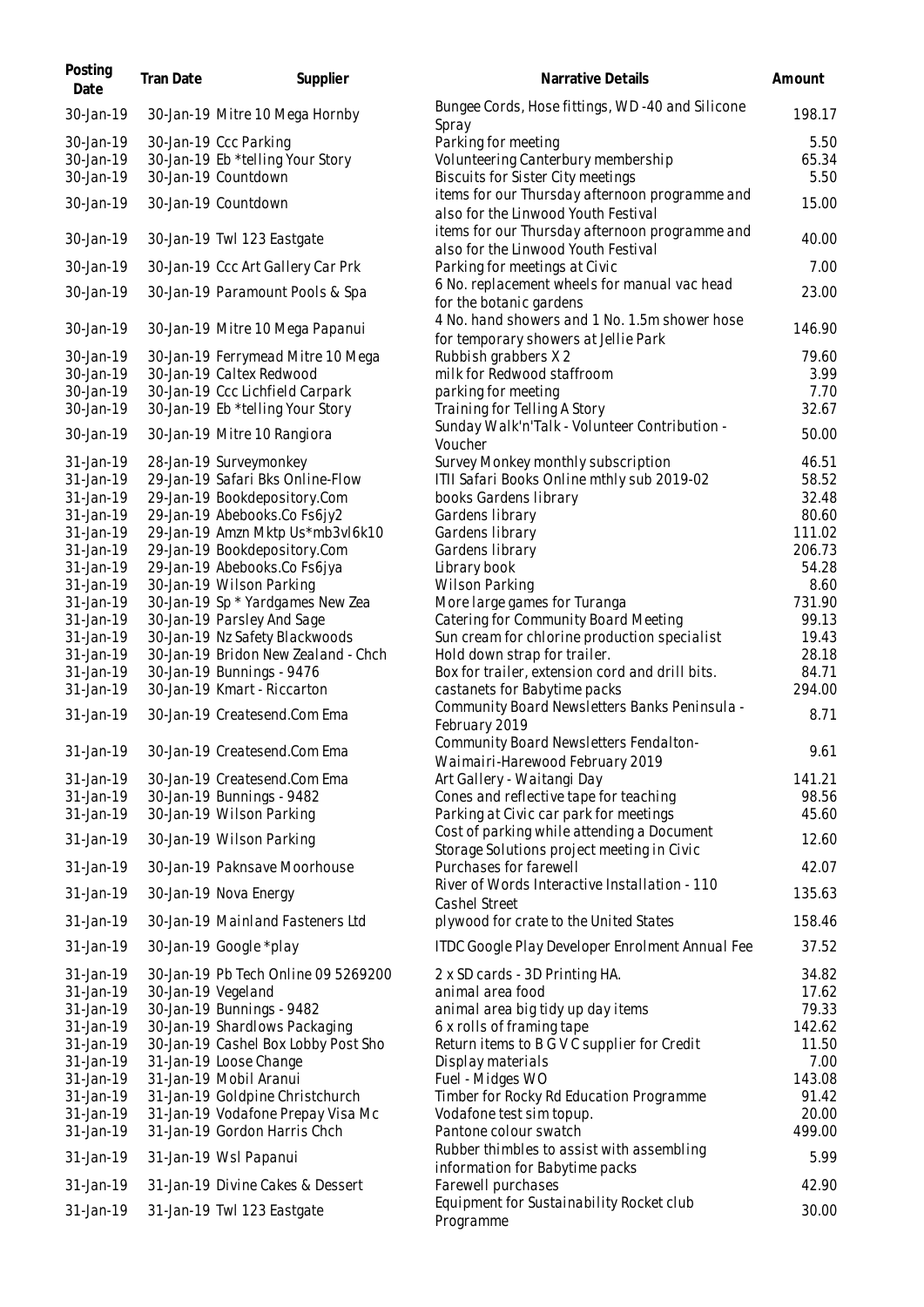| Posting<br>Date | Tran Date          | Supplier                          | Narrative Details                                                                           | Amount    |
|-----------------|--------------------|-----------------------------------|---------------------------------------------------------------------------------------------|-----------|
| 31-Jan-19       | 31-Jan-19 Solgm    |                                   | Attendance at SOLGM PA Forum in Wellington 14<br>and 15 March 2019                          | 1046.50   |
| 31-Jan-19       |                    | 31-Jan-19 Simply Catering         | Catering for Training day with International<br>presenter, external and internal staff      | 445.98    |
| 31-Jan-19       |                    | 31-Jan-19 Ccc Art Gallery Car Prk | Parking all day Turanga                                                                     | 8.00      |
| 31-Jan-19       |                    | 31-Jan-19 Trademe E166 Ping       | Mahjong set for new weekly event                                                            | 67.00     |
| 31-Jan-19       |                    | 31-Jan-19 Hampton & Co Ltd        | nuts and bolts and O rings for workshop                                                     | 413.45    |
| 31-Jan-19       |                    | 31-Jan-19 Norgren Ltd             | Air hose fittings to repair air lines at Pioneer pool                                       | 71.25     |
| 31-Jan-19       |                    | 31-Jan-19 Pak N Save Northlands   | Swim Nappies, fly spray etc                                                                 | 77.81     |
| 31-Jan-19       |                    | 31-Jan-19 Mitre 10 Mega Papanui   | Digital thermometer for water temp testing<br>Credit Voucher Ferrymead Mitre 10 Mega - Re:  | 19.98     |
| 31-Jan-19       |                    | 31-Jan-19 Ferrymead Mitre 10 Mega | Armorall cleaning wipes                                                                     | $-5.98$   |
| 31-Jan-19       |                    | 31-Jan-19 Ferrymead Mitre 10 Mega | Armorall cleaning wipes                                                                     | 25.98     |
| 31-Jan-19       |                    | 31-Jan-19 Waterforce Christchurch | irrigation item sprinkler head replacement                                                  | 64.20     |
| 31-Jan-19       |                    | 31-Jan-19 Belfast Vet Clinic      | animal consultation and pigs chk                                                            | 117.50    |
| 31-Jan-19       | 31-Jan-19 Kiwigas  |                                   | BBQ gas bottle swap                                                                         | 219.77    |
| 31-Jan-19       |                    | 31-Jan-19 Waterforce Christchurch | turf work, irrigation items for sprinklers                                                  | 369.00    |
| 31-Jan-19       |                    | 31-Jan-19 Waterforce Christchurch | NPW Hockey Hose fittings                                                                    | 768.43    |
|                 |                    |                                   | Prezi subscription for Strategy & Transformation                                            |           |
| 1-Feb-19        |                    | 30-Jan-19 Charge.Prezi.Com        | group                                                                                       | 101.73    |
|                 |                    |                                   |                                                                                             | 118.45    |
| 1-Feb-19        |                    | 30-Jan-19 Runscope.Com            | ITII Runscope monthly sub 2019-02                                                           |           |
| $1-Feb-19$      |                    | 30-Jan-19 Dnh*godaddy.Com Nzd     | Go Daddy Renewal Certificate                                                                | 586.49    |
| 1-Feb-19        |                    | 30-Jan-19 Amzn Mktp Us*mb24v97r1  | books                                                                                       | 118.13    |
| 1-Feb-19        |                    | 31-Jan-19 Saecowilson - Christch  | Workshop Consumables - WO                                                                   | 70.38     |
| 1-Feb-19        |                    | 31-Jan-19 Workplace Safety Sup    | Workshop Consumables - WO                                                                   | 516.81    |
| 1-Feb-19        | 31-Jan-19 Plastral |                                   | Credit Voucher (AUD 111.00) Plastral - could not<br>ship goods to NZ due to customs issues. | $-116.12$ |
| 1-Feb-19        |                    | 31-Jan-19 Aliexpress              | Holiday Activities - Pitched Event Easter Fun<br>Resources                                  | 43.02     |
| 1-Feb-19        |                    | 31-Jan-19 Createsend.Com Ema      | Community Board Newsletters Coastal-Burwood -<br>February 2019                              | 10.50     |
| 1-Feb-19        |                    | 31-Jan-19 Bunnings - 9476         | Bunnings, tape measures, velcro, cabinet<br>hardware and magic eraser                       | 93.78     |
| 1-Feb-19        |                    | 31-Jan-19 Nz Planning Institute   | Early bird Registration incl gst                                                            | 425.00    |
| 1-Feb-19        |                    | 31-Jan-19 Nzrc Online Shop        | NZ Red Cross Training and Validation                                                        | 450.00    |
|                 |                    |                                   | packets of small chocolate bars for Aotearoa Bike                                           |           |
| 1-Feb-19        |                    | 31-Jan-19 Paknsave Moorhouse      | Challenge champion packs                                                                    | 48.86     |
| 1-Feb-19        |                    | 31-Jan-19 Officemax               | Adhesive tack for Aotearoa Bike Challenge<br>champion packs                                 | 76.91     |
| 1-Feb-19        |                    | 31-Jan-19 Jaycar Pty Ltd          | LED strip                                                                                   | 29.90     |
| 1-Feb-19        |                    | 31-Jan-19 Smiths Hire             | animal area machinery for big pig day out clean<br>up.                                      | 425.00    |
| 1-Feb-19        |                    | 31-Jan-19 Bunnings - 9482         | NPW Bags to hold hockey nets                                                                | 15.96     |
| 1-Feb-19        |                    | 31-Jan-19 Badge King              | B G V C team badges x 3 - Visitor Host,                                                     | 108.56    |
|                 |                    |                                   | Christchurch Botanic Gardens, Welcome                                                       |           |
| 1-Feb-19        |                    | 1-Feb-19 Freshchoice Barrington   | Delivery was late with cleaning product that was<br>needed over weekend,                    | 12.99     |
| 1-Feb-19        |                    | 1-Feb-19 Mobil Aranui             | Fuel - Midges WO                                                                            | 145.23    |
| 1-Feb-19        |                    | 1-Feb-19 Addressfinder By Ablet   | Monthly software licence - Libraries                                                        | 167.44    |
| 1-Feb-19        |                    | 1-Feb-19 Twl 175 South City       | Foot Stool for Hidden Light Exhibition                                                      | 29.00     |
| 1-Feb-19        |                    | 1-Feb-19 Wedderburn Scales        | scales re calibrated                                                                        | 74.75     |
| $1-Feb-19$      |                    | 1-Feb-19 Resene Tower Junction34  | Test pots for Mind, Body Room                                                               | 9.20      |
| 1-Feb-19        |                    |                                   |                                                                                             | 24.97     |
|                 |                    | 1-Feb-19 Fishpond Co NZ           | 1x Lightweight                                                                              |           |
| 1-Feb-19        |                    | 1-Feb-19 Carpet Plus Chch         | Lazy Sundays 2019 - Carpet - Trailer Stage                                                  | 154.00    |
| 1-Feb-19        |                    | 1-Feb-19 Mitre 10 Mega Papanui    | Cable ties for poolside, Disposable Ear Plugs for<br>staff on poolside, Washer & Pin Split  | 126.40    |
| 1-Feb-19        |                    | 1-Feb-19 Fresh Choice Parklands   | volunteer support food                                                                      | 69.44     |
| 1-Feb-19        | 1-Feb-19 On Cue    |                                   | NZPI 2019 Annual Conference - Napier                                                        | 977.50    |
| 1-Feb-19        |                    | 1-Feb-19 Twl 175 South City       | Purchase of a recycling bin for the staff room in<br>Turanga Library                        | 15.00     |
| 1-Feb-19        |                    | 1-Feb-19 New World South City     | Catering purchased for the WW1 100 years<br>afternoon tea                                   | 96.50     |
| 1-Feb-19        |                    | 1-Feb-19 Chch Ready Mix Concrete  | Brick sand                                                                                  | 60.31     |
|                 |                    |                                   |                                                                                             |           |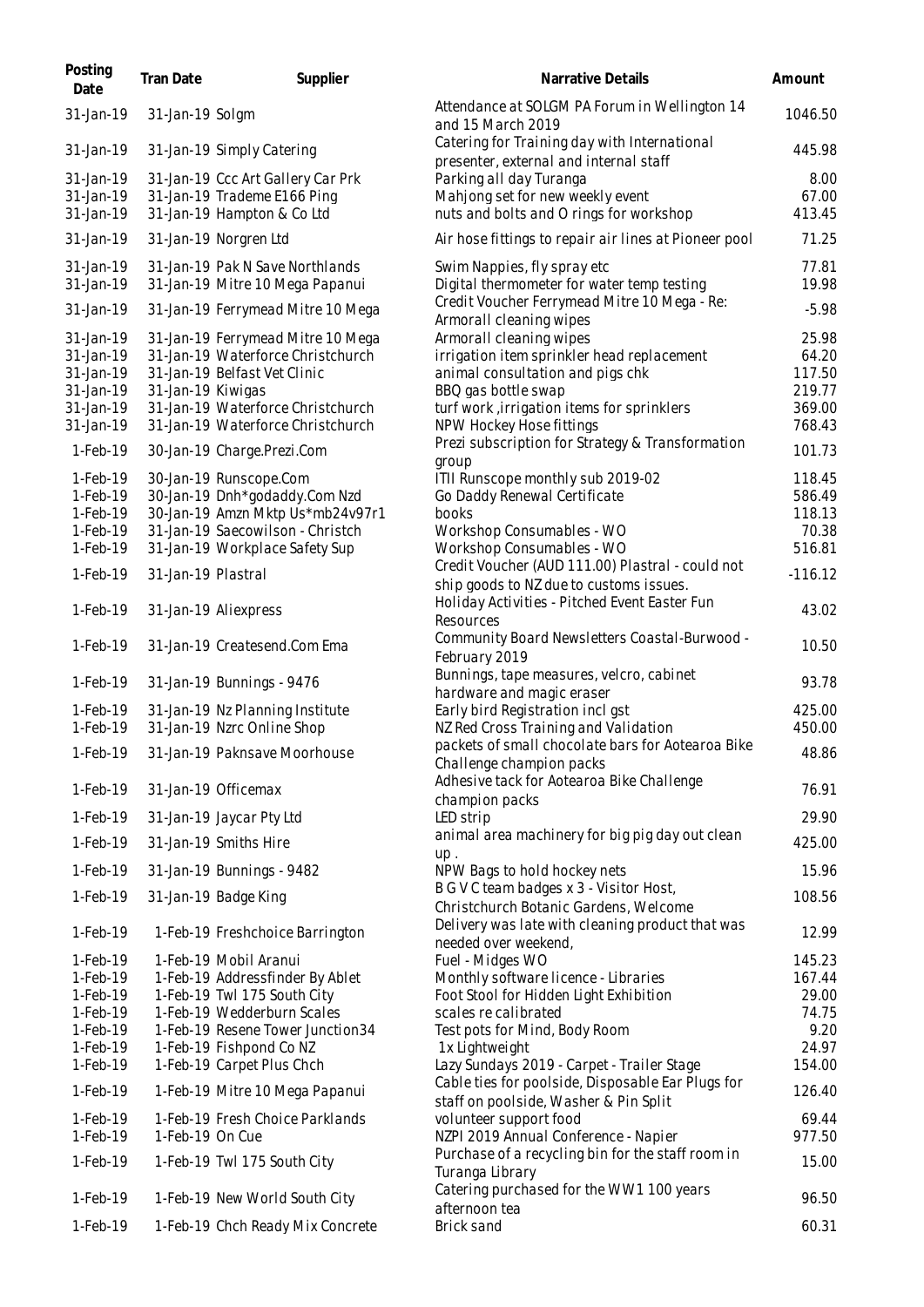| Posting<br>Date      | Tran Date          | Supplier                                                     | <b>Narrative Details</b>                                                                 | Amount          |
|----------------------|--------------------|--------------------------------------------------------------|------------------------------------------------------------------------------------------|-----------------|
| 1-Feb-19             |                    | 1-Feb-19 Countdown                                           | Grocery items for resale in the shop                                                     | 94.66           |
| 4-Feb-19             | 30-Jan-19 Goformz  |                                                              | ITCC GoFormz mthly sub 2019-02 Health                                                    | 112.28          |
| 4-Feb-19             |                    | 31-Jan-19 Facebk *f7usnjj3y2                                 | Facebook promotion of gallery events                                                     | 81.63           |
| 4-Feb-19             |                    | 31-Jan-19 Paypal *mr Bf Davis                                | Engineer new wide band date frequencey<br>Scruttons - Wo                                 | 409.69          |
| 4-Feb-19             |                    | 31-Jan-19 Paypal *mr Bf Davis                                | Radio Coverage Predictions Mt Pearce - Wo                                                | 488.75          |
| 4-Feb-19             |                    | 31-Jan-19 Stk*shutterstock                                   | Enliven Places Fund advisor video music<br>download                                      | 72.77           |
| 4-Feb-19             |                    | 31-Jan-19 Facebk *apvudkjdr2                                 | January Facebook charges for Summertimes                                                 | 375.40          |
| 4-Feb-19             |                    | 31-Jan-19 Facebk *jgcnejst62                                 | January Facebook charges for                                                             | 752.67          |
| 4-Feb-19             |                    | 31-Jan-19 Christchurch Airport                               | SOLGM Annual Strategic Day, Wellingotn<br>Coffee with director of Adam Art Gallery to    | 36.00           |
| 4-Feb-19             | 31-Jan-19 Universo |                                                              | discuss future projects                                                                  | 9.00            |
| 4-Feb-19<br>4-Feb-19 |                    | 31-Jan-19 Facebk *pb4jlhjs92<br>31-Jan-19 Facebk *klt5hkwsp2 | Agents of Discovery facebook boost<br>Facebook costs - CTOC Traveller information        | 12.55<br>163.40 |
| 4-Feb-19             |                    | 31-Jan-19 Amzn Mktp Uk*mi4tp14z4                             | MWH's Water Treatment: Principles and Design'                                            | 211.18          |
| 4-Feb-19             |                    | 31-Jan-19 Facebk *vbztljwys2                                 |                                                                                          | 333.08          |
| 4-Feb-19             | 31-Jan-19 Nhbs Ltd |                                                              | Facebook - multiple promotions<br>Gardens library                                        | 247.57          |
| 4-Feb-19             |                    | 31-Jan-19 Abebooks.Co Fsyl59                                 | Library book                                                                             | 72.69           |
| 4-Feb-19             |                    | 31-Jan-19 Paypal *artlibrarie                                | ARLIS subscription                                                                       | 100.37          |
| 4-Feb-19             |                    | 1-Feb-19 Para Rubber Christchur                              | Matting for temporary change rooms                                                       | 279.96          |
| 4-Feb-19             |                    | 1-Feb-19 Bunnings - 9476                                     | Batteries for sound meters                                                               | 74.86           |
| 4-Feb-19             |                    | 1-Feb-19 Nz Safety Blackwoods                                | PPE Shirts                                                                               | 90.46           |
| 4-Feb-19             |                    | 1-Feb-19 Nz Safety Blackwoods                                | Keep Out Sign for Compound Gate                                                          | 20.22           |
| 4-Feb-19             |                    | 1-Feb-19 Nz Safety Blackwoods                                | Safety tape for Vic Park and HQP, First Aid Items,<br>Brush for cleaning water fountains | 187.42          |
| 4-Feb-19             |                    | 1-Feb-19 Bunnings - 9476                                     | Paint and associated items for Mind, Body Room                                           | 118.60          |
| 4-Feb-19             |                    | 1-Feb-19 Bunnings - 9476                                     | Lazy Sundays 2019 - Equipment Replacement -<br><b>MISC</b>                               | 11.68           |
| 4-Feb-19             |                    | 1-Feb-19 Nzls Cle - Zeald                                    | Privacy Landscape - key developments - Webinar                                           | 149.00          |
| 4-Feb-19             |                    | 1-Feb-19 Radio Spectrum                                      | Radio licence fees for CDEM channels                                                     | 450.00          |
| 4-Feb-19             |                    | 1-Feb-19 Createsend.Com Ema                                  | Community Board Newsletters Spreydon-<br>Cashmere - February 2019                        | 7.60            |
| 4-Feb-19             |                    | 1-Feb-19 Createsend.Com Ema                                  | Bays Area skate project                                                                  | 8.49            |
| 4-Feb-19             |                    | 1-Feb-19 Createsend.Com Ema                                  | Community Board Newsletters Halswell-Hornby-<br>Riccarton - February 2019                | 10.38           |
| 4-Feb-19             |                    | 1-Feb-19 Createsend.Com Ema                                  | Newsline 01/02/2019                                                                      | 49.57           |
| 4-Feb-19             |                    | 1-Feb-19 Bunnings - 9476                                     | Plastic cubes for van, power cables, items for van<br>organising.                        | 123.64          |
| 4-Feb-19             |                    | 1-Feb-19 Wilson Parking                                      | Parking at Civic car park for meetings                                                   | 12.60           |
| 4-Feb-19             |                    | 1-Feb-19 Fulcrumapp.Com                                      | Supply of data capture tool CWW assets                                                   | 1015.27         |
| 4-Feb-19             |                    | 1-Feb-19 Fulcrumapp.Com                                      | Data collection software monthly account for<br>District Planning                        | 56.40           |
| 4-Feb-19             |                    | 1-Feb-19 Akaroa Auto Centre Ltd                              | 2 x Gas cyclinder refills for Camp BBQ                                                   | 75.80           |
| 4-Feb-19             |                    | 1-Feb-19 Nightlife Music                                     | Pioneer nightlife.                                                                       | 338.15          |
| 4-Feb-19             |                    | 1-Feb-19 Nightlife Music                                     | Jellie Park nightlife                                                                    | 338.15          |
| 4-Feb-19             |                    | 1-Feb-19 Nightlife Music                                     | Nightlife music system monthly fee's                                                     | 430.38          |
| 4-Feb-19             |                    | 1-Feb-19 Nz Safety Blackwoods                                | Safety equipment and clothing                                                            | 470.11          |
| 4-Feb-19             |                    | 1-Feb-19 Klim Type Foundry                                   | second typeface for Julia Morison: Headcase<br>Exhibition                                | 83.12           |
| 4-Feb-19             |                    | 1-Feb-19 Klim Type Foundry                                   | Typeface for Julia Morison: Headcase exhibition                                          | 83.12           |
| 4-Feb-19             |                    | 1-Feb-19 L And A Apparel Limited                             | Uniform items for team members                                                           | 524.81          |
| 4-Feb-19             |                    | 1-Feb-19 Home And Castle Hardware                            | Hose fittings, CRC                                                                       | 30.70           |
| 4-Feb-19             |                    | 1-Feb-19 Id Solutions                                        | Security tags plastic and plastic card holders for<br>ID security cards                  | 253.00          |
| 4-Feb-19             |                    | 1-Feb-19 Id Solutions                                        | Purchase of security plastic wallets and plastic<br>tags for ID cards                    | 948.75          |
| 4-Feb-19             |                    | 1-Feb-19 Caltex Hornby                                       | Milk for tearoom                                                                         | 5.99            |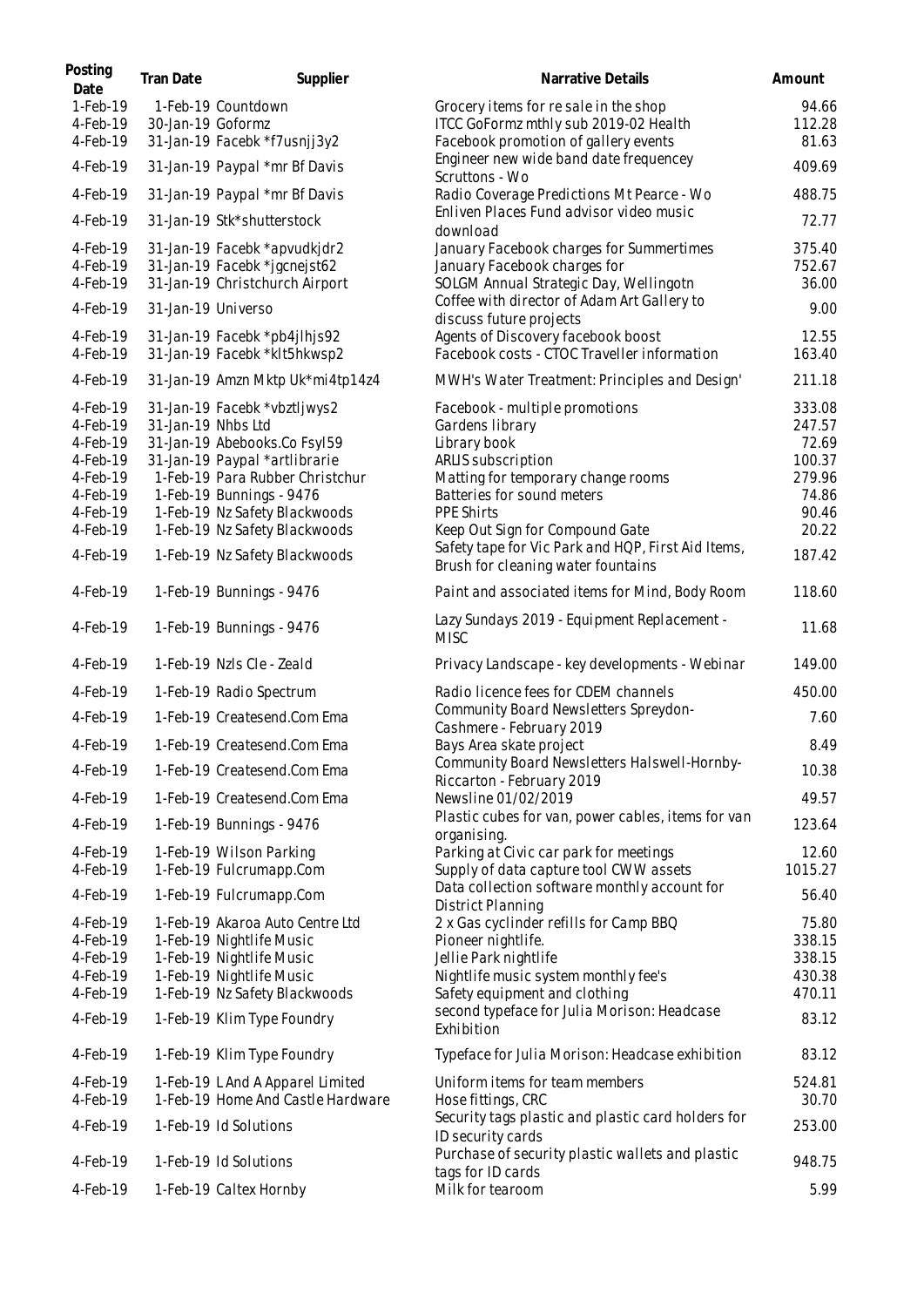| Posting<br>Date      | Tran Date | Supplier                                           | Narrative Details                                                                                     | Amount        |
|----------------------|-----------|----------------------------------------------------|-------------------------------------------------------------------------------------------------------|---------------|
| 4-Feb-19             |           | 1-Feb-19 Www.Aliexpress.Com                        | Hi-vis backpack covers. Use for cycle safety<br>engagements in CCTP and for school travel<br>planning | 372.76        |
| 4-Feb-19             |           | 1-Feb-19 Nz Safety Blackwoods                      | Sunscreen for team                                                                                    | 15.91         |
| 4-Feb-19             |           | 1-Feb-19 Bunnings - 9476                           | Ant Treatment                                                                                         | 16.86         |
| 4-Feb-19             |           | 1-Feb-19 The Palms NZ Post Kiwiban                 | Stamps                                                                                                | 6.00          |
| 4-Feb-19             |           | 1-Feb-19 Kmart - Shirley                           | Glasses and mugs for accommodation                                                                    | 124.00        |
| 4-Feb-19             |           | 1-Feb-19 The International Fine                    | Giftware for resale in B G V C Gift shop                                                              | 1363.01       |
| 4-Feb-19             |           | 2-Feb-19 New World Stanmore                        | Milk for staff smoko room                                                                             | 29.11         |
| 4-Feb-19             |           | 2-Feb-19 Pak N Save Northlands                     | bread for the BBQ                                                                                     | 12.79         |
| 4-Feb-19             |           | 2-Feb-19 Peter Timbs Meats                         | volunteer support BBQ food                                                                            | 63.14         |
| 4-Feb-19             |           | 2-Feb-19 Bunnings - 9482                           | Props for CBG discovery trail                                                                         | 45.24         |
| 4-Feb-19             |           | 2-Feb-19 Glo.Com                                   | Yogaglo online training.                                                                              | 26.72         |
| 4-Feb-19             |           | 2-Feb-19 Umbrellar                                 | Hosting of season of cycling track status web<br>page                                                 | 189.75        |
| 4-Feb-19             |           | 2-Feb-19 Central Innovation                        | ITCC Central Innovation ArchiCAD monthly sub<br>2019-02                                               | 339.25        |
| 4-Feb-19             |           | 2-Feb-19 Bp Connect Rangiora                       | Huntsbury Community Event Project - Huntsbury<br><b>Community Movie Night</b>                         | 38.99         |
| 4-Feb-19             |           | 3-Feb-19 Ecodrop Metro                             | Dump fees                                                                                             | 30.41         |
| 4-Feb-19             |           | 3-Feb-19 Bp Connect Qe li                          | Milk for BLFP                                                                                         | 8.38          |
| 4-Feb-19             |           | 3-Feb-19 Ferrymead Mitre 10 Mega                   | Hedge shears for volunteer group                                                                      | 89.96         |
| 4-Feb-19             |           | 3-Feb-19 Timely Limited                            | Monthly calendar sub for bookings recellphone<br>upgrade                                              | 23.00         |
| $4$ -Feb-19          |           | 3-Feb-19 Briscoes Papanui                          | Sea Sponge for Painting                                                                               | 7.19          |
| 4-Feb-19             |           | 3-Feb-19 New World Halswell                        | Leaving Morning Tea (inhouse)                                                                         | 63.96         |
| 4-Feb-19             |           | 3-Feb-19 Couplands Bakeries                        | Leaving Morning Tea (inhouse)                                                                         | 71.35         |
| 4-Feb-19             |           | 3-Feb-19 Pak N Save Riccarton                      | Cateting for Community Board Meeting 4 Feb                                                            | 35.82         |
| 4-Feb-19             |           | 3-Feb-19 Bunnings - 9476                           | Storage unit for cords, plugs, monitor for thr<br>boardroom                                           | 129.00        |
| 4-Feb-19             |           | 4-Feb-19 Mitre 10 Mega Papanui                     | Misc items for Jellie                                                                                 | 79.20         |
| 4-Feb-19             |           | 4-Feb-19 Highway 1                                 | Safety Vests Building Wardens                                                                         | 94.82         |
| 4-Feb-19             |           | 4-Feb-19 The Warehouse Online                      | Drill for maintenance                                                                                 | 255.00        |
| 4-Feb-19             |           | 4-Feb-19 Wsl South City                            | 5 x A4 wall mount holders                                                                             | 94.95         |
| 4-Feb-19             |           | 4-Feb-19 New World Northwood                       | Groynes milk 4 x 1lt long life                                                                        | 7.56          |
| 4-Feb-19             |           | 4-Feb-19 Freshchoice City Mkt                      | Catering for Treasury Well Being Workshop                                                             | 404.00        |
| 4-Feb-19             |           | 4-Feb-19 New World South City                      | Catering purchased for the LIANZA event held in<br>Turanga with external guests                       | 215.00        |
| 4-Feb-19             |           | 4-Feb-19 Aarque Group Limited                      | 1 x HP 761 400ml Dark Grey Ink for HP7200ps<br>Large format printer                                   | 336.72        |
| 4-Feb-19             |           | 4-Feb-19 Hampton & Co Ltd                          | LVL timber for workshop                                                                               | 144.90        |
| 4-Feb-19             |           | 4-Feb-19 Wedderburn Scales                         | Pioneer scales calibration.                                                                           | 126.50        |
| 4-Feb-19             |           | 4-Feb-19 Paper Plus Eastgate                       | wall planner - micro lab                                                                              | 4.99          |
| 4-Feb-19             |           | 4-Feb-19 Time Mobile Eastgate                      | wall clock - micro lab                                                                                | 40.00         |
| 4-Feb-19             |           | 4-Feb-19 Ferrymead Mitre 10 Mega                   | Dry mix asphalt                                                                                       | 82.40         |
| 4-Feb-19             |           | 4-Feb-19 Jaycar Pty Ltd                            | Credit Voucher Jaycar Pty Ltd plus - Toggle switch                                                    | $-26.00$      |
| 4-Feb-19             |           | 4-Feb-19 Countdown                                 | CDA - Greater Linwood Forum                                                                           | 17.73         |
| 5-Feb-19             |           | 3-Feb-19 Amazon Web Services                       | Hosting services for CBD 3D models and website.                                                       | 34.23         |
| 5-Feb-19             |           | 4-Feb-19 Wilson Parking<br>4-Feb-19 Wilson Parking | <b>Wilson Parking</b>                                                                                 | 6.60          |
| 5-Feb-19<br>5-Feb-19 |           | 4-Feb-19 Spotify P0959bab3c                        | <b>Wilson Parking</b>                                                                                 | 8.60<br>14.99 |
| 5-Feb-19             |           | 4-Feb-19 Avonhead Post Shop                        | Gallery spotify account monthly fee<br>Replacement Label Plant 832                                    | 4.18          |
| 5-Feb-19             |           | 4-Feb-19 Createsend.Com Ema                        | RSU - Swimsmart Waitangi Day lessons                                                                  | 15.22         |
| 5-Feb-19             |           | 4-Feb-19 Stk*shutterstock                          | Shutterstock music download for video                                                                 | 72.73         |
| 5-Feb-19             |           | 4-Feb-19 Kmart - Shirley                           | Stationary items for I love New Brighton 2019 and<br>Parklands @ Play 2019.                           | 11.50         |
|                      |           |                                                    | Event Equipment for I Love New Brighton 2019 and                                                      |               |
| 5-Feb-19             |           | 4-Feb-19 Bunnings - 9482                           | Parklands @ Play 2019.                                                                                | 29.97         |
| 5-Feb-19             |           | 4-Feb-19 Bunnings - 9482                           | Event equipment for I love New Brighton 2019 and<br>Parklands @ Play 2019.                            | 108.20        |
| 5-Feb-19             |           | 4-Feb-19 Wilson Parking                            | Parking at Civic car park for meetings                                                                | 20.60         |
| 5-Feb-19             |           | 4-Feb-19 Nz Safety Blackwoods                      | PPE for new starter                                                                                   | 332.57        |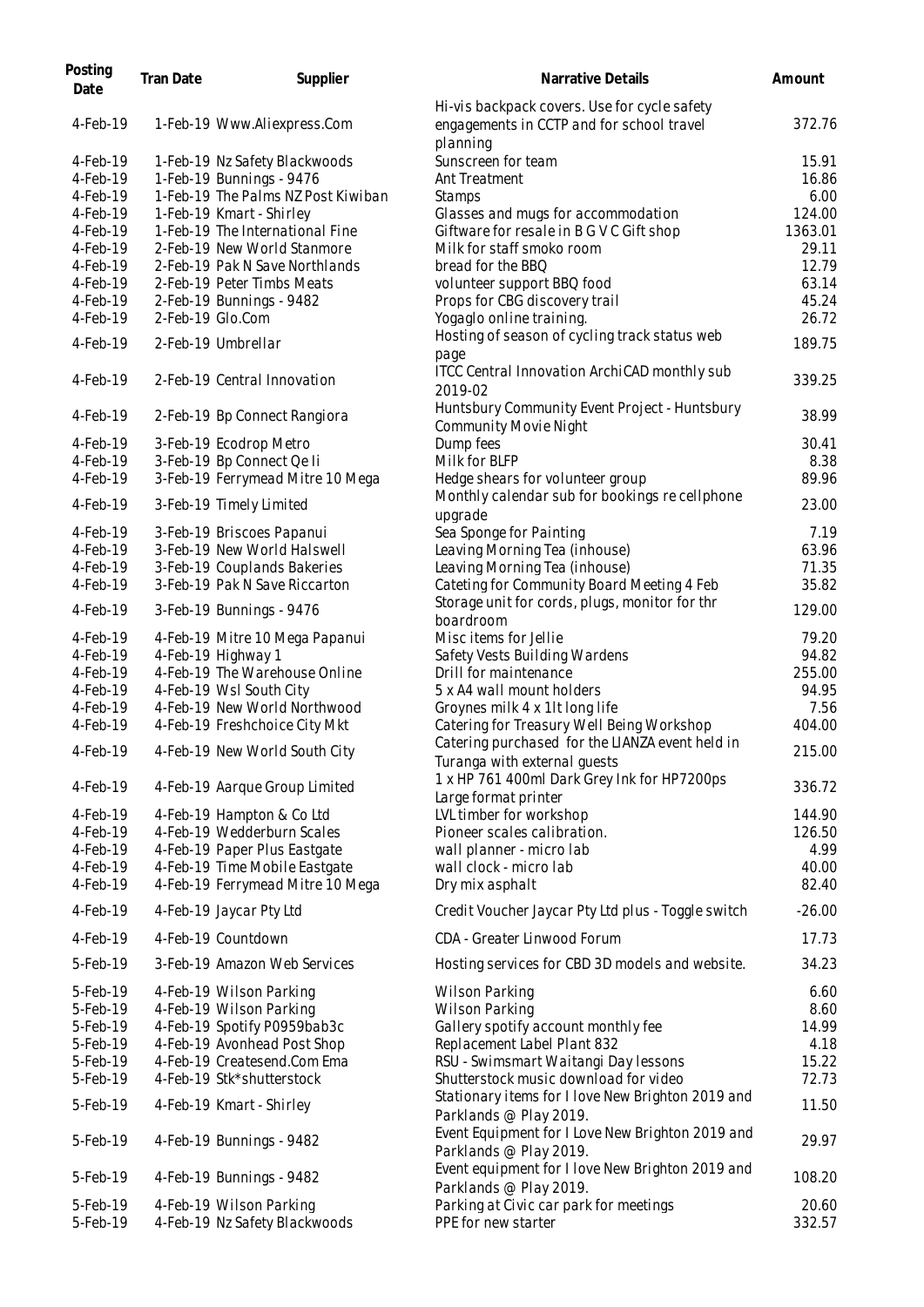| Posting<br>Date | Tran Date | Supplier                           | Narrative Details                                                           | Amount |
|-----------------|-----------|------------------------------------|-----------------------------------------------------------------------------|--------|
| 5-Feb-19        |           | 4-Feb-19 George Henry & Co Ltd     | Workshop Consumables - WO                                                   | 352.11 |
| 5-Feb-19        |           | 4-Feb-19 Avonside Wainoni Vet      | Vet check for Dog in custody (Soulah)                                       | 40.50  |
| 5-Feb-19        |           | 4-Feb-19 Copyland Digital Print    | exhibition material - A Photographer's Eye                                  | 604.74 |
|                 |           |                                    | Fitness equipment repairs damage done to                                    |        |
| 5-Feb-19        |           | 4-Feb-19 Advance Fitness           | equipment by incorrect use of equipment.                                    | 226.29 |
| 5-Feb-19        |           | 4-Feb-19 Nz Safety Blackwoods      | Gumboots and sunscreen for staff member                                     | 164.63 |
| 5-Feb-19        |           | 4-Feb-19 Bunnings - 9482           | Wall plugs & screws to fix storage shelving<br>against the wall             | 11.55  |
| 5-Feb-19        |           | 4-Feb-19 R.A.C.E. Services Ltd     | Fixing LRS label printer: Zebra GK420T platen<br>roller bearings            | 84.29  |
| 5-Feb-19        |           | 4-Feb-19 Nz Safety Blackwoods      | 10 first aid kits for motorbikes                                            | 240.60 |
| 5-Feb-19        |           | 4-Feb-19 Victoria University       | Library book                                                                | 40.00  |
| 5-Feb-19        |           | 4-Feb-19 Hcd Christchurch          | NPW Hockey hoses                                                            | 385.10 |
| 5-Feb-19        |           | 5-Feb-19 Mitre 10 Mega Hornby      | Pop up gazebos x2 for additional change area                                | 737.84 |
| 5-Feb-19        |           | 5-Feb-19 Mitre 10 Beckenham        | Box for Urban Sheep                                                         | 138.03 |
| 5-Feb-19        |           | 5-Feb-19 Countdown                 | Command 3M hook strips                                                      | 18.00  |
| 5-Feb-19        |           | 5-Feb-19 Mitre 10 Beckenham        | accessible signage                                                          | 74.10  |
| 5-Feb-19        |           | 5-Feb-19 Wsl Hornby                | 2 x printer ink, 3 x print paper, correction pen and<br>3 blue pens         | 361.96 |
| 5-Feb-19        |           | 5-Feb-19 Relish Catering           | Morning tea for Councillors accounting training<br>session                  | 112.70 |
| 5-Feb-19        |           | 5-Feb-19 Four Square Akaroa        | tea, coffee, milk, cleaning materials etc                                   | 84.85  |
|                 |           | 5-Feb-19 Mitre 10 Beckenham        |                                                                             |        |
| 5-Feb-19        |           |                                    | handles for Denny crate                                                     | 13.35  |
| 5-Feb-19        |           | 5-Feb-19 Placemakers Riccarton     | timber for racks in conservation lab                                        | 231.00 |
| 5-Feb-19        |           | 5-Feb-19 Ccc Art Gallery Car Prk   | Parking for meetings at Civic                                               | 8.00   |
| 5-Feb-19        |           | 5-Feb-19 Mitre 10 Mega Hornby      | leaf rake, tap hose fittings, and batteries for<br>Summer pools maintenance | 63.56  |
| 5-Feb-19        |           | 5-Feb-19 Paramount Pools & Spa     | Vacuum foot for manual vac at Templeton pool                                | 125.00 |
| 5-Feb-19        |           | 5-Feb-19 Parkland Products Ltd     | parts for irrigation repair                                                 | 96.57  |
| 5-Feb-19        |           | 5-Feb-19 Wsl South City            | Super glue to put rubber trim on windscreen of<br>new scooters              | 7.99   |
| 5-Feb-19        |           | 5-Feb-19 Mitre 10 Mega Papanui     | Disabled signage for Turanga                                                | 74.10  |
| 5-Feb-19        |           | 5-Feb-19 Paper Plus Barrington     | Purchase of eftpos rolls                                                    | 29.00  |
| 5-Feb-19        |           | 5-Feb-19 Paper Plus Barrington     | Purchase of eftpos rolls                                                    | 35.45  |
|                 |           |                                    | Property Council of New Zealand Site Visit to                               |        |
| 7-Feb-19        |           | 4-Feb-19 Property Council Of New Z | University of Canterbury 28 February 2019                                   | 55.20  |
| 7-Feb-19        |           | 4-Feb-19 Html Email Check          | ITDC htmlemailcheck mthly sub 2019-02                                       | 22.26  |
| 7-Feb-19        |           | 4-Feb-19 Formassembly.Com          | ITDC FormAssembly mthly sub 2019-02                                         | 388.54 |
| 7-Feb-19        |           | 4-Feb-19 Fonts Com                 | Typeface for William Wegman exhibition                                      | 43.17  |
| 7-Feb-19        |           | 4-Feb-19 Kmart Online              | Drink bottles for Walk or Wheel spot prize packs                            | 413.06 |
| 7-Feb-19        |           | 4-Feb-19 Institutepu               | Asset Management NA-PNBU - Practice Note 3                                  | 301.13 |
| 7-Feb-19        |           | 5-Feb-19 Bunnings - 9482           | PIPE CABIN HOOKS HOSE CLAMPS                                                | 148.13 |
| 7-Feb-19        |           | 5-Feb-19 Wilson Parking            | <b>Wilson Parking</b>                                                       | 4.60   |
| 7-Feb-19        |           | 5-Feb-19 Wilson Parking            | Wilson Parking                                                              | 14.60  |
| 7-Feb-19        |           | 5-Feb-19 Nz Safety Blackwoods      | Sun Hat                                                                     | 14.83  |
| 7-Feb-19        |           | 5-Feb-19 Saecowilson - Christch    | Dryer 2 Overhaul - WO                                                       | 93.96  |
| 7-Feb-19        |           | 5-Feb-19 Mainfreight Ltd Online    | Transport Pallets to Auckland                                               | 122.30 |
| 7-Feb-19        |           | 5-Feb-19 Nz Safety Blackwoods      | Purchased work boots                                                        | 144.25 |
| 7-Feb-19        |           | 5-Feb-19 Secure Parking Nz         | Parking for meetings                                                        | 6.00   |
| 7-Feb-19        |           | 5-Feb-19 Bunnings - 9476           | Corner protectors for change room shelving and<br>door stops                | 18.90  |
| 7-Feb-19        |           | 5-Feb-19 Createsend.Com Ema        | Sumner Road to re-open in March                                             | 12.28  |
| 7-Feb-19        |           | 5-Feb-19 Createsend.Com Ema        | Dredging makes way for whitebait                                            | 16.08  |
| 7-Feb-19        |           | 5-Feb-19 Www.Aliexpress.Com        | Props to support pre-school programming                                     | 120.33 |
| 7-Feb-19        |           | 5-Feb-19 Brian Ford Engineering    | Trailer maintenance                                                         | 230.00 |
| 7-Feb-19        |           | 5-Feb-19 Wilson Parking            | Parking at Civic car park for meetings                                      | 12.60  |
| 7-Feb-19        |           | 5-Feb-19 Justins Active Managem    | New Zealand Fitness Industry Leaders Roundtable                             | 209.40 |
| 7-Feb-19        |           | 5-Feb-19 New World Bishopdale      | Kitchen cleaning supplies Orauwhata Bishopdale<br>Library                   | 17.51  |
| 7-Feb-19        |           | 5-Feb-19 Nz Planning Institute     | NZPI - Associate Membership                                                 | 235.00 |
| 7-Feb-19        |           | 5-Feb-19 Nz Planning Institute     | NZPI - Full membership                                                      | 425.00 |
| 7-Feb-19        |           | 5-Feb-19 Nz Planning Institute     | NZPI - Intermediate membership                                              | 425.00 |
| 7-Feb-19        |           | 5-Feb-19 Nz Planning Institute     | NZPI - Effective Stakeholder Engagement                                     | 450.00 |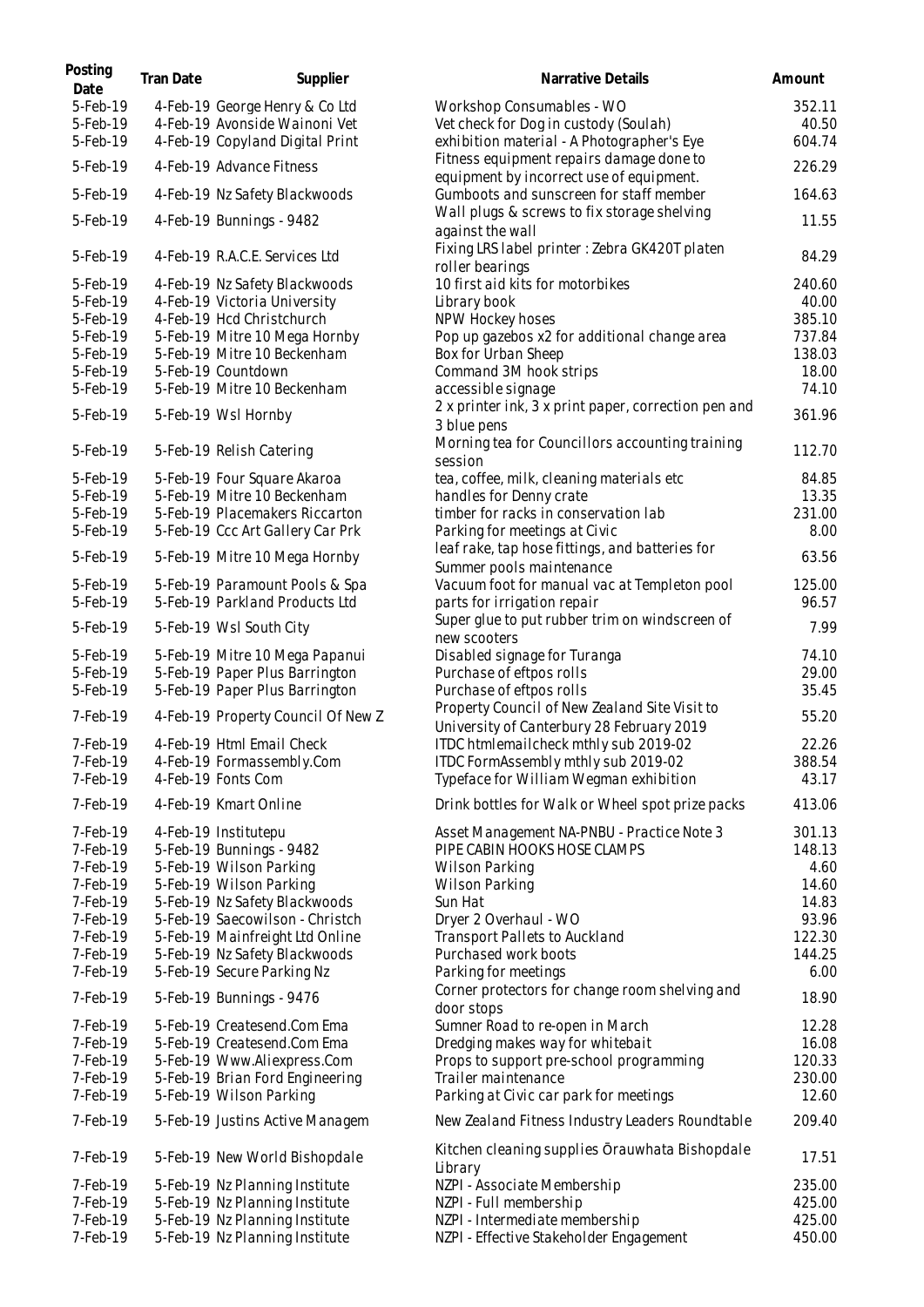| Posting<br>Date                                          | Tran Date | Supplier                                                                                                                                      | Narrative Details                                                                                                                                                                       | Amount                                       |
|----------------------------------------------------------|-----------|-----------------------------------------------------------------------------------------------------------------------------------------------|-----------------------------------------------------------------------------------------------------------------------------------------------------------------------------------------|----------------------------------------------|
| 7-Feb-19                                                 |           | 5-Feb-19 Nz Planning Institute                                                                                                                | NZPI - Expert Witness/Presenting Evidence -                                                                                                                                             | 650.00                                       |
| 7-Feb-19                                                 |           | 5-Feb-19 Paknsave Moorhouse                                                                                                                   | Catering purchased for the LIANZA event held in<br>Turanga with external quests                                                                                                         | 61.90                                        |
| 7-Feb-19<br>7-Feb-19                                     |           | 5-Feb-19 Wilson Parking<br>5-Feb-19 George Henry & Co Ltd                                                                                     | <b>Wilson Parking</b><br>Workshop Consumables - WO                                                                                                                                      | 4.60<br>112.70                               |
| 7-Feb-19                                                 |           | 5-Feb-19 Everyday Dose                                                                                                                        | Personal Use In Error - Reimbursement to be done<br>via Service Desk                                                                                                                    | 7.80                                         |
| 7-Feb-19<br>7-Feb-19<br>7-Feb-19<br>7-Feb-19<br>7-Feb-19 |           | 5-Feb-19 Fulcrumapp.Com<br>5-Feb-19 Mainland Fasteners Ltd<br>5-Feb-19 Wilson Parking<br>5-Feb-19 Bunnings - 9476<br>5-Feb-19 Bj Ball Limited | Fee for fulcrom users for data collection<br>nuts and bolts workshop support<br>Parking for meeting at Civic Building<br>Coconut matting & ground staples<br>2 x reams paper for labels | 169.68<br>215.04<br>8.60<br>226.96<br>126.93 |
| 7-Feb-19                                                 |           | 5-Feb-19 Hcd Christchurch                                                                                                                     | Hose fittings for manual vacuum cleaner at<br>Templeton pool                                                                                                                            | 106.00                                       |
| 7-Feb-19                                                 |           | 5-Feb-19 Wilson Parking                                                                                                                       | Parking at Civic                                                                                                                                                                        | 8.60                                         |
| 7-Feb-19                                                 |           | 5-Feb-19 Bunnings - 9482                                                                                                                      | Cleaning wipes for Travel Demand Team desk<br>clean ups                                                                                                                                 | 6.98                                         |
| 7-Feb-19                                                 |           | 5-Feb-19 Supervalue Sumner                                                                                                                    | Milk for the month of January                                                                                                                                                           | 20.52                                        |
| 7-Feb-19                                                 |           | 6-Feb-19 Ferrymead Mitre 10 Mega                                                                                                              | Can of compressed air for cleaning computer<br>keyboards                                                                                                                                | 17.98                                        |
| 7-Feb-19                                                 |           | 6-Feb-19 Twl 181 Belfast                                                                                                                      | Purchase of serving platters for use in the Spark<br>Area, TSB space and boardroom when we are<br>hosting                                                                               | 31.50                                        |
| 7-Feb-19                                                 |           | 7-Feb-19 Rubber Stamps By Mont                                                                                                                | New rubber stamp                                                                                                                                                                        | 63.00                                        |
| 7-Feb-19                                                 |           | 7-Feb-19 Wedderburn Scales                                                                                                                    | Wedderburn scales to get checked/balanced.<br>New magnetic boards for theory sessions at                                                                                                | 74.75                                        |
| 7-Feb-19                                                 |           | 7-Feb-19 Wsl South City                                                                                                                       | schools                                                                                                                                                                                 | 83.94                                        |
| 7-Feb-19                                                 |           | 7-Feb-19 Relish Catering                                                                                                                      | Catering for a meeting of the Coastal-Burwood<br>Community Board on Monday 4th February 2019.                                                                                           | 127.25                                       |
| 7-Feb-19                                                 |           | 7-Feb-19 Pgg Wrightson Chch                                                                                                                   | DRY for marking feilds                                                                                                                                                                  | 74.99                                        |
| 7-Feb-19<br>7-Feb-19                                     |           | 7-Feb-19 Pgg Wrightson Chch<br>7-Feb-19 Ccc Parking                                                                                           | Rat bait<br>parking fee                                                                                                                                                                 | 84.99<br>6.70                                |
| 7-Feb-19                                                 |           | 7-Feb-19 Ccc Parking                                                                                                                          | parking fee                                                                                                                                                                             | 6.70                                         |
| 7-Feb-19                                                 |           | 7-Feb-19 New World South City                                                                                                                 | Purchase of serviettes as we ran out with no time<br>to make my usual purchase through OfficeMax                                                                                        | 4.09                                         |
| 7-Feb-19<br>7-Feb-19<br>7-Feb-19                         |           | 7-Feb-19 Ccc Art Gallery Car Prk<br>7-Feb-19 Mrc Global (NZ) Ltd<br>7-Feb-19 Noble-Adams Machinery                                            | Parking all day Turanga<br>copper saddles for conservation lab racks<br>Parts for knapsack sprayer repair<br>Chocolates for Customer Services team to thank                             | 9.00<br>165.60<br>45.45                      |
| 7-Feb-19                                                 |           | 7-Feb-19 New World Halswell                                                                                                                   | them for bin clearing over Christmas/New Year<br>and Waitangi                                                                                                                           | 11.99                                        |
| 7-Feb-19                                                 |           | 7-Feb-19 Paramount Pools & Spa                                                                                                                | Vacuum hose and skimmer 2 basket lids for<br>Templeton Pool                                                                                                                             | 315.20                                       |
| 7-Feb-19<br>7-Feb-19                                     |           | 7-Feb-19 Caltex Redwood<br>7-Feb-19 Amtech Medical Limited                                                                                    | milk for staff room<br>Sparks 2019 - First Aid Kits                                                                                                                                     | 7.98<br>299.80                               |
| 7-Feb-19                                                 |           | 7-Feb-19 Mitre 10 Beckenham                                                                                                                   | TU: Ha Kuru Manu - filler and cord management -                                                                                                                                         | 16.65                                        |
| 8-Feb-19                                                 |           | 6-Feb-19 Pmi - Member Auto Renew                                                                                                              | final for TinyTags<br>Project Management Institute (PMI) Annual                                                                                                                         | 285.72                                       |
| 8-Feb-19                                                 |           | 6-Feb-19 Pmi - Member Auto Renew                                                                                                              | Membership Renewal<br>Project Management Institute (PMI) Annual                                                                                                                         | 285.72                                       |
| 8-Feb-19<br>8-Feb-19                                     |           | 6-Feb-19 Etsy.Com - Uriahclearligh<br>7-Feb-19 Saecowilson - Christch                                                                         | Membership Renewal<br>Personal Card Use in Error - To Be Reimbursed<br>Dryer 2 BackMixer Overhaul - WO                                                                                  | 73.51<br>151.04                              |
| 8-Feb-19                                                 |           | 7-Feb-19 Coffee Vice                                                                                                                          | Coffees for U3A group members doing volunteer                                                                                                                                           | 12.50                                        |
| 8-Feb-19                                                 |           | 7-Feb-19 Secure Parking Nz                                                                                                                    | track clearing work on 27/02/2019<br>Parking for meetings                                                                                                                               | 6.00                                         |
| 8-Feb-19                                                 |           | 7-Feb-19 Wilson Parking                                                                                                                       | Parking >2 hours                                                                                                                                                                        | 12.60                                        |
| 8-Feb-19                                                 |           | 7-Feb-19 Createsend.Com Ema                                                                                                                   | Community Board Newsletters Papanui-Innes -<br>February 2019                                                                                                                            | 7.81                                         |
| 8-Feb-19                                                 |           | 7-Feb-19 Createsend.Com Ema                                                                                                                   | Julia Morison: Headcase exhibition opening<br>invitation                                                                                                                                | 14.65                                        |
| 8-Feb-19                                                 |           | 7-Feb-19 Evolution Cycles                                                                                                                     | Tubes and new pump valve                                                                                                                                                                | 52.02                                        |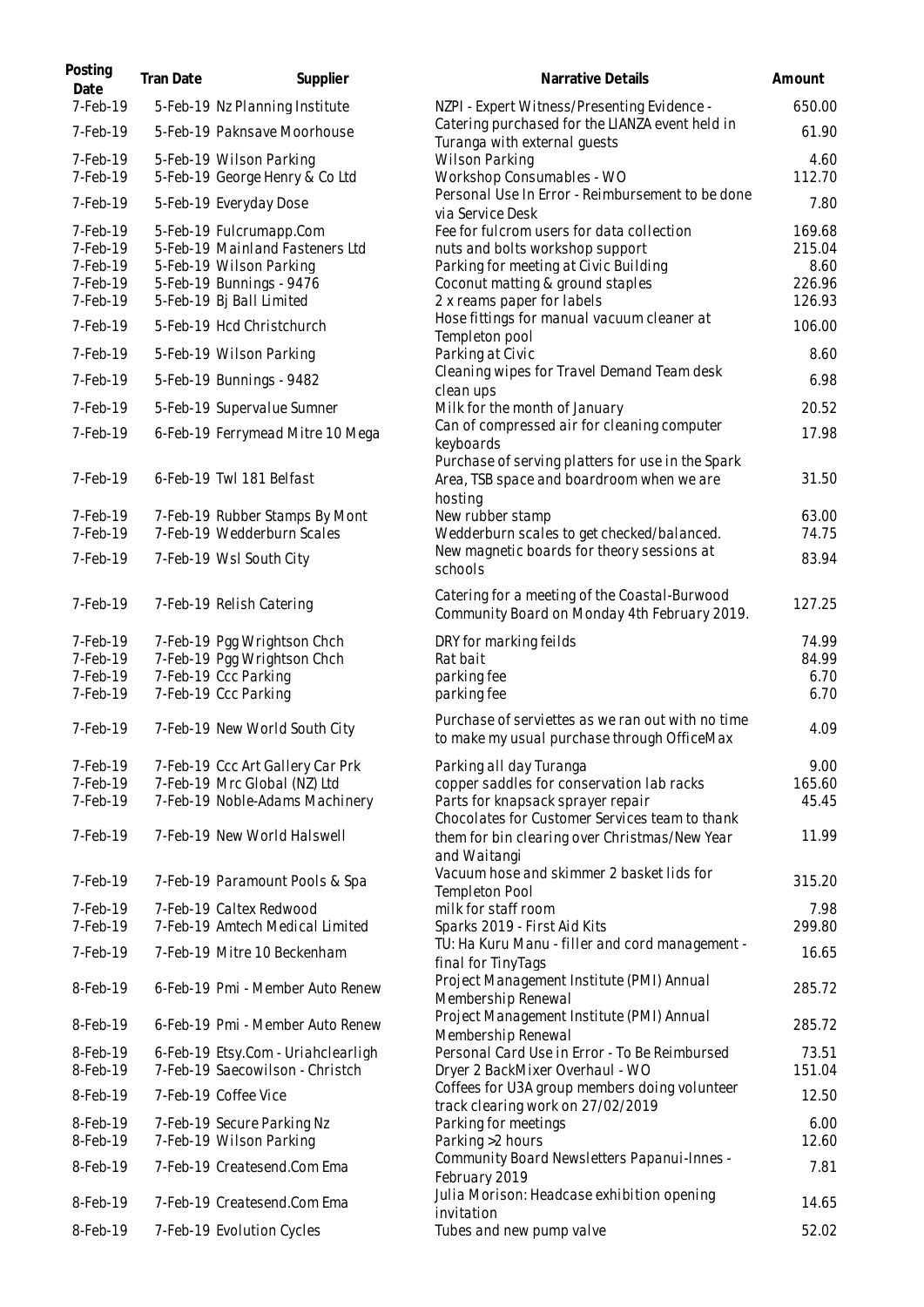| Posting<br>Date      | Tran Date | Supplier                                                  | Narrative Details                                                                      | Amount         |
|----------------------|-----------|-----------------------------------------------------------|----------------------------------------------------------------------------------------|----------------|
| 8-Feb-19             |           | 7-Feb-19 Wilson Parking                                   | Parking at Civic car park for meetings                                                 | 14.60          |
| 8-Feb-19             |           | 7-Feb-19 Nz Safety Blackwoods                             | Boots, Dust masks for mowing, gloves and safety<br>glasses x2 and brush.               | 269.07         |
| 8-Feb-19             |           | 7-Feb-19 The Social Platter Co.                           | Food for Spade dating volunteer event                                                  | 340.00         |
| 8-Feb-19             |           | 7-Feb-19 George Henry & Co Ltd                            | hot devil gas torches, cable ties for workshop                                         | 59.78          |
| 8-Feb-19             |           | 7-Feb-19 Appliance Testing Supplie                        | test and tag training                                                                  | 396.75         |
| 8-Feb-19             |           | 7-Feb-19 Ipwea Nz                                         | Credit Voucher Ipwea Nz                                                                | $-272.05$      |
| 8-Feb-19             |           | 7-Feb-19 Omc Power Equipment                              | Repairs to Stihl weed eater                                                            | 119.42         |
| 8-Feb-19             |           | 7-Feb-19 Nz Safety Blackwoods                             | hi vis vests for lab                                                                   | 131.49         |
| 8-Feb-19             |           | 7-Feb-19 Mister Minit South City                          | Key for building access                                                                | 9.90           |
| 8-Feb-19             |           | 7-Feb-19 Bunnings - 9476                                  | 2 No. small screw drivers for Summer pools<br>chlorine testers.                        | 11.52          |
| 8-Feb-19             |           | 7-Feb-19 Hcd Christchurch                                 | 2 No. camlocks for repair to vacuum hose<br>outdoor pool                               | 40.25          |
| 8-Feb-19             |           | 7-Feb-19 Propeller Swim School                            | Pool water test tablets for Pioneer Pool                                               | 586.50         |
| 8-Feb-19             |           | 7-Feb-19 NZIOB                                            | BIMinNZ Conference 8 May 2019 Wellington                                               | 776.25         |
| 8-Feb-19             |           | 7-Feb-19 NZIOB                                            | BIMinNZ Conference 8 May 2019 Wellington                                               | 776.25         |
| 8-Feb-19             |           | 7-Feb-19 Firstaidplusaust                                 | 4 First aid Bum Bags                                                                   | 80.28          |
| 8-Feb-19             |           | 7-Feb-19 Laerdal (New Zealand) Ltd                        | Face Shields, 2 Bag Resuscitators                                                      | 339.21         |
| 8-Feb-19             |           | 7-Feb-19 Smiths Hire                                      | metal detector irrigation out lets                                                     | 60.00          |
| 8-Feb-19             |           | 7-Feb-19 Hcd Christchurch                                 | NPW Hockey Hoses                                                                       | 675.70         |
| 8-Feb-19             |           | 8-Feb-19 Ccc Art Gallery Car Prk                          | Art Gallery Parking                                                                    | 3.00           |
| 8-Feb-19             |           | 8-Feb-19 Twl 120 Northlands                               | Sheets for first aid room                                                              | 28.00          |
| 8-Feb-19             |           | 8-Feb-19 London Street Dairy                              | Office milk                                                                            | 82.10<br>62.40 |
| 8-Feb-19<br>8-Feb-19 |           | 8-Feb-19 Armstrong Locksmiths<br>8-Feb-19 Halswell Timber | keys for Redwood Plunket rooms<br>Repair to Diamond Harbour Jetty                      | 228.18         |
| 8-Feb-19             |           | 8-Feb-19 Little River Cafe & Sto                          | Milk Little River Service Centre                                                       | 6.40           |
| 8-Feb-19             |           | 8-Feb-19 Noel Leeming 12                                  | Tablet                                                                                 | 579.00         |
| 8-Feb-19             |           | 8-Feb-19 Countdown                                        | Burwood East Residents Association Movie Night                                         | 9.00           |
| 8-Feb-19             |           | 8-Feb-19 Spotlight Stores NZ Ltd                          | 2019 - Lunch Bags.<br>Burwood East Residents Association Movie Night<br>Event          | 11.19          |
| 8-Feb-19             |           | 8-Feb-19 Frozen Direct 2010                               | Burwood East Residents Association Movie Night<br>2019 - Tomato Sauce for the BBQ.     | 13.95          |
| 8-Feb-19             |           | 8-Feb-19 Wedderburn Scales                                | Wedderburn Scales calibration.                                                         | 74.75          |
| 8-Feb-19             |           | 8-Feb-19 Map World                                        | Garmin GPS64s with freshmap                                                            | 599.00         |
| 8-Feb-19             |           | 8-Feb-19 Wsl Riccarton                                    | Supplies for Learning Centre promotions                                                | 33.98          |
| 8-Feb-19             |           | 8-Feb-19 Noble-Adams Machinery                            | repair on sprayer                                                                      | 17.70          |
| 8-Feb-19             |           | 8-Feb-19 Twl 178 Barrington                               | Stretchy ties for transporting story telling<br>equipment to Barrington Mall           | 10.00          |
| 11-Feb-19            |           | 6-Feb-19 Paypal *fish                                     | Eco Fish signage                                                                       | 92.00          |
| 11-Feb-19            |           | 7-Feb-19 B&h Photo 800-606-6969                           | Sigma EM-140 ring flash to replace ageing Nikon<br>unit                                | 646.86         |
| 11-Feb-19            |           | 7-Feb-19 Highcharts Cloud                                 | Electronic monthly subscription to chart building<br>software for Greater Christchurch | 13.65          |
| 11-Feb-19            |           | 7-Feb-19 Paypal *littlekiwis                              | Little kiwi nature play conference                                                     | 230.00         |
| 11-Feb-19            |           | 7-Feb-19 Gus*spot Messenger                               | Spot Tracker                                                                           | 72.32          |
| 11-Feb-19            |           | 8-Feb-19 Nz Safety Blackwoods                             | Sun screen pump for pools                                                              | 206.65         |
| 11-Feb-19            |           | 8-Feb-19 Bunnings - 9476                                  | nut & bolts to remount counter on new entrance<br>signage posts                        | 6.21           |
| 11-Feb-19            |           | 8-Feb-19 Kevin Daly Mowers Ltd                            | small plant repair - Honda mower #1729                                                 | 58.00          |
| 11-Feb-19            |           | 8-Feb-19 Saecowilson - Christch                           | Dryer 2 Backmix Overhaul - WO                                                          | 17.57          |
| 11-Feb-19            |           | 8-Feb-19 Saecowilson - Christch                           | ACP5 Maintenance - WO                                                                  | 346.68         |
| 11-Feb-19            |           | 8-Feb-19 Nz Safety Blackwoods                             | Safety jackets for two staff and eye protection for<br>one staff member.               | 43.12          |
| 11-Feb-19            |           | 8-Feb-19 Trumba Corporation                               | Monthly software licence - Libraries                                                   | 151.91         |
| 11-Feb-19            |           | 8-Feb-19 Shardlows Packaging                              | Gel Tape for Julia Morison Headcase installation                                       | 350.40         |
| 11-Feb-19            |           | 8-Feb-19 Westfield Gift Voucher                           | New Years Eve 2018 & Sparks 2019 - Performer<br>Payment - Vouchers                     | 1150.00        |
| 11-Feb-19            |           | 8-Feb-19 Createsend.Com Ema                               | Julia Morison: Headcase TOGETHER invitation                                            | 9.82           |
| 11-Feb-19            |           | 8-Feb-19 Createsend.Com Ema                               | Friends February Newsletter                                                            | 15.15          |
| 11-Feb-19            |           | 8-Feb-19 Createsend.Com Ema                               | Newsline 08/02/2019                                                                    | 49.72          |
| 11-Feb-19            |           | 8-Feb-19 Bunnings - 9482                                  | Nylex Hose reel & hose fittings                                                        | 159.20         |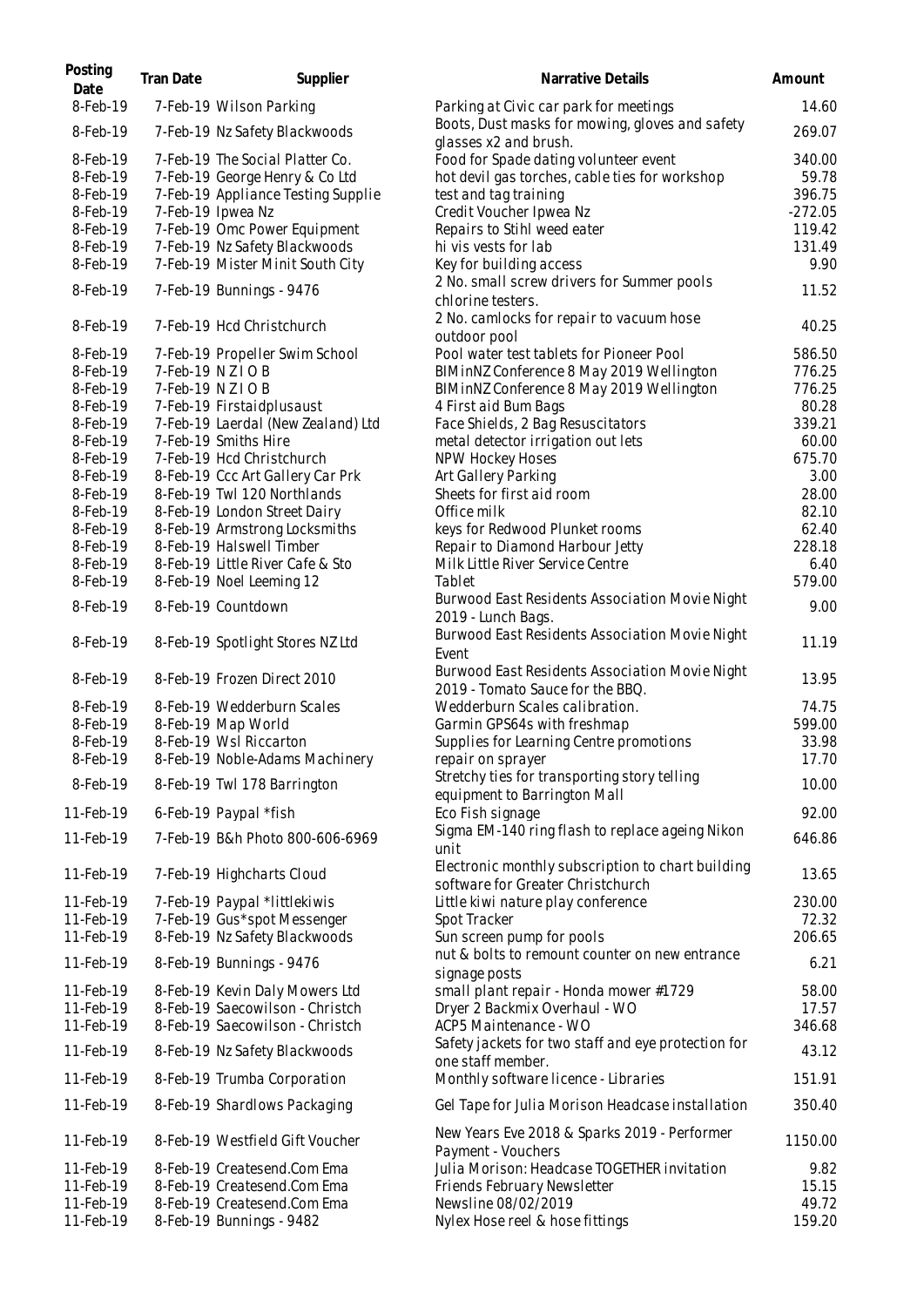| Posting<br>Date        | Tran Date        | Supplier                                                          | Narrative Details                                                                                             | Amount           |
|------------------------|------------------|-------------------------------------------------------------------|---------------------------------------------------------------------------------------------------------------|------------------|
| 11-Feb-19              |                  | 8-Feb-19 Paknsave Moorhouse                                       | Burwood East Residents Association Movie Night -<br>additional catering supplies                              | 14.45            |
| 11-Feb-19              |                  | 8-Feb-19 Bunnings - 9482                                          | Burwood East Residents Association Movie Night<br>2019 - Disposable Gloves for food handling.                 | 19.90            |
| 11-Feb-19              |                  | 8-Feb-19 Couplands Bakeries                                       | Burwood East Residents Association Movie Night<br>2019 - Bread for the BBQ.                                   | 22.00            |
| 11-Feb-19              |                  | 8-Feb-19 Mad Butcher Ferry Road                                   | Burwood East Resident Association Movie Night<br>2019 - Meat and Onions for the BBQ.                          | 143.43           |
| 11-Feb-19              |                  | 8-Feb-19 Coffee Vice                                              | Burwood East Residents Association Movie Night<br>(Community Event) held on 8 February 2019 -<br>Contribution | 200.00           |
| 11-Feb-19              |                  | 8-Feb-19 Colindellis.Com                                          | Workshop                                                                                                      | 225.00           |
| 11-Feb-19              | 8-Feb-19 2 Cheap |                                                                   | Facepainting supplies for Culture Galore                                                                      | 43.00            |
| 11-Feb-19              |                  | 8-Feb-19 Northlands Shopping Centr                                | Volunteer & group volunteer reimbursements                                                                    | 500.00           |
| 11-Feb-19              |                  | 8-Feb-19 Everyday Dose                                            | Personal Use In Error - Reimbursement to be done<br>via Service Desk                                          | 12.30            |
| 11-Feb-19              | 8-Feb-19 Solgm   |                                                                   | SOLGM 2019 Gala Dinner                                                                                        | 224.25           |
| 11-Feb-19              |                  | 8-Feb-19 Outsider Mountain Sprt                                   | boots                                                                                                         | 292.62           |
| 11-Feb-19              |                  | 8-Feb-19 Sign Network Ltd                                         | Colour posters for civic education programme                                                                  | 120.52           |
| 11-Feb-19              |                  | 8-Feb-19 Wilson Parking                                           | Parking to attend City Services All Team Meeting<br>at The Piano on 8th February                              | 8.60             |
| 11-Feb-19              |                  | 8-Feb-19 Bunnings - 9476                                          | NPW Tools and cable ties                                                                                      | 381.82           |
| 11-Feb-19              |                  | 9-Feb-19 Briscoes                                                 | 8x wall clocks for Christchurch Town Hall project -<br>supplier not in CCC system                             | 205.00           |
| 11-Feb-19              |                  | 9-Feb-19 Westfield Gift Voucher                                   | Vouchers used to pay for fairies doing the pool<br>party                                                      | 100.00           |
| 11-Feb-19              |                  | 9-Feb-19 Mitre 10 Mega Hornby                                     | Event expenses for Culture Galore                                                                             | 101.88           |
| 11-Feb-19              |                  | 9-Feb-19 Bunnings - 9482                                          | Masking Tape to make bracket for Mountain Bike<br><b>GPS Surveying</b>                                        | 6.80             |
| 11-Feb-19              |                  | 10-Feb-19 Countdown                                               | biscuits for Charlesworth Reserve and South New<br>Brighton Reserve volunteers "smokos"                       | 14.00            |
| 11-Feb-19<br>11-Feb-19 |                  | 10-Feb-19 Vendhq.Com<br>10-Feb-19 Google* Ads 1835268629          | Monthly software licence - Libraries<br>Google ads for Newsline                                               | 814.00<br>346.07 |
| 11-Feb-19              |                  | 10-Feb-19 Lincraft NZ Limited                                     | Vinyl table protector for school holiday<br>programmes                                                        | 25.47            |
| 11-Feb-19              |                  | 11-Feb-19 10-Feb-19 Ecodrop Metro<br>10-Feb-19 Sprout Social, Inc | Dump fees<br>ITDC SproutSocial mthly sub 2019-02                                                              | 40.54<br>489.39  |
| 11-Feb-19              |                  | 10-Feb-19 Twl 120 Northlands                                      | Purchase of replacement footwear for security<br>role, to enter site with building works.                     | 79.00            |
| 11-Feb-19              |                  | 10-Feb-19 New World Prestons                                      | Milk for resale in the shop                                                                                   | 31.68            |
| 11-Feb-19<br>11-Feb-19 |                  | 11-Feb-19 Mitre 10 Mega Papanui<br>11-Feb-19 Cial Online Parking  | Socket set<br>Airport car parking for LGSPG Auckland                                                          | 29.52<br>16.20   |
| 11-Feb-19              |                  | 11-Feb-19 Cial Online Parking                                     | Airport car parking for CIPS conference Auckland                                                              | 24.00            |
| 11-Feb-19              |                  | 11-Feb-19 Uoc Parking Meters                                      | Parking for meetings                                                                                          | 8.00             |
| 11-Feb-19<br>11-Feb-19 | 11-Feb-19 Alice  | 11-Feb-19 Mitre 10 Mega Papanui                                   | Summertime Reading Prize for Online<br>Stud, pipe and electrical wire detector, overalls &                    | 68.00<br>248.96  |
|                        |                  |                                                                   | screwdriver set                                                                                               |                  |
| 11-Feb-19              | 11-Feb-19 Branz  |                                                                   | Seminar on Building Junctions detailing by Branz,<br>attendance by senior architectural designer              | 99.00            |
| 11-Feb-19              |                  | 11-Feb-19 Placemakers Riccarton                                   | Exhibition materials                                                                                          | 119.85           |
| 11-Feb-19              |                  | 11-Feb-19 Photo Warehouse                                         | Go Pro Hero 7 photographic equipment                                                                          | 668.00           |
| 11-Feb-19              |                  | 11-Feb-19 Lotsa Goodies                                           | medals and prizes for pool party                                                                              | 13.90            |
| 11-Feb-19              |                  | 11-Feb-19 N Z W W A                                               | Water NZ Modelling Symposium                                                                                  | 575.00           |
| 11-Feb-19              |                  | 11-Feb-19 Mitre 10 Beckenham                                      | pipe fittings for Scarborough Hill - pipe repair                                                              | 34.63            |
| 11-Feb-19              |                  | 11-Feb-19 Twl 178 Barrington                                      | forks for little river service centre                                                                         | 23.00            |
| 11-Feb-19              |                  | 11-Feb-19 New World Fendalton                                     | Catering - For Fendalton/Waimairi Community<br><b>Board Meetings</b>                                          | 24.15            |
| 11-Feb-19              |                  | 11-Feb-19 Reg Master Builders                                     | Subscription for Master Builders - associate<br>member for 2019 year.                                         | 287.50           |
| 11-Feb-19              |                  | 11-Feb-19 Pak N Save Northlands                                   | Cleaning Materials for newly commissioned<br>Neighbourhood Link Centre, Main North Road                       | 21.63            |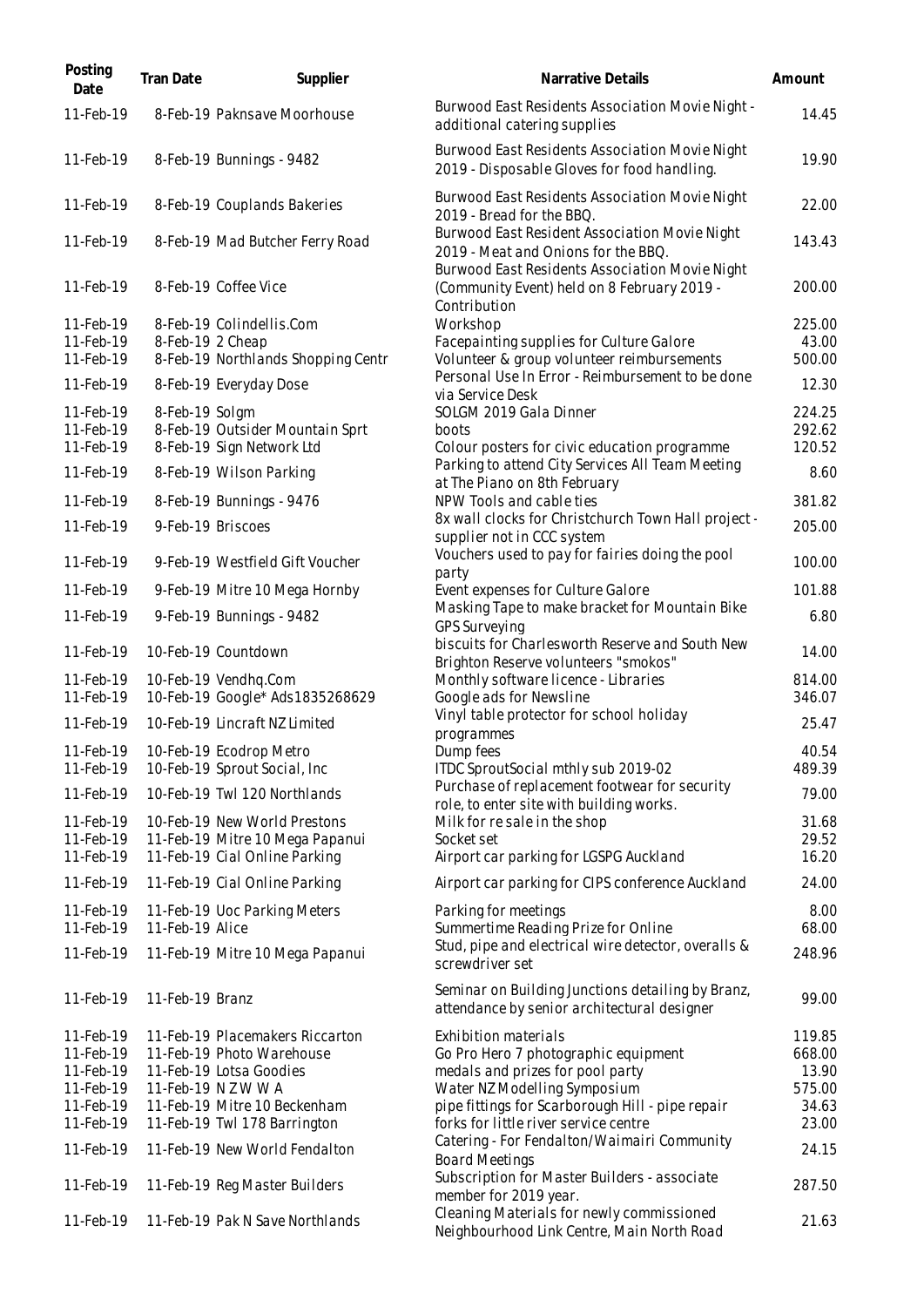| Posting<br>Date | Tran Date          | Supplier                            | Narrative Details                                                                            | Amount  |
|-----------------|--------------------|-------------------------------------|----------------------------------------------------------------------------------------------|---------|
| 11-Feb-19       |                    | 11-Feb-19 Countdown                 | Milk for Carlyle St                                                                          | 7.25    |
| 11-Feb-19       |                    | 11-Feb-19 Hampton & Co Ltd          | Cordless Brushless Slide Compound Saw                                                        | 982.61  |
| 12-Feb-19       |                    | 10-Feb-19 Smk*wufoo.Com Charge      | Sparks 2019 - Vendor Registration - Wufoo                                                    | 51.68   |
| 12-Feb-19       |                    | 11-Feb-19 Wilson Parking            | <b>Wilson Parking</b>                                                                        | 8.60    |
| 12-Feb-19       |                    | 11-Feb-19 Seal Imports Chch         | Polymixer Pump Failure - WO                                                                  | 30.12   |
| 12-Feb-19       |                    | 11-Feb-19 Para Rubber Christchur    | Exhibition materials                                                                         | 74.93   |
| 12-Feb-19       |                    | 11-Feb-19 Stk*shutterstock          | Music track download for Town Hall slide show                                                | 74.47   |
|                 |                    |                                     |                                                                                              |         |
| 12-Feb-19       |                    | 11-Feb-19 Northlands Shopping Centr | Expenses for Pool Party                                                                      | 60.00   |
| 12-Feb-19       |                    | 11-Feb-19 Pearsons 2018 Limited     | Bark chips for gardens                                                                       | 63.20   |
| 12-Feb-19       |                    | 11-Feb-19 Pearsons 2018 Limited     | Bark chips for gardens                                                                       | 63.20   |
| 12-Feb-19       |                    | 11-Feb-19 Pearsons 2018 Limited     | Bark chips for gardens                                                                       | 126.40  |
| 12-Feb-19       |                    | 11-Feb-19 W Wiggins Christchurch    | felt for donation box repair                                                                 | 27.36   |
| 12-Feb-19       |                    | 11-Feb-19 Omc Power Equipment       | Chainsaw accessories                                                                         | 195.89  |
| 12-Feb-19       |                    | 11-Feb-19 Propeller Swim School     | 2 No. containers floc for Jellie park outdoor pool                                           | 230.00  |
| 12-Feb-19       |                    | 11-Feb-19 Bunnings - 9482           | Gardening supplies                                                                           | 77.18   |
| 12-Feb-19       |                    | 11-Feb-19 Mbie Standards Nz         | AS/NZS3000:20018 hard copy standard ordered                                                  | 187.22  |
|                 |                    |                                     | for Li Li, Received 14/2/19                                                                  |         |
| 12-Feb-19       |                    | 11-Feb-19 Nz Safety Blackwoods      | <b>Work Shorts</b>                                                                           | 59.74   |
| 12-Feb-19       |                    | 11-Feb-19 Blue Pacific Evnt Mgmt    | Seminar - Combined Structural Enginnering                                                    | 575.00  |
|                 |                    |                                     | Forensics/Details Seismic Assessment                                                         |         |
| 12-Feb-19       |                    | 11-Feb-19 Blue Pacific Evnt Mgmt    | Seminar - Combined Structural Enginnering                                                    | 575.00  |
|                 |                    |                                     | Forensics/Details Seismic Assessment                                                         |         |
| 12-Feb-19       |                    | 11-Feb-19 Bp Connect Timaru         | Attending Wikipedia management demo                                                          | 60.37   |
| 12-Feb-19       |                    | 12-Feb-19 Lyttelton Supervalue      | Biscuits etc for Community Visioning meeting on<br>Jan 14 for members of Lyttelton community | 33.43   |
| 12-Feb-19       |                    | 12-Feb-19 Gas & Gear                | G3 Head Service - WO                                                                         | 139.93  |
| 12-Feb-19       |                    | 12-Feb-19 Mobil Aranui              | Fuel - Midges - WO                                                                           | 145.91  |
| 12-Feb-19       |                    | 12-Feb-19 Wise Quality NZ Ltd       |                                                                                              | 11.90   |
| 12-Feb-19       |                    | 12-Feb-19 Twl 220 Riccarton         | Keys Cut for Library Plaza Bolard                                                            | 56.00   |
|                 |                    |                                     | Office supplies<br>Purchase of biscuits for ARA students who came                            |         |
| 12-Feb-19       |                    | 12-Feb-19 Freshchoice City Mkt      | in to run a user testing process                                                             | 13.28   |
|                 |                    |                                     | Gum tape - for treatment of historic changeover                                              |         |
| 12-Feb-19       |                    | 12-Feb-19 The Drawing Room Limite   |                                                                                              | 6.00    |
|                 |                    |                                     | works                                                                                        |         |
| 12-Feb-19       | 12-Feb-19 Trade Me |                                     | One half of February invoice from Trade Me - Cafe                                            | 499.00  |
|                 |                    |                                     | tender                                                                                       |         |
| 12-Feb-19       |                    | 12-Feb-19 Sydenham Bakery           | Morning tea                                                                                  | 69.60   |
| 12-Feb-19       |                    | 12-Feb-19 Fishpond Co NZ            | Sigma 67mm ring flash adapter                                                                | 46.95   |
| 12-Feb-19       |                    | 12-Feb-19 Ccc Parking               | Car Parking at Civic - Tax Invoice lost                                                      | 6.70    |
| 12-Feb-19       |                    | 12-Feb-19 Ccc Art Gallery Car Prk   | Parking for meetings at Civic                                                                | 5.00    |
| 12-Feb-19       |                    | 12-Feb-19 Briscoes Chch Salisbury   | electric jugs and irons for Civic                                                            | 279.97  |
| 12-Feb-19       |                    | 12-Feb-19 Mitre 10 Mega Hornby      | Vegetable seedlings for curators garden and                                                  | 45.18   |
|                 |                    |                                     | garden waste bags section a                                                                  |         |
| 12-Feb-19       |                    | 12-Feb-19 New World Stanmore        | Sparks 2019 - Milk for Staff Coffee and Tea                                                  | 11.77   |
| 12-Feb-19       |                    | 12-Feb-19 Minit Northlands Mall     | Sparks 2019 - Key Cutting                                                                    | 21.80   |
| 12-Feb-19       |                    | 12-Feb-19 Twl 120 Northlands        | Sparks 2019 - Staff Soft Drinks                                                              | 113.00  |
| 12-Feb-19       |                    | 12-Feb-19 Countdown                 | Sparks 2019 - Coffee, Tea, water                                                             | 148.94  |
| 12-Feb-19       |                    | 12-Feb-19 Briscoes Riccarton        | Blinds for windows in newly commissioned<br>Neighbourhood Link Centre, Main North Road       | 44.99   |
| 12-Feb-19       |                    | 12-Feb-19 Briscoes Papanui          | Blinds for windows in newly commissioned                                                     | 134.97  |
|                 |                    |                                     | Neighbourhood Link Centre, Main North Road                                                   |         |
| 12-Feb-19       |                    | 12-Feb-19 Sopers Macindoe Chch      | Door Closer for Upstairs plant room                                                          | 478.88  |
| 13-Feb-19       |                    | 10-Feb-19 Christchurch Airport      | Parking at chch airport                                                                      | 10.00   |
| 13-Feb-19       |                    | 10-Feb-19 Christchurch Airport      | Car parking at Christchurch Airport-Attending<br><b>Nelson Fires</b>                         | 135.00  |
| 13-Feb-19       |                    | 11-Feb-19 Practically Perfect Pa    | 10x licences for Future Assistant Conference                                                 | 985.13  |
| 13-Feb-19       |                    | 11-Feb-19 Sp * Envelope World       | Training Video.<br>Black envelopes for Nga Puna Wai                                          | 110.00  |
| 13-Feb-19       |                    | 11-Feb-19 Paypal *dunkleytrad       | Cutting Sticks for the Guillotine                                                            | 372.26  |
|                 |                    |                                     |                                                                                              | 1137.78 |
| 13-Feb-19       |                    | 12-Feb-19 Dominator Garage Doors    | ROLLER DOOR HOUSE KEEPING SHED                                                               |         |
| 13-Feb-19       |                    | 12-Feb-19 The Rockpool              | Catering for Function 12/2/2019                                                              | 80.00   |
| 13-Feb-19       |                    | 12-Feb-19 Freedom Furniture Moorhou | 6x lighting units for Christchurch Town Hall<br>Rebuild project - supplier not in CCC system | 1770.00 |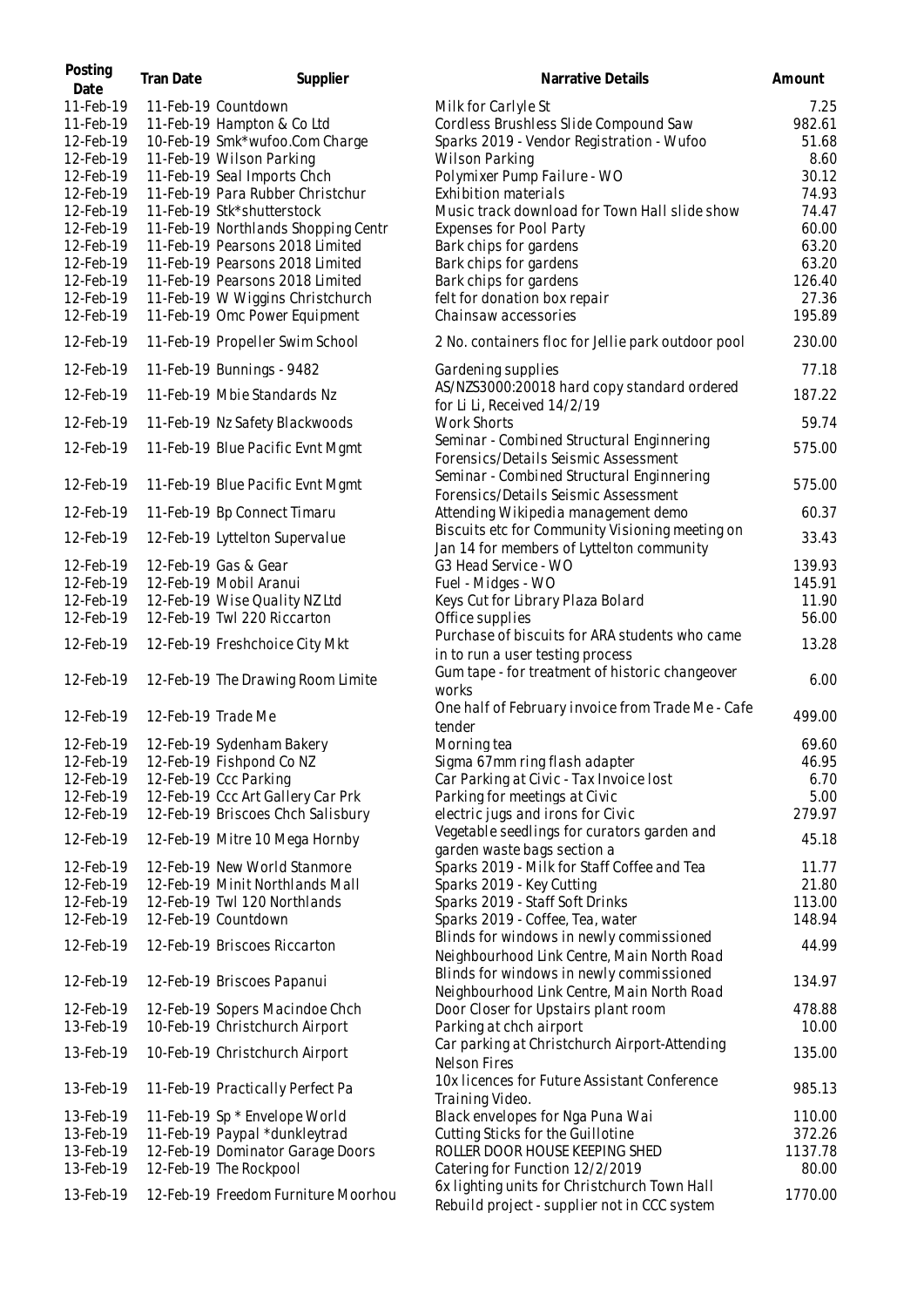| Posting<br>Date | Tran Date        | Supplier                            | Narrative Details                                                                                              | Amount  |
|-----------------|------------------|-------------------------------------|----------------------------------------------------------------------------------------------------------------|---------|
| 13-Feb-19       |                  | 12-Feb-19 Bunnings - 9476           | hand tools (loppers and folding saws) for<br>Charles worth Reserve volunteers                                  | 83.90   |
| 13-Feb-19       |                  | 12-Feb-19 Fuel Rescue               | Fuel recovery costs following accidental partial<br>filling of ranger 4WD truck diesel fuel tank               | 300.00  |
| 13-Feb-19       |                  | 12-Feb-19 Bunnings - 9476           | stain and brushes for Charlesworth Bridge (x4)<br>and seats (x4) annual tidy up by Estuary Trust<br>volunteers | 591.88  |
| 13-Feb-19       |                  | 12-Feb-19 Wilson Parking            | <b>Wilson Parking</b>                                                                                          | 10.60   |
| 13-Feb-19       |                  | 12-Feb-19 Shardlows Packaging       | cartons for Fendalton library                                                                                  | 285.20  |
| 13-Feb-19       | 12-Feb-19 Ca Anz |                                     | Canterbury/Westland Fellowship Event                                                                           | 100.00  |
| 13-Feb-19       |                  | 12-Feb-19 Wilson Parking            | Registration<br>Parking CCC                                                                                    | 6.60    |
| 13-Feb-19       |                  | 12-Feb-19 Business Fitness Nz       | Managing and Engaging an Ageing Workforce                                                                      | 241.50  |
|                 |                  |                                     | 2019, Webinar 26 Feb 2019                                                                                      |         |
| 13-Feb-19       |                  | 12-Feb-19 Wilson Parking            | MBIE workshop parking                                                                                          | 12.60   |
| 13-Feb-19       |                  | 12-Feb-19 Computer Dynamics Ltd     | Fibre patch cords                                                                                              | 32.23   |
| 13-Feb-19       |                  | 12-Feb-19 Createsend.Com Ema        | Walk or wheel day 2019 - resources                                                                             | 7.45    |
| 13-Feb-19       |                  | 12-Feb-19 Createsend.Com Ema        | Walk or wheel day 2019 - Register now                                                                          | 8.19    |
| 13-Feb-19       |                  | 12-Feb-19 Wilson Parking            | Parking at Civic car park for meetings                                                                         | 20.60   |
| 13-Feb-19       |                  | 12-Feb-19 Blacks Fasteners Lt       | woodscrew for fences around park.                                                                              | 57.36   |
| 13-Feb-19       |                  | 12-Feb-19 Wilson Parking            | parking fee                                                                                                    | 4.60    |
| 13-Feb-19       |                  | 12-Feb-19 Barrington Mall Post Shop | Sending gel activity centre back for repairs to<br>Palmerston North                                            | 64.20   |
| 13-Feb-19       |                  | 12-Feb-19 Bunnings - 9476           | pots, potting mix and plants for cottage garden                                                                | 82.35   |
| 13-Feb-19       |                  | 12-Feb-19 Wilson Parking            | Parking for meeting at Civic Building                                                                          | 4.60    |
| 13-Feb-19       |                  | 12-Feb-19 Nz Safety Blackwoods      | Safety boots                                                                                                   | 311.89  |
| 13-Feb-19       |                  | 12-Feb-19 Ecodrop Styx              | Kidsfest 2019-Storage Facility clean out-Eco<br>drop                                                           | 10.14   |
| 13-Feb-19       |                  | 12-Feb-19 Bunnings - 9482           | Sparks 2019 - Dazzle paint, Batteries and Pliers                                                               | 90.74   |
| 13-Feb-19       |                  | 12-Feb-19 Paknsave Moorhouse        | Sparks 2019 - CSO and Performer dressing room<br>snacks                                                        | 272.05  |
| 13-Feb-19       |                  | 12-Feb-19 Pb Tech Online 09 5269200 | Replacement face-masks for HTV Vive headsets                                                                   | 110.80  |
| 13-Feb-19       |                  | 12-Feb-19 Ian Coombes Ltd           | Descaling Acid                                                                                                 | 224.25  |
| 13-Feb-19       |                  | 12-Feb-19 Mobile Systems            | Replacement Radio Batteries (3)                                                                                | 281.75  |
|                 |                  |                                     | For two IT staff to attend the New Zealand                                                                     |         |
| 13-Feb-19       |                  | 12-Feb-19 Akolade Pty Ltd           | Government Data Summit in March                                                                                | 5287.70 |
| 13-Feb-19       |                  | 12-Feb-19 Nz Safety Blackwoods      | Hi Vis safety vests, safety glasses for volunteers                                                             | 237.15  |
|                 |                  |                                     | and community service workers                                                                                  |         |
| 13-Feb-19       |                  | 13-Feb-19 Mitre 10 Mega Papanui     | Shower mats for temp showers                                                                                   | 50.00   |
| 13-Feb-19       |                  | 13-Feb-19 Mobil Aranui              | Fuel - Midges                                                                                                  | 102.22  |
| 13-Feb-19       |                  | 13-Feb-19 Mobil Aranui              | Fuel - Midges                                                                                                  | 145.91  |
| 13-Feb-19       |                  | 13-Feb-19 Twl 123 Eastgate          | Books for parks week, and gear for parklands<br>event                                                          | 106.74  |
| 13-Feb-19       |                  | 13-Feb-19 Freshchoice City Mkt      | Snacks to support programming                                                                                  | 8.38    |
| 13-Feb-19       |                  | 13-Feb-19 Photo & Video Interntnl   | 67-72mm step ring                                                                                              | 16.00   |
| 13-Feb-19       |                  | 13-Feb-19 New World Prestons        | Tea coffee biscuits                                                                                            | 34.48   |
| 13-Feb-19       |                  | 13-Feb-19 Shirley Vet Clinic        | Vet treatment for injured dog from attack<br>investigation (Breezes Rd)                                        | 90.90   |
| 13-Feb-19       |                  | 13-Feb-19 New World South City      | Catering for Transport meeting with external<br>attendees.                                                     | 152.50  |
| 13-Feb-19       |                  | 13-Feb-19 Nzrc Online Shop          | First aid revalidation fee                                                                                     | 130.00  |
| 13-Feb-19       |                  | 13-Feb-19 Irrigation Warehouse      | pump fittings for manual vac at Templeton                                                                      | 37.71   |
| 13-Feb-19       |                  | 13-Feb-19 Mitre 10 Beckenham        | Low-tac masking tape for Kanban board                                                                          | 4.50    |
| 13-Feb-19       |                  | 13-Feb-19 Jaycar Pty Ltd            | USB Hubs for imaging kiosks                                                                                    | 35.80   |
|                 |                  |                                     | sketch books for the students in the Artist Toolbox                                                            |         |
| 13-Feb-19       |                  | 13-Feb-19 Wsl South City            | after school art lessons                                                                                       | 119.90  |
| 13-Feb-19       |                  | 13-Feb-19 Ferrymead Mitre 10 Mega   | Compost bin for organic waste for staff room<br>kitchen.                                                       | 28.58   |
| 13-Feb-19       |                  | 13-Feb-19 New World Prestons        | Milk and coffee beans for staff and visitors                                                                   | 75.76   |
| 13-Feb-19       |                  | 13-Feb-19 Ccc Parking               | Parking for TL meeting                                                                                         | 7.50    |
| 14-Feb-19       |                  | 13-Feb-19 Wilson Parking            | Wilson Parking                                                                                                 | 8.60    |
| 14-Feb-19       |                  | 13-Feb-19 Wilson Parking            | <b>Wilson Parking</b>                                                                                          | 8.60    |
| 14-Feb-19       |                  | 13-Feb-19 Parsley And Sage          | Catering for Community Board meeting                                                                           | 99.13   |
|                 |                  |                                     |                                                                                                                |         |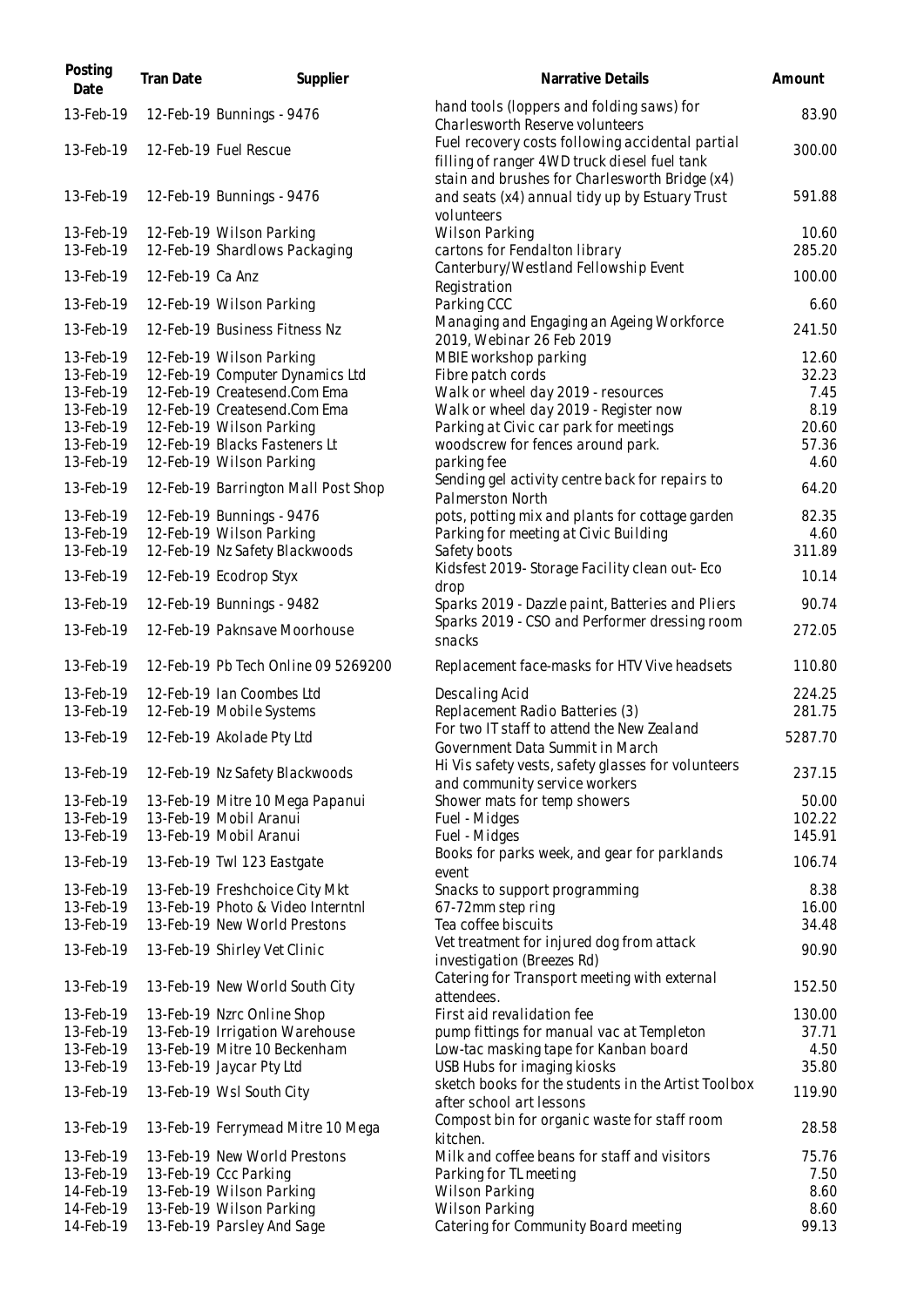| Posting<br>Date | Tran Date      | Supplier                            | Narrative Details                                                                         | Amount  |
|-----------------|----------------|-------------------------------------|-------------------------------------------------------------------------------------------|---------|
| 14-Feb-19       |                | 13-Feb-19 Secure Parking Nz         | Parking for meeting at Turanga                                                            | 6.00    |
| 14-Feb-19       |                | 13-Feb-19 Secure Parking Nz         | Cost of parking while attending Team Leader<br>forum in Turanga                           | 6.00    |
| 14-Feb-19       |                | 13-Feb-19 Secure Parking Nz         | Work meetings                                                                             | 6.00    |
| 14-Feb-19       |                | 13-Feb-19 Wilson Parking            | Parking for meetings at Turanga                                                           | 6.10    |
| 14-Feb-19       |                | 13-Feb-19 Wilson Parking            | Parking charge while attending meeting                                                    | 8.60    |
| 14-Feb-19       |                | 13-Feb-19 Bunnings - 9476           | gas bottle - Micro                                                                        | 234.00  |
| 14-Feb-19       |                | 13-Feb-19 Omc Power Equipment       | Replace starter cord on scrubcutter                                                       | 48.30   |
| 14-Feb-19       |                | 13-Feb-19 Omc Power Equipment       | Maintenance on Stihl KM 130 combi engine                                                  | 61.57   |
| 14-Feb-19       |                | 13-Feb-19 Hcd Christchurch          | Hydrant fitting and camlocks for outdoor shower<br>at Jellie Park                         | 242.04  |
| 14-Feb-19       |                | 13-Feb-19 Doc Motukarara            | Native plants for section F                                                               | 25.50   |
| 14-Feb-19       |                | 13-Feb-19 Caltex Hornby             | Milk for tearoom                                                                          | 5.99    |
| 14-Feb-19       |                | 13-Feb-19 Countdown                 | Paper cups for smoothies from Smoothie bike at<br>UC Ori Market engagement                | 17.97   |
| 14-Feb-19       |                | 13-Feb-19 Pak N Save Northlands     | ingredients for Bike Smoothie at UC Ori Market                                            | 104.66  |
|                 |                |                                     | engagement                                                                                |         |
| 14-Feb-19       |                | 13-Feb-19 Museums Australia         | Entry fee to Museums Australia Publication<br>Design Awards (Art-tastic and Us v Them)    | 140.18  |
| 14-Feb-19       |                | 13-Feb-19 Pb Tech Online 09 5269200 | Replacement cables for damaged HTC Vive                                                   | 256.23  |
|                 |                |                                     | headsets.                                                                                 |         |
| 14-Feb-19       |                | 13-Feb-19 Blacks Fasteners Lt       | Screws                                                                                    | 6.90    |
| 14-Feb-19       |                | 13-Feb-19 Sopers Macindoe Chch      | Door Closer for Reception Entry Gate                                                      | 190.61  |
| 14-Feb-19       |                | 13-Feb-19 Westfield Gift Voucher    | Edible Gardens Award                                                                      | 200.00  |
| 14-Feb-19       |                | 13-Feb-19 Wilson Parking            | Parking for meeting at Civic                                                              | 4.60    |
| 14-Feb-19       |                | 13-Feb-19 Bunnings - 9482           | Watering cans for wetting down tracks,<br>disposable paint brushes                        | 48.68   |
| 14-Feb-19       |                | 14-Feb-19 Lyttelton Supervalue      | Office milk                                                                               | 40.84   |
| 14-Feb-19       |                | 14-Feb-19 Mitre 10 Mega Papanui     | Storage bin for Community Board supplies while<br>out of Fendalton Service Centre         | 16.50   |
| 14-Feb-19       |                | 14-Feb-19 Safetyvests Co Nz         | PPE Tour Leader Vests                                                                     | 94.82   |
| 14-Feb-19       |                | 14-Feb-19 Photo Warehouse           |                                                                                           | 55.95   |
|                 |                | 14-Feb-19 Photo Warehouse           | Camera lens protector - glass screw on lens.                                              | 55.95   |
| 14-Feb-19       |                |                                     | Camera lens protector - glass screw on lens.                                              | 210.00  |
| 14-Feb-19       |                | 14-Feb-19 Twl 175 South City        | Bins for Julia morison install<br>Morning tea purchased for meeting with externals        |         |
| 14-Feb-19       |                | 14-Feb-19 Countdown                 | - Head of Southbase and guests                                                            | 12.53   |
| 14-Feb-19       |                | 14-Feb-19 Ccc Parking               | Parking                                                                                   | 3.50    |
| 14-Feb-19       |                | 14-Feb-19 New World South City      | Office morning tea supplies and working lunch<br>for Performance and Employment Committee | 60.21   |
| 14-Feb-19       |                | 14-Feb-19 New World South City      | Catering for farewell from Council.                                                       | 75.00   |
| 14-Feb-19       |                | 14-Feb-19 Wsl South City            | Stickers for fridges and blutac                                                           | 50.95   |
| 14-Feb-19       |                | 14-Feb-19 Farmlands Hornby          | Irrigation products                                                                       | 219.89  |
| 14-Feb-19       |                | 14-Feb-19 Mitre 10 Mega Hornby      | Irrigation products                                                                       | 281.15  |
| 14-Feb-19       |                | 14-Feb-19 Briscoes Hornby           | Curtains for Manager's House                                                              | 571.95  |
| 14-Feb-19       | 14-Feb-19 Nmit |                                     | Alice Waterhouse - NMIT trapping course                                                   | 164.00  |
| 14-Feb-19       |                | 14-Feb-19 Garden Box                | Screened top soil<br>Irrigation requirements for section c and gloves                     | 20.00   |
| 14-Feb-19       |                | 14-Feb-19 Mitre 10 Mega Hornby      | for volunteer group.                                                                      | 58.58   |
| 14-Feb-19       |                | 14-Feb-19 Resene Lichfield St 031   | Sparks 2019 - Line Marking Paint                                                          | 64.00   |
| 14-Feb-19       |                | 14-Feb-19 Resene Tower Junction34   | Paint/Brushes etc for Mind body room                                                      | 290.80  |
| 14-Feb-19       |                | 14-Feb-19 Bselect - Moorhouse Ave   | RSU Events trailer replacement tyre                                                       | 210.09  |
| 14-Feb-19       |                | 14-Feb-19 Armstrong Locksmiths      | NPW Events Locks                                                                          | 305.00  |
| 15-Feb-19       |                | 12-Feb-19 Paypal *imprint5          | Reflective slap bands for CCTP - cycle safety<br>engagements                              | 446.69  |
| 15-Feb-19       |                | 13-Feb-19 Wilson Parking            | Parking - meeting - Tūranga                                                               | 8.60    |
| 15-Feb-19       |                | 13-Feb-19 Mingk Pty Ltd             | Giftware for resale in B G V C Gift shop                                                  | 1834.01 |
| 15-Feb-19       |                | 14-Feb-19 Wilson Parking            | Wilson Parking                                                                            | 12.60   |
| 15-Feb-19       |                | 14-Feb-19 Officemax                 | Storage solution for data team                                                            | 16.82   |
| 15-Feb-19       |                | 14-Feb-19 Wilson Parking            | Wilson Parking                                                                            | 8.60    |
| 15-Feb-19       |                | 14-Feb-19 Mainland Fasteners Ltd    | Workshop Consumables - WO                                                                 | 47.44   |
| 15-Feb-19       |                | 14-Feb-19 Applied Industrial Techno | Lube Checks - WO                                                                          | 73.26   |
| 15-Feb-19       |                | 14-Feb-19 Moorhouse Medical Cent    | Twinrix Vacc                                                                              | 130.00  |
|                 |                |                                     |                                                                                           |         |
| 15-Feb-19       |                | 14-Feb-19 Bunnings - 9476           | gear for outreach events multiple communities                                             | 19.00   |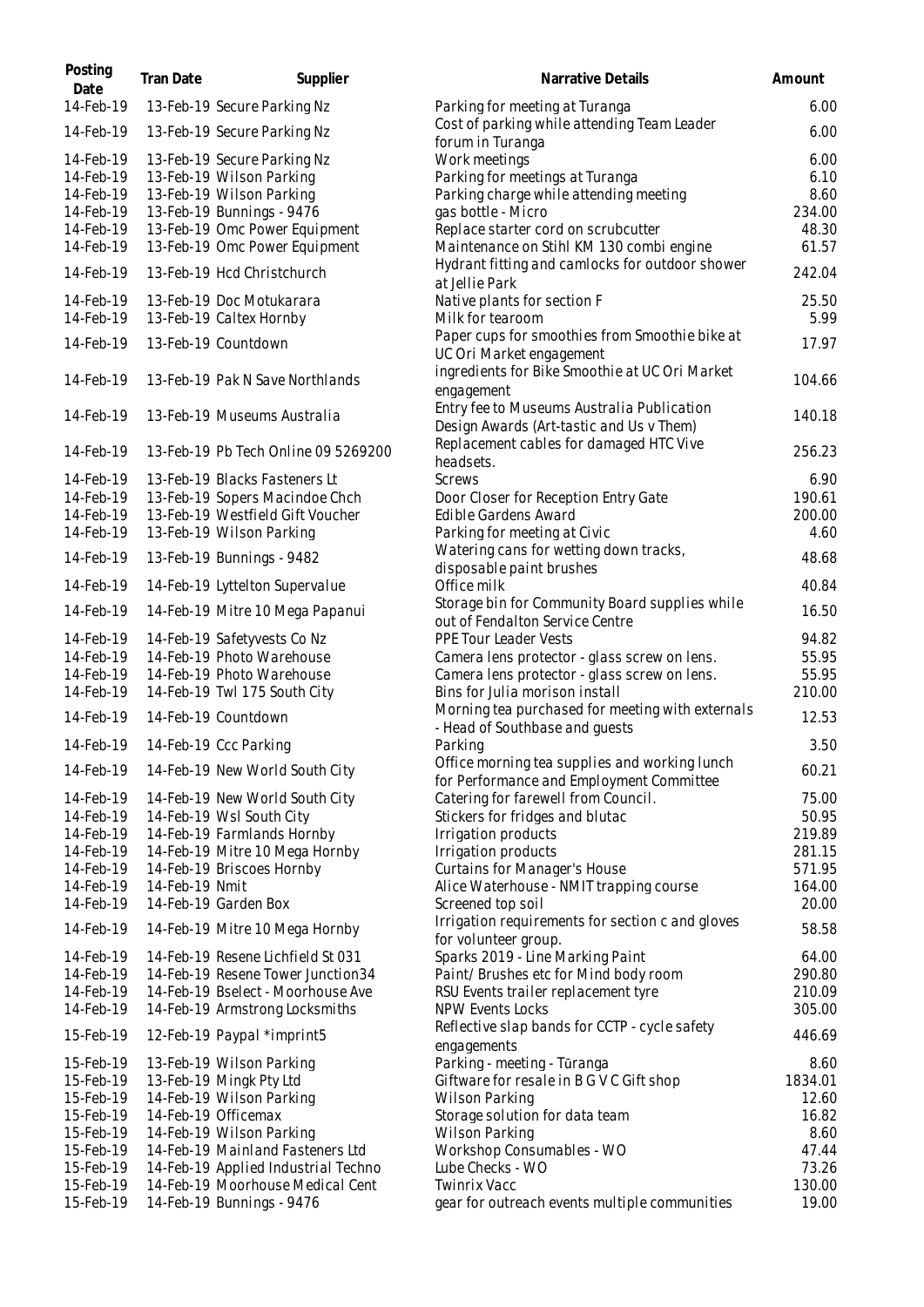| Posting<br>Date        | Tran Date | Supplier                                                         | Narrative Details                                                                            | Amount           |
|------------------------|-----------|------------------------------------------------------------------|----------------------------------------------------------------------------------------------|------------------|
| 15-Feb-19              |           | 14-Feb-19 Bunnings - 9476                                        | gear for outreach events - parklands, hornby,<br>culture galore,                             | 69.00            |
| 15-Feb-19              |           | 14-Feb-19 Createsend.Com Ema                                     | Community Board Newsletters Linwood-Central-<br>Heathcote - February 2019                    | 17.77            |
| 15-Feb-19              |           | 14-Feb-19 Wilson Parking                                         | Parking at Civic car park for meetings                                                       | 24.60            |
| 15-Feb-19              |           | 14-Feb-19 Workplace Safety Sup                                   | masks for mowing.                                                                            | 69.00            |
| 15-Feb-19              |           | 14-Feb-19 Wilson Parking                                         | Parking for meetings at Turanga                                                              | 6.10             |
| 15-Feb-19              |           | 14-Feb-19 Sushi Time Southcity                                   | Working lunch for performance and employment<br>committee                                    | 18.60            |
| 15-Feb-19              |           | 14-Feb-19 New World St Martins                                   | Afttrnoon tea supplies for volunteer event                                                   | 97.67            |
| 15-Feb-19              |           | 14-Feb-19 Bridon New Zealand - Chch                              | 65 mtrs of chain for general parks use                                                       | 960.54           |
| 15-Feb-19              |           | 14-Feb-19 Bunnings - 9476                                        | coconut matting & staples. Tap connectors                                                    | 410.90           |
| 15-Feb-19              |           | 14-Feb-19 Hcd Christchurch                                       | Garden hose 100 metres                                                                       | 603.75           |
| 15-Feb-19              |           | 14-Feb-19 Hcd Christchurch                                       | Valve for out door shower at Jellie Park                                                     | 70.30            |
| 15-Feb-19              |           | 14-Feb-19 Wilson Parking                                         | Parking at Civic                                                                             | 4.60             |
| 15-Feb-19              |           | 14-Feb-19 Bridon New Zealand - Chch                              | Cable, clamps, crimping tool for playground<br>equipment maintenance                         | 390.66           |
| 15-Feb-19              |           | 14-Feb-19 Bunnings - 9476                                        | Irrigation sprinklers and connectors                                                         | 193.42           |
| 15-Feb-19              |           | 14-Feb-19 Bunnings - 9476                                        | Sparks 2019 - Gas Can for stage equipment                                                    | 28.03            |
| 15-Feb-19              |           | 14-Feb-19 Paknsave Fuel Moorhouse                                | Sparks 2019 - Fuel for Stage Equipment                                                       | 29.49            |
| 15-Feb-19              |           | 14-Feb-19 Paknsave Moorhouse                                     | Sparks 2019 - Soft Drinks for Staff                                                          | 89.21            |
| 15-Feb-19              |           | 14-Feb-19 Bunnings - 9476                                        | Sparks 2019 - Cable Ties                                                                     | 110.91           |
| 15-Feb-19              |           | 14-Feb-19 Blacks Fasteners Lt                                    | Fixings for maketu carving brackets                                                          | 26.09            |
| 15-Feb-19              |           | 14-Feb-19 George Henry & Co Ltd                                  | Laser level                                                                                  | 448.99           |
| 15-Feb-19              |           | 14-Feb-19 Super Cheap Auto                                       | Socket set for SD PCs                                                                        | 13.99            |
| 15-Feb-19              |           | 14-Feb-19 Bunnings - 9476                                        | Sander and Sanding paper and tape                                                            | 92.51            |
| 15-Feb-19              |           | 14-Feb-19 Smiths Hire                                            | digger for small job at park animal area pig                                                 | 96.00            |
| 15-Feb-19              |           | 14-Feb-19 Ats Pneumatics Ltd                                     | Park compressor maintenance's work work shop<br>sheds site                                   | 254.07           |
| 15-Feb-19              |           | 14-Feb-19 Federal Express Pacifi                                 | Customs charge for a vacuum former for Turanga                                               | 214.22           |
| 15-Feb-19<br>15-Feb-19 |           | 14-Feb-19 Countdown<br>15-Feb-19 Noel Leeming 1k                 | Hagley Oval ODI Lunches<br><b>TV BRACKETS</b>                                                | 210.34<br>169.25 |
| 15-Feb-19              |           | 15-Feb-19 Twl 122 Rolleston                                      | organic pesticide spray for Charlesworth Reserve                                             | 57.00            |
| 15-Feb-19              |           | 15-Feb-19 New World South City                                   | Preview hosting for tour opening                                                             | 21.92            |
| 15-Feb-19              |           | 15-Feb-19 Noble-Adams Machinery                                  | repairs to 200L nursery sprayer unit                                                         | 714.90           |
| 15-Feb-19              |           | 15-Feb-19 Displayworks Chch                                      | Hire of trestle tables                                                                       | 287.50           |
| 15-Feb-19              |           | 15-Feb-19 Halswell Butchery                                      | Sausages for volunteer event with Ara on<br>15/02/2019                                       | 27.00            |
| 15-Feb-19              |           | 15-Feb-19 New World Halswell                                     | BBQ supplies for Ara volunteer day, HQP on                                                   | 76.99            |
| 15-Feb-19              |           | 15-Feb-19 Twl 120 Northlands                                     | 15/02/2019<br>Folding ruler to be used as straight edge for                                  | 5.00             |
|                        |           |                                                                  | Social Housing planned works status board.                                                   |                  |
| 15-Feb-19              |           | 15-Feb-19 Fishpond Co NZ                                         | Parks Week Books - Pitched Event                                                             | 34.95            |
| 15-Feb-19              |           | 15-Feb-19 Pak N Save Wainoni                                     | Swim Nappies for resale at Taiora QEII                                                       | 689.40           |
| 15-Feb-19              |           | 15-Feb-19 Mitre 10 Beckenham                                     | fluoro duct tap, handsanitiser, spray paint                                                  | 32.96            |
| 15-Feb-19              |           | 15-Feb-19 Pak N Save Northlands                                  | Youth Pool party supplies                                                                    | 28.06            |
| 15-Feb-19              |           | 15-Feb-19 Pak N Save Northlands                                  | Youth Pool party BBQ supplies                                                                | 72.45            |
| 15-Feb-19<br>15-Feb-19 |           | 15-Feb-19 Mister Minit The Palms<br>15-Feb-19 Countdown          | Event trailer key copy<br>Water and food for volunteers at the Parklands at                  | 11.10<br>16.00   |
| 15-Feb-19              |           | 15-Feb-19 Photo & Video Interntnl                                | Play event 2019.<br>USC to type C cable. 67-55mm step ring                                   | 27.90            |
| 15-Feb-19              |           | 15-Feb-19 Fishpond Co NZ                                         | Credit Voucher Fishpond Co Nz could not supply                                               | $-46.95$         |
|                        |           |                                                                  | item - Sigma 67mm ring flash adapter                                                         |                  |
| 15-Feb-19              |           | 15-Feb-19 James Bull & Co                                        | security padlock x2 and shackles                                                             | 154.32           |
| 15-Feb-19              |           | 15-Feb-19 Fresh Choice Parklands                                 | volunteer support Travis wetland trust work day                                              | 34.05            |
| 15-Feb-19<br>15-Feb-19 |           | 15-Feb-19 Freshchoice City Mkt                                   | Farwell Catering                                                                             | 45.13<br>9.00    |
|                        |           | 15-Feb-19 Twl 128 Hornby                                         | Toilet Paper for Tourist Flat & Cabin 3<br>Taxi from airport in Wellington to attend opening |                  |
| 15-Feb-19              |           | 15-Feb-19 Green Cabs Limited                                     | of exhibition at Adam Art Gallery                                                            | 40.00            |
| 15-Feb-19<br>15-Feb-19 |           | 15-Feb-19 New World South City<br>15-Feb-19 Vulcan Steel Ltd Dch | Food for volunteer event<br>mesh for conservation racks                                      | 24.22<br>262.20  |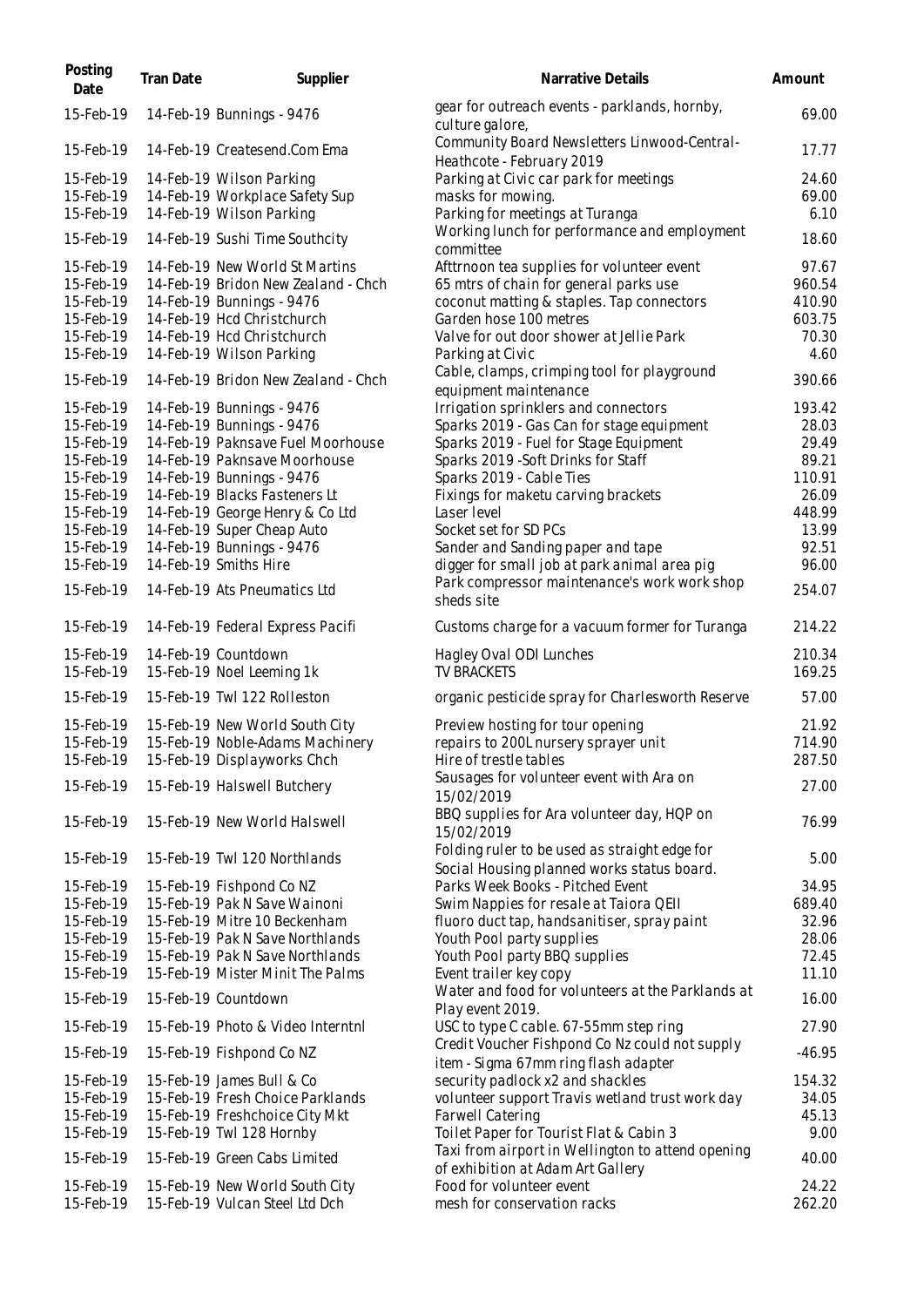| Posting<br>Date        | Tran Date         | Supplier                                               | Narrative Details                                                                                          | Amount           |
|------------------------|-------------------|--------------------------------------------------------|------------------------------------------------------------------------------------------------------------|------------------|
| 15-Feb-19              |                   | 15-Feb-19 Chch City Council Civic                      | Parking Vouchers for Community Support<br>Governance and Partnerships Unit - Elected<br>Members and Guests | 93.00            |
| 15-Feb-19              |                   | 15-Feb-19 Wsl South City                               | Warehouse Stationery items                                                                                 | 21.00            |
| 15-Feb-19              |                   | 15-Feb-19 Ccc Art Gallery Car Prk                      | Parking site visit                                                                                         | 2.00             |
| 15-Feb-19              |                   | 15-Feb-19 Resene Tower Junction34                      | Paint for Southern Centre                                                                                  | 5.60             |
| 15-Feb-19              |                   | 15-Feb-19 New World Prestons                           | Grocerys for re sale in the shop                                                                           | 123.47           |
| 15-Feb-19              | 15-Feb-19 Kiwigas |                                                        | Gas bottles for camp bbq's                                                                                 | 424.43           |
| 15-Feb-19              |                   | 15-Feb-19 Ccc Art Gallery Car Prk                      | Great place to work training                                                                               | 10.00            |
| 15-Feb-19              |                   | 15-Feb-19 Mitre 10 Mega Hornby                         | NPW H/S Cones and bar extenders                                                                            | 542.60           |
| 18-Feb-19              | 13-Feb-19 liba    |                                                        | IIBA subscription for membership for BA (1)                                                                | 278.60           |
| 18-Feb-19              |                   | 13-Feb-19 Www.Steveirwinstamps.Co.                     | Library book                                                                                               | 9.69             |
| 18-Feb-19              |                   | 13-Feb-19 Www.Steveirwinstamps.Co.                     | Library book                                                                                               | 17.45            |
| 18-Feb-19              |                   | 14-Feb-19 Bookdepository.Com                           | Parks week books - pitched event                                                                           | 43.65            |
| 18-Feb-19              |                   | 14-Feb-19 Botanic-Christchurch                         | Staff leaving costs as per policy                                                                          | 24.00            |
| 18-Feb-19              |                   | 14-Feb-19 Chiwahwah                                    | Staff leaving costs as per policy                                                                          | 74.20            |
| 18-Feb-19              |                   | 14-Feb-19 Botanic-Christchurch                         | Staff leaving costs as per policy                                                                          | 197.00           |
| 18-Feb-19              |                   | 14-Feb-19 Abebooks.Co FsIpxx                           | Library book                                                                                               | 99.40            |
| 18-Feb-19              |                   | 15-Feb-19 Saxon Appliances Ltd                         | OVEN DOOR HANDLE                                                                                           | 55.00            |
| 18-Feb-19              |                   | 15-Feb-19 Gooses Screen Design 2007                    | <b>STAFF UNIFORMS</b>                                                                                      | 299.00           |
| 18-Feb-19              |                   | 15-Feb-19 Wilson Parking<br>15-Feb-19 Four Corner (NZ) | Wilson Parking                                                                                             | 12.60            |
| 18-Feb-19<br>18-Feb-19 |                   | 15-Feb-19 Outliving Pty Ltd                            | Goods for resale<br>Goods for resale                                                                       | 107.07<br>726.30 |
| 18-Feb-19              |                   | 15-Feb-19 World Collection                             | Goods for resale                                                                                           | 1261.32          |
| 18-Feb-19              |                   | 15-Feb-19 Wilson Parking                               | Wilson Parking                                                                                             | 6.60             |
| 18-Feb-19              |                   | 15-Feb-19 Applied Industrial Techno                    | Lube Checks - WO                                                                                           | 102.56           |
| 18-Feb-19              |                   | 15-Feb-19 Mainland Fasterners                          | Workshop Consumables - WO                                                                                  | 367.78           |
| 18-Feb-19              |                   | 15-Feb-19 Shipleys Audiovisual                         | Hire of whiteboards                                                                                        | 189.75           |
| 18-Feb-19              |                   | 15-Feb-19 Workplace Safety Sup                         | Training 1st Aid/CPR equipment Adult & Child<br>OPA plus face shields                                      | 229.49           |
| 18-Feb-19              |                   | 15-Feb-19 Createsend.Com Ema                           | Reminder - Julia Morison: Headcase TOGETHER<br>invitation                                                  | 9.58             |
| 18-Feb-19              |                   | 15-Feb-19 Createsend.Com Ema                           | Ngā Puna Wai Sports Hub Update - February 2019                                                             | 19.24            |
| 18-Feb-19              |                   | 15-Feb-19 Createsend.Com Ema                           | Cycling newsletter Feb 2019                                                                                | 42.34            |
| 18-Feb-19              |                   | 15-Feb-19 Createsend.Com Ema                           | Newsline 15/02/2019                                                                                        | 49.78            |
| 18-Feb-19              |                   | 15-Feb-19 Createsend.Com Ema                           | Taiora QEII lane pool - limited public access                                                              | 57.27            |
| 18-Feb-19              |                   | 15-Feb-19 Createsend.Com Ema                           | CCC events update - February 2019                                                                          | 179.70           |
| 18-Feb-19              |                   | 15-Feb-19 Kmart - Shirley                              | Container to be used for event transportation                                                              | 28.00            |
| 18-Feb-19              |                   | 15-Feb-19 Spectrum Lighting & Sound                    | Hire of stairs for the stage at Parklands at Play<br>2019                                                  | 57.50            |
| 18-Feb-19              |                   | 15-Feb-19 Uber Trip Ocsqk Help.Uber                    | Economic transport option in Wellington to<br>attend opening of exhibition at Adam Art Gallery             | 6.59             |
| 18-Feb-19              |                   | 15-Feb-19 Uber Trip A4yjb Help.Uber                    | Economic transport option in Wellington to<br>attend opening of exhibition at Adam Art Gallery             | 23.36            |
| 18-Feb-19              |                   | 15-Feb-19 Uber Trip M5nwb Help.Uber                    | Economic transport option in Wellington to<br>attend opening of exhibition at Adam Art Gallery             | 27.84            |
| 18-Feb-19              |                   | 15-Feb-19 Siem Riep Restaurant                         | Dinner. In Wellington on CAG business to attend<br>opening of exhibition at Adam Art Gallery               | 35.00            |
| 18-Feb-19              |                   | 15-Feb-19 Mbie Standards Nz                            | Micro - standards                                                                                          | 155.25           |
| 18-Feb-19              |                   | 15-Feb-19 Terra Viva Home & Garden                     | Fritillaria bulbs, Colchicum bulbs and<br>Townsendia parryi x 2 for alpine collection                      | 191.89           |
| 18-Feb-19              |                   | 15-Feb-19 Bunnings - 9482                              | Cleaning equipment                                                                                         | 146.88           |
| 18-Feb-19              |                   | 15-Feb-19 The Service Company - Hea                    | Floor cleaning solution                                                                                    | 228.85           |
| 18-Feb-19              |                   | 15-Feb-19 The Service Company - Hea                    | Floor cleaning solution                                                                                    | 228.85           |
| 18-Feb-19              |                   | 15-Feb-19 Pb Tech Online 09 5269200                    | camera & SD card for Web Team - R&R                                                                        | 531.60           |
| 18-Feb-19              |                   | 15-Feb-19 Bunnings - 9476                              | Polyfilla                                                                                                  | 15.38            |
| 18-Feb-19              |                   | 15-Feb-19 Nz Safety Blackwoods                         | Hard hat's and Ear protection PPE for<br>Maintenance Team                                                  | 475.41           |
| 18-Feb-19              |                   | 15-Feb-19 Nz Safety Blackwoods                         | Safety glasses for volunteers                                                                              | 80.38            |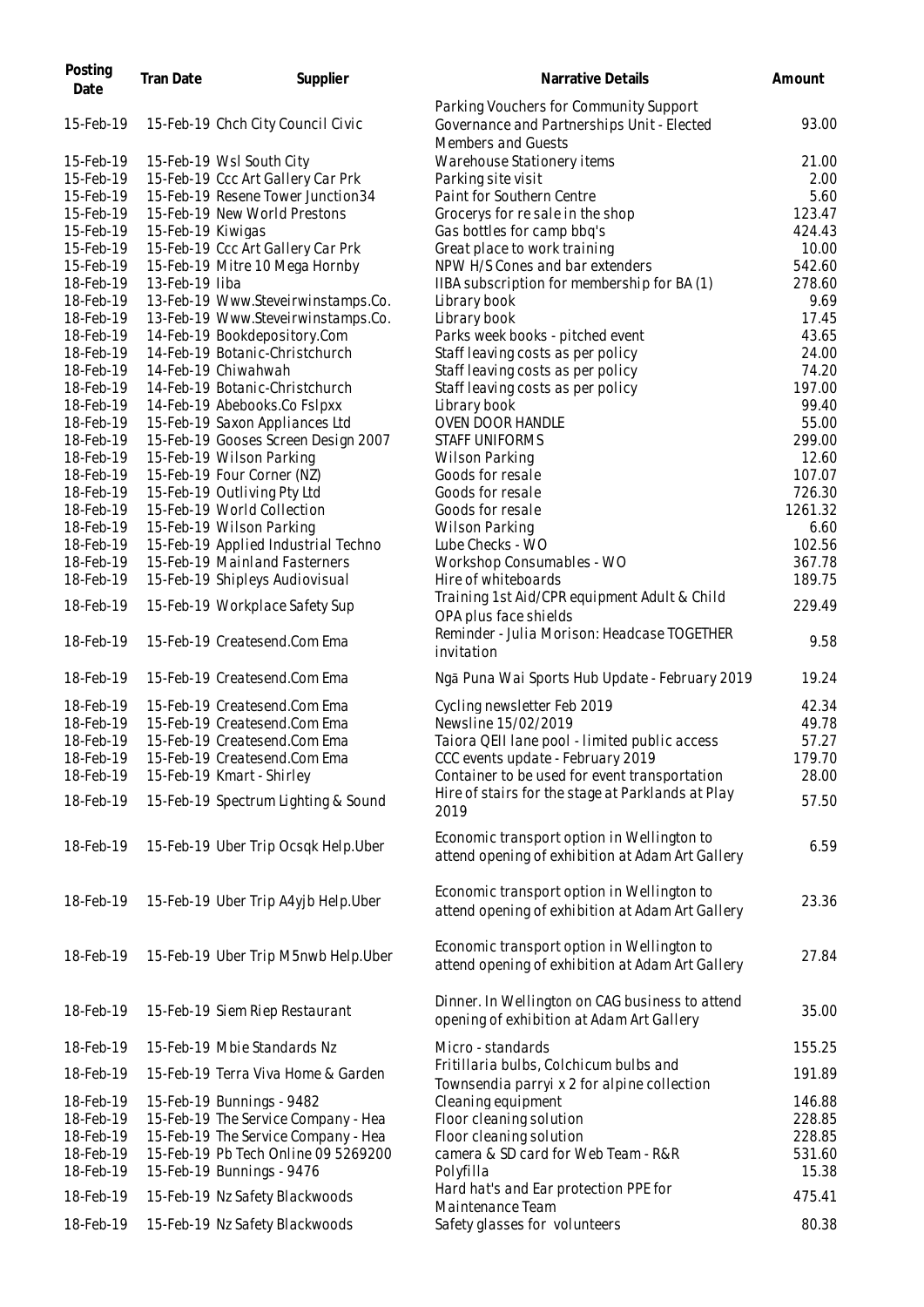| Posting<br>Date | Tran Date | Supplier                            | Narrative Details                                                      | Amount  |
|-----------------|-----------|-------------------------------------|------------------------------------------------------------------------|---------|
| 18-Feb-19       |           | 15-Feb-19 The Service Company Ltd C | Cleaning components for Coastal regional pks                           | 106.56  |
| 18-Feb-19       |           | 16-Feb-19 Bunnings - 9482           | TIMBER DOOR ACETONE INLET VALVES VELCRO<br><b>DOTS</b>                 | 666.93  |
| 18-Feb-19       |           | 16-Feb-19 Ferrymead Mitre 10 Mega   | Art security kit materials                                             | 29.98   |
| 18-Feb-19       |           | 16-Feb-19 Chch Rockshop & Kbb       | the rockshop stiks for krazy train                                     | 21.99   |
| 18-Feb-19       |           | 16-Feb-19 Cutnpaste Weed Gels       | 20 L glyphosate gel                                                    | 1101.70 |
| 18-Feb-19       |           | 16-Feb-19 Briscoes Papanui          | stainless steel bowl and white umbrella for<br>Southern Centre         | 31.88   |
| 18-Feb-19       |           | 16-Feb-19 Axure Software            | ITDC Axure RP x2 monthly sub 2019-02                                   | 147.20  |
| 18-Feb-19       |           | 16-Feb-19 Swiftype.Com              | ITDC swifttype 2019-02                                                 | 298.90  |
|                 |           |                                     | Sparks 2019 - Water, can drinks, sugar for staff                       |         |
| 18-Feb-19       |           | 16-Feb-19 Countdown                 | tea and coffee                                                         | 108.00  |
| 18-Feb-19       |           | 16-Feb-19 Bunnings - 9476           | Tools to repair the Hagley Oval sun shades                             | 83.33   |
| 18-Feb-19       |           | 17-Feb-19 Cial Online Parking       | ARC meeting parking                                                    | 66.20   |
| 18-Feb-19       |           |                                     |                                                                        | 10.10   |
|                 |           | 17-Feb-19 Ecodrop Metro             | Dump fees                                                              |         |
| 18-Feb-19       |           | 17-Feb-19 Pearsons 2018 Limited     | Pine chip mulch for McCormacks Bay Volunteer<br>day                    | 51.00   |
| 18-Feb-19       |           | 17-Feb-19 Twl 123 Eastgate          | 6 large plates and 2 packs of serviettes for EQ                        | 19.00   |
|                 |           |                                     | Families' Private Service refreshments                                 |         |
|                 |           |                                     | Paper cups and biscuits for EQ Families' Private                       |         |
| 18-Feb-19       |           | 17-Feb-19 Countdown                 | Service refreshments                                                   | 68.44   |
|                 |           |                                     | tin trays for bbq community planting on the Styx                       |         |
| 18-Feb-19       |           | 17-Feb-19 Chch City Council Civic   | river day                                                              | 7.50    |
| 18-Feb-19       |           | 18-Feb-19 Wgtn Combined Taxis       | Taxi fare in Wellington                                                | 57.80   |
| 18-Feb-19       |           | 18-Feb-19 Mitre 10 Mega Papanui     | Pump King 3 Submersible water pump                                     | 139.00  |
| 18-Feb-19       |           | 18-Feb-19 Twl 220 Riccarton         | Hand grips for Cycle Safe bikes                                        | 26.00   |
| 18-Feb-19       |           | 18-Feb-19 Caltex Redwood            | milk for Redwood staffroom                                             | 7.98    |
|                 |           |                                     |                                                                        |         |
| 18-Feb-19       |           | 18-Feb-19 Twl 175 South City        | South Island Lantern Festival - Marker pens and                        | 19.00   |
|                 |           |                                     | toilet paper for staff                                                 |         |
| 18-Feb-19       |           | 18-Feb-19 Countdown                 | South Island Lantern Festival - Water, paper                           | 73.63   |
|                 |           |                                     | towels, milk                                                           |         |
| 18-Feb-19       |           | 18-Feb-19 Armstrong Locksmiths      | NPW Hockey Key Safe                                                    | 94.80   |
| 19-Feb-19       |           | 18-Feb-19 Wilson Parking            | <b>Wilson Parking</b>                                                  | 12.60   |
| 19-Feb-19       |           | 18-Feb-19 Calder Electronics        | Door alarms for pool side.                                             | 39.80   |
| 19-Feb-19       |           | 18-Feb-19 Freshchoice City Mkt      | <b>Biscuits for Resilience Round Table</b>                             | 55.56   |
| 19-Feb-19       |           | 18-Feb-19 Blacks Fasteners Lt       | Grub screws for Julia Morison Headcase                                 | 13.04   |
| 19-Feb-19       |           | 18-Feb-19 Evolution Cycles          | installation<br>Bike mirrors for instructor bikes                      | 99.47   |
|                 |           |                                     | Clock and Power Cable for the New Brighton                             |         |
| 19-Feb-19       |           | 18-Feb-19 Home And Castle Hardware  | Boardroom                                                              | 15.00   |
|                 |           |                                     | Clock and Power Cable for the New Brighton                             |         |
| 19-Feb-19       |           | 18-Feb-19 Home And Castle Hardware  | Boardroom                                                              | 45.30   |
| 19-Feb-19       |           | 18-Feb-19 Bunnings - 9476           | two new drill bit sets for workshop                                    | 17.96   |
| 19-Feb-19       |           | 18-Feb-19 Outsider Mountain Sprt    | Boots for work                                                         | 286.35  |
|                 |           |                                     | Safety boots and vest - Ecologist Contractor, Asset                    |         |
| 19-Feb-19       |           | 18-Feb-19 Nz Safety Blackwoods      | Planning                                                               | 234.60  |
| 19-Feb-19       |           | 18-Feb-19 Bunnings - 9476           | 18 mm hose section E                                                   | 89.00   |
| 19-Feb-19       |           | 18-Feb-19 Burnsco Marine            | Marine polish to clean aqua playground                                 | 29.99   |
| 19-Feb-19       |           | 18-Feb-19 Caltex Hornby             | Milk for tearoom                                                       | 5.99    |
| 19-Feb-19       |           | 18-Feb-19 Omc Power Equipment       | rotary mower for oval                                                  | 915.00  |
| 19-Feb-19       |           | 18-Feb-19 Blacks Fasteners Lt       | Grub screws for Morison shelving structure                             | 21.74   |
| 19-Feb-19       |           | 18-Feb-19 Richard Suckling          | Eye examination and contribution towards new<br>lenses in glasses.     | 224.25  |
| 19-Feb-19       |           | 18-Feb-19 Tnt Express Worldwid      | Customs charge for a vacuum former for Turanga                         | 315.26  |
|                 |           |                                     | QEII Park tools to deal with sucker tree in 245                        |         |
| 19-Feb-19       |           | 18-Feb-19 Bunnings - 9482           | Bower Ave                                                              | 105.82  |
| 19-Feb-19       |           | 19-Feb-19 Placemakers Cranford      | PAINT PROPANE GAS                                                      | 88.98   |
| 19-Feb-19       |           | 19-Feb-19 Twl 220 Riccarton         | Office supplies                                                        | 81.00   |
| 19-Feb-19       |           | 19-Feb-19 Barnetts Westend Pharm    | Tracked postage upgrade Lex20559                                       | 1.00    |
| 19-Feb-19       |           | 19-Feb-19 Twl 175 South City        | Bar grips for Cycle Safe bikes                                         | 170.10  |
| 19-Feb-19       |           | 19-Feb-19 Twl 220 Riccarton         | New hand grips for bikes                                               | 187.00  |
| 19-Feb-19       |           | 19-Feb-19 Level One                 | Debrief meeting of the I Love New Brighton 2019<br>planning committee. | 70.00   |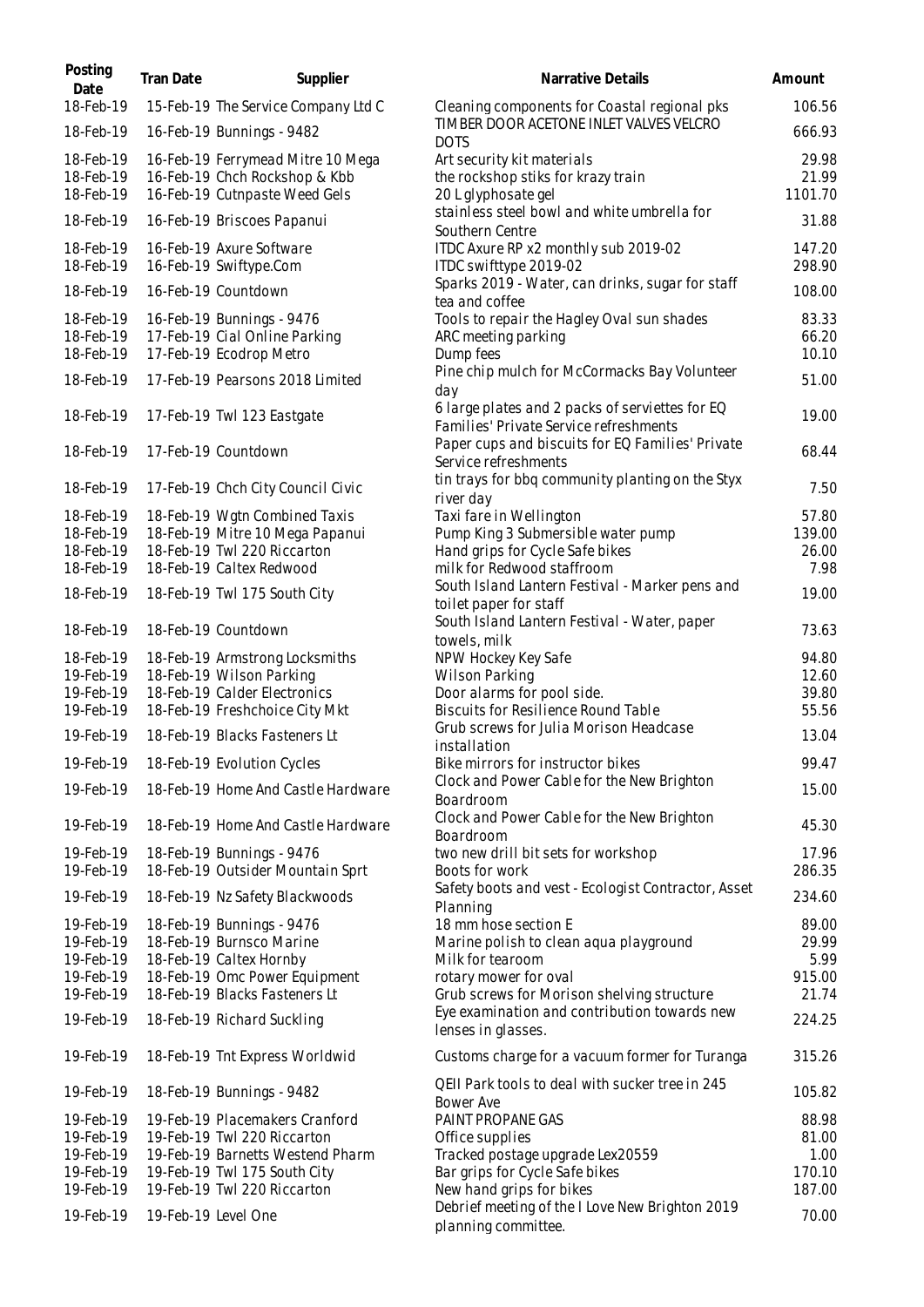| Posting<br>Date        | Tran Date          | Supplier                                                        | Narrative Details                                                                               | Amount          |
|------------------------|--------------------|-----------------------------------------------------------------|-------------------------------------------------------------------------------------------------|-----------------|
| 19-Feb-19              |                    | 19-Feb-19 Countdown                                             | Morning tea                                                                                     | 16.65           |
| 19-Feb-19              |                    | 19-Feb-19 Animates Tower Junction                               | chlorine water treatment for fish tank, light up<br>ball for sensory bowl, oxygen paint         | 52.54           |
| 19-Feb-19              |                    | 19-Feb-19 Waterforce Christchurch                               | Parts needed to replace part of water supply<br>system - Tompsons Reserve                       | 12.81           |
| 19-Feb-19<br>19-Feb-19 |                    | 19-Feb-19 New World Rolleston<br>19-Feb-19 Irrigation Warehouse | kitchen supplies<br>Irrigation requirements for section a and e                                 | 25.81<br>604.39 |
| 19-Feb-19              |                    | 19-Feb-19 Pak N Save Northlands                                 | Catering for Papanui Inter-Agency Network<br>Meeting held on 19 February 2019                   | 5.94            |
| 19-Feb-19              | 19-Feb-19 Kiwigas  |                                                                 | park BBQ gas bottle                                                                             | 188.37          |
| 20-Feb-19              |                    | 17-Feb-19 Paypal *paquitooo                                     | Nepenthes seed (Carnivorous plant)                                                              | 24.34           |
| 20-Feb-19              |                    | 17-Feb-19 Abebooks.Co Fsosf2                                    | Library book                                                                                    | 62.85           |
| 20-Feb-19              |                    | 18-Feb-19 Gm Cabs Pty Ltd                                       | ARC meeting taxi                                                                                | 69.77           |
| 20-Feb-19<br>20-Feb-19 |                    | 18-Feb-19 Lil Regie Ltd<br>19-Feb-19 Wilson Parking             | Coastal Restoration conference registration<br>Wilson Parking                                   | 410.00<br>10.60 |
| 20-Feb-19              |                    | 19-Feb-19 Wilson Parking                                        | <b>Wilson Parking</b>                                                                           | 12.60           |
| 20-Feb-19              |                    | 19-Feb-19 Wilson Parking                                        | Parking for seminar at Civic                                                                    | 12.60           |
| 20-Feb-19              |                    | 19-Feb-19 Bunnings - 9482                                       | gudgeon for gate, brackets for picnic tables, bolts<br>for tables.                              | 91.92           |
| 20-Feb-19              |                    | 19-Feb-19 Wilson Parking                                        | <b>Wilson Parking</b>                                                                           | 22.60           |
| 20-Feb-19              |                    | 19-Feb-19 Saecowilson - Christch                                | In House Maintenance TP5 Seal - WO                                                              | 469.41          |
| 20-Feb-19              |                    | 19-Feb-19 Kiwi Cabs                                             | Taxi Wellington Airport to City - LGFA Shareholder<br>Council - This will be reimbursed by LGFA | 45.20           |
| 20-Feb-19              |                    | 19-Feb-19 Spotify P098d92e5d                                    | Monthly Spotify account - Vbase Touch 5-3-08-<br>4401                                           | 14.99           |
| 20-Feb-19              |                    | 19-Feb-19 Silvertop Vic 131008                                  | ARC meeting taxi                                                                                | 20.14           |
| 20-Feb-19              |                    | 19-Feb-19 Createsend.Com Ema                                    | Central city transport update - February 2019                                                   | 8.26            |
| 20-Feb-19              |                    | 19-Feb-19 Createsend.Com Ema                                    | Your invitation to the Nga Puna Wai Grand<br>Opening Ceremony                                   | 10.90           |
| 20-Feb-19              |                    | 19-Feb-19 Createsend.Com Ema                                    | Swimsmart Newsletter - February 2019                                                            | 55.74           |
| 20-Feb-19              |                    | 19-Feb-19 Createsend.Com Ema                                    | <b>RSU Fitness Newsletter</b>                                                                   | 72.58           |
| 20-Feb-19<br>20-Feb-19 |                    | 19-Feb-19 Wilson Parking<br>19-Feb-19 Ecodrop Metro             | Parking at Civic car park for meetings<br>Dumping Rubbish                                       | 12.60<br>81.09  |
| 20-Feb-19              |                    | 19-Feb-19 Nz Safety Blackwoods                                  | PPE for new starter                                                                             | 245.05          |
| 20-Feb-19              |                    | 19-Feb-19 Toyworld Tower Junction                               | 3 small textured puffer balls, 2 large textured                                                 | 75.93           |
|                        |                    |                                                                 | puffer balls 3 stretchie textured balls                                                         |                 |
| 20-Feb-19              |                    | 19-Feb-19 Wilson Parking                                        | Parking for Turanga meeting                                                                     | 6.10            |
| 20-Feb-19<br>20-Feb-19 | 19-Feb-19 Q Store  | 19-Feb-19 Omc Power Equipment                                   | Art materials for Youth Week event<br>line trimmer repair                                       | 48.29<br>142.77 |
| 20-Feb-19              |                    | 19-Feb-19 Nz Safety Blackwoods                                  | safety glasses and ear muffs                                                                    | 206.30          |
| 20-Feb-19              |                    | 19-Feb-19 Freshchoice City Mkt                                  | 2 x Prezzy cards for Casino survey incentive                                                    | 111.90          |
| 20-Feb-19              |                    | 19-Feb-19 Kilmarnock Enterprises                                | Refurb of Skype Headsets                                                                        | 73.60           |
| 20-Feb-19              |                    | 19-Feb-19 Computer Dynamics Ltd                                 | HDMI cables for stock                                                                           | 165.72          |
| 20-Feb-19              |                    | 19-Feb-19 St Pierres Northlands                                 | Catering for Papanui Inter-Agency Network<br>Meeting held on 19 February 2019                   | 22.00           |
| 20-Feb-19              | 19-Feb-19 Vegeland |                                                                 | animal area food                                                                                | 9.97            |
| 20-Feb-19              |                    | 19-Feb-19 Nz Safety Blackwoods                                  | gloves for rubbish pick for community volunteers<br>groups                                      | 120.47          |
| 20-Feb-19              | 19-Feb-19 Casbolts |                                                                 | New motorbike helmet for lan                                                                    | 218.00          |
| 20-Feb-19              |                    | 19-Feb-19 Westend Stories                                       | Leaving function                                                                                | 30.00           |
| 20-Feb-19              |                    | 19-Feb-19 Pak N Save Riccarton                                  | Catering for Community Board Meeting 20 Feb                                                     | 31.23           |
| 20-Feb-19              |                    | 19-Feb-19 Parsley And Sage                                      | Kai for LCH Community Board Meeting 4 Feb 2019                                                  | 132.94          |
| 20-Feb-19              |                    | 20-Feb-19 Mrc Global (NZ) Ltd                                   | Reactive Renewals<br>summertime reading staff competition prizes for                            | 86.80           |
| 20-Feb-19              |                    | 20-Feb-19 Countdown                                             | runners up                                                                                      | 42.00           |
| 20-Feb-19              |                    | 20-Feb-19 Pak N Save Northlands                                 | Monthly PaknSav account for GC                                                                  | 261.18          |
| 20-Feb-19              |                    | 20-Feb-19 Freshchoice City Mkt                                  | Holding payment for catering order - meeting with<br>externals over lunch hours                 | 1.00            |
| 20-Feb-19              |                    | 20-Feb-19 Stuff Ps Recurring                                    | The Press subscription                                                                          | 42.68           |
| 20-Feb-19<br>20-Feb-19 |                    | 20-Feb-19 Stuff Ps Recurring<br>20-Feb-19 Stuff Ps Recurring    | The Press subscription<br>The Press subscription                                                | 50.70<br>55.47  |
| 20-Feb-19              |                    | 20-Feb-19 Stuff Ps Recurring                                    | The Press subscription                                                                          | 56.77           |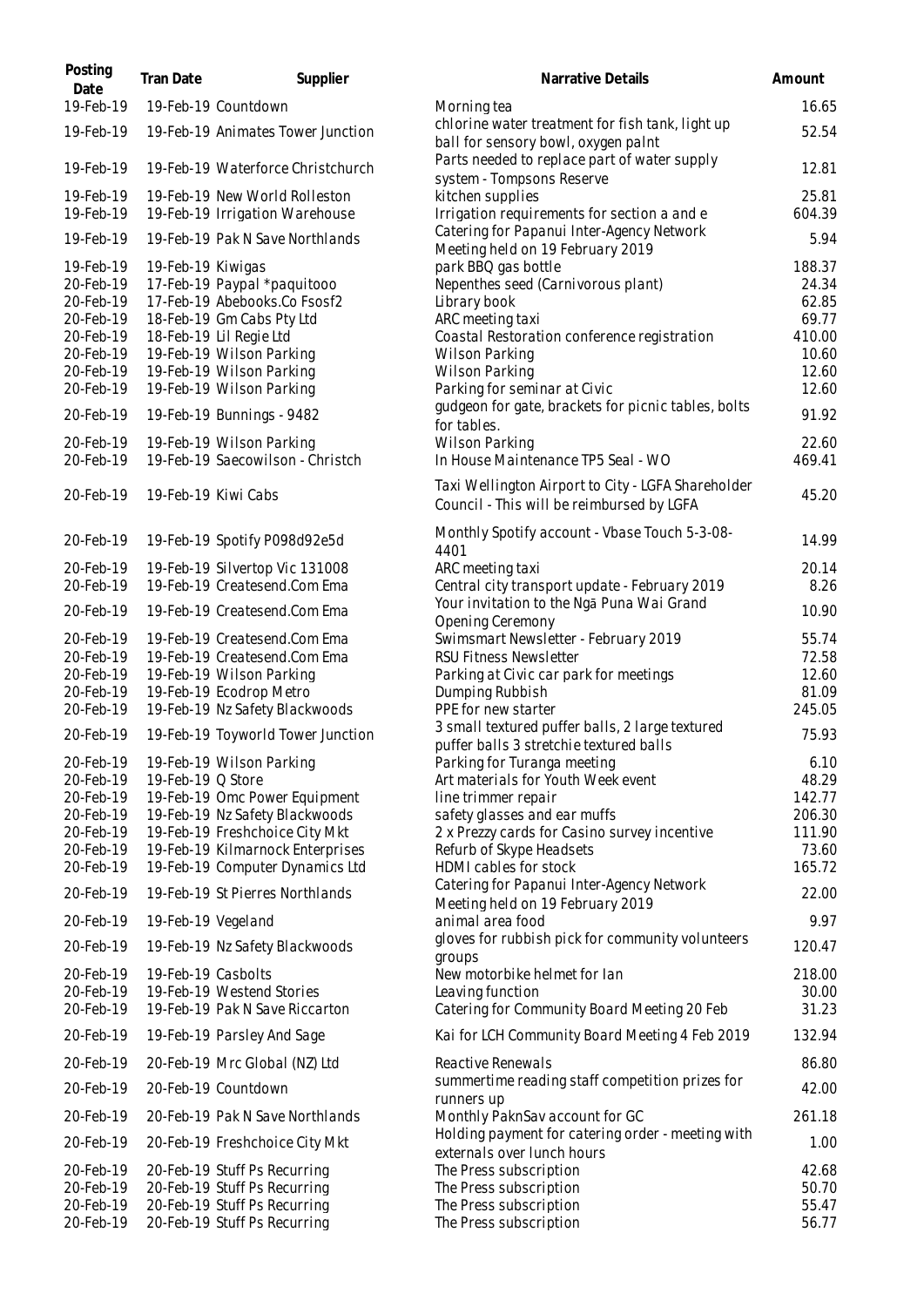| Posting<br>Date        | Tran Date        | Supplier                                                        | Narrative Details                                                                                              | Amount          |
|------------------------|------------------|-----------------------------------------------------------------|----------------------------------------------------------------------------------------------------------------|-----------------|
| 20-Feb-19              |                  | 20-Feb-19 Shirley Service Centre                                | Parking coupons for use by staff when attedning<br>meetings in Town.                                           | 310.00          |
| 20-Feb-19              |                  | 20-Feb-19 Halswell Timber                                       | Timber for fixing a park bench                                                                                 | 43.27           |
| 20-Feb-19              |                  | 20-Feb-19 Just Incredible Hornby                                | Scouring pads & dish cloths for tourist flat                                                                   | 11.96           |
| 20-Feb-19              |                  | 20-Feb-19 Twl 128 Hornby                                        | 6 teatowels for Tourist flat and 12 teaspoons for<br>standard cabins                                           | 21.00           |
| 20-Feb-19              |                  | 20-Feb-19 Bed Bath Hornby                                       | 1 set of Queens Sheets & Pillow cases to replace<br>ripped one in tourist flat, 1 single mattress<br>protector | 111.60          |
| 20-Feb-19              |                  | 20-Feb-19 Wsl Hornby                                            | 4 x Ink for printer, paper, sellotape, Memo cube<br>refill and AA batteries for clocks & remotes               | 674.53          |
| 20-Feb-19              |                  | 20-Feb-19 Stuff Ps Recurring                                    | The Press - CAG library subscription                                                                           | 52.00           |
| 20-Feb-19              |                  | 20-Feb-19 The Wooden Spoon Cafe                                 | Lunchtime meal provided for two (2) persons<br>travelling to Nelson to visit the EOC.                          | 47.00           |
| 20-Feb-19              |                  | 20-Feb-19 Freshchoice Barrington                                | Spreydon Milk Voucher                                                                                          | 20.00           |
| 20-Feb-19              |                  | 20-Feb-19 Pak N Save Northlands                                 | Catering for Shirley Inter-Agency Network Meeting                                                              | 6.49            |
| 20-Feb-19              |                  | 20-Feb-19 Resene Tower Junction34                               | held on 21 Feb 2019<br>paint                                                                                   | 197.06          |
| 20-Feb-19              |                  | 20-Feb-19 Countdown                                             | Milk for resale in the shop                                                                                    | 34.68           |
| 20-Feb-19              |                  | 20-Feb-19 Modica Group Limited                                  | Modica invoice 81366 for January 2019 text                                                                     | 138.31          |
|                        |                  |                                                                 | messaging.                                                                                                     |                 |
| 20-Feb-19              |                  | 20-Feb-19 Sydenham Bakery                                       | Sydenham Bakery - Catering for Hoon Hay network<br>meeting, 20 February 2019.                                  | 98.20           |
| 20-Feb-19              |                  | 20-Feb-19 Parsley And Sage                                      | Catering for Spreydon-Cashmere Community<br>Board meeting, 5 February 2019                                     | 126.50          |
| 21-Feb-19              |                  | 19-Feb-19 Gm Cabs Pty Ltd                                       | ARC meeting taxi                                                                                               | 15.00           |
| 21-Feb-19              | 19-Feb-19 Idmnz  |                                                                 | Institute of Digital Marketing course                                                                          | 424.80          |
| 21-Feb-19<br>21-Feb-19 |                  | 19-Feb-19 Pmi - Certification<br>19-Feb-19 Pmi - Membership     | PMI Certification Fee<br>Annual PMI Membership Fee                                                             | 90.05<br>283.66 |
|                        |                  |                                                                 | Error logging software license for SmartView,                                                                  |                 |
| 21-Feb-19              | 19-Feb-19 Sentry |                                                                 | annual subscription.                                                                                           | 468.27          |
| 21-Feb-19              |                  | 19-Feb-19 Kmart - Riccarton                                     | Resources for the Boardroom                                                                                    | 42.50           |
| 21-Feb-19              |                  | 20-Feb-19 Workplace Safety Sup                                  | FIRST AID KIT SUPPLIES                                                                                         | 361.38          |
| 21-Feb-19<br>21-Feb-19 |                  | 20-Feb-19 Wilson Parking<br>20-Feb-19 Internal Affairs          | Wilson Parking<br>Supply of two images from ATL for Sumner Road                                                | 12.60<br>60.00  |
|                        |                  |                                                                 | exhibition                                                                                                     |                 |
| 21-Feb-19              |                  | 20-Feb-19 Si Component Centre                                   | D.A.F Project                                                                                                  | 27.37           |
| 21-Feb-19<br>21-Feb-19 |                  | 20-Feb-19 Combinedyellow132227<br>20-Feb-19 Take Note Ferrymead | Taxi - Australasian Corporate manager forum<br>books for parks week - pitched event                            | 40.25<br>20.00  |
| 21-Feb-19              |                  | 20-Feb-19 The Naked Baker Ltd                                   | summertime reading staff competition - main                                                                    | 90.00           |
| 21-Feb-19              |                  | 20-Feb-19 Hcd Christchurch                                      | prize                                                                                                          | 12.20           |
| 21-Feb-19              |                  | 20-Feb-19 Bunnings - 9482                                       | Parts for chlorine delivery pump.<br>Fixtures for shelving                                                     | 30.00           |
| 21-Feb-19              |                  | 20-Feb-19 Bunnings - 9476                                       | 15mm Inline water filter, 20/25mm Nut % Tail                                                                   | 18.47           |
|                        |                  |                                                                 | hose fitting                                                                                                   |                 |
| 21-Feb-19              |                  | 20-Feb-19 French Bakery Limited                                 | Farewell morning tea catering                                                                                  | 243.00          |
| 21-Feb-19<br>21-Feb-19 |                  | 20-Feb-19 Voyager Internet Ltd                                  | Bulletin messaging                                                                                             | 11.50           |
|                        |                  | 20-Feb-19 Bunnings - 9482                                       | 8 mallets for stakes - marking trees SVA                                                                       | 42.00           |
| 21-Feb-19              |                  | 20-Feb-19 Bunnings - 9482<br>20-Feb-19 Bunnings - 9482          | tap fittings for Travis wetland<br>brass elbow/tap fitting                                                     | 15.98           |
| 21-Feb-19<br>21-Feb-19 |                  | 20-Feb-19 Bunnings - 9482                                       | water pipe fiittings for Travis plant watering                                                                 | 16.96<br>233.43 |
| 21-Feb-19              |                  | 20-Feb-19 Wilson Parking                                        | Parking for meeting at Civic Building                                                                          | 14.60           |
| 21-Feb-19              |                  | 20-Feb-19 Countdown                                             | Biscuits for Sister City meetings                                                                              | 8.00            |
| 21-Feb-19              |                  | 20-Feb-19 Wsl Eastgate                                          | Lamination pouches 100 A4 pouches                                                                              | 34.99           |
| 21-Feb-19              |                  | 20-Feb-19 Wilson Parking                                        | Parking at civic                                                                                               | 12.60           |
| 21-Feb-19              |                  | 20-Feb-19 Bp Connect Qe li                                      | Gas bottle refill                                                                                              | 38.99           |
| 21-Feb-19              |                  | 20-Feb-19 Bunnings - 9482                                       | South Island Lantern Festival - Cable ties<br>purchase                                                         | 66.95           |
| 21-Feb-19              |                  | 20-Feb-19 Oborns Nautical Rcctn                                 | South Island Lantern Festival - Rope for around                                                                | 731.00          |
|                        |                  |                                                                 | lanterns                                                                                                       |                 |
| 21-Feb-19              |                  | 20-Feb-19 Technofix Limited                                     | Phone repairs for the parking teams.                                                                           | 240.00          |
| 21-Feb-19              |                  | 20-Feb-19 Bunnings - 9476                                       | Paint rollers                                                                                                  | 54.45           |
| 21-Feb-19              |                  | 20-Feb-19 Burwood Produce                                       | animal area food greens                                                                                        | 51.00           |
| 21-Feb-19              |                  | 20-Feb-19 Paknsave Moorhouse                                    | catering                                                                                                       | 9.73            |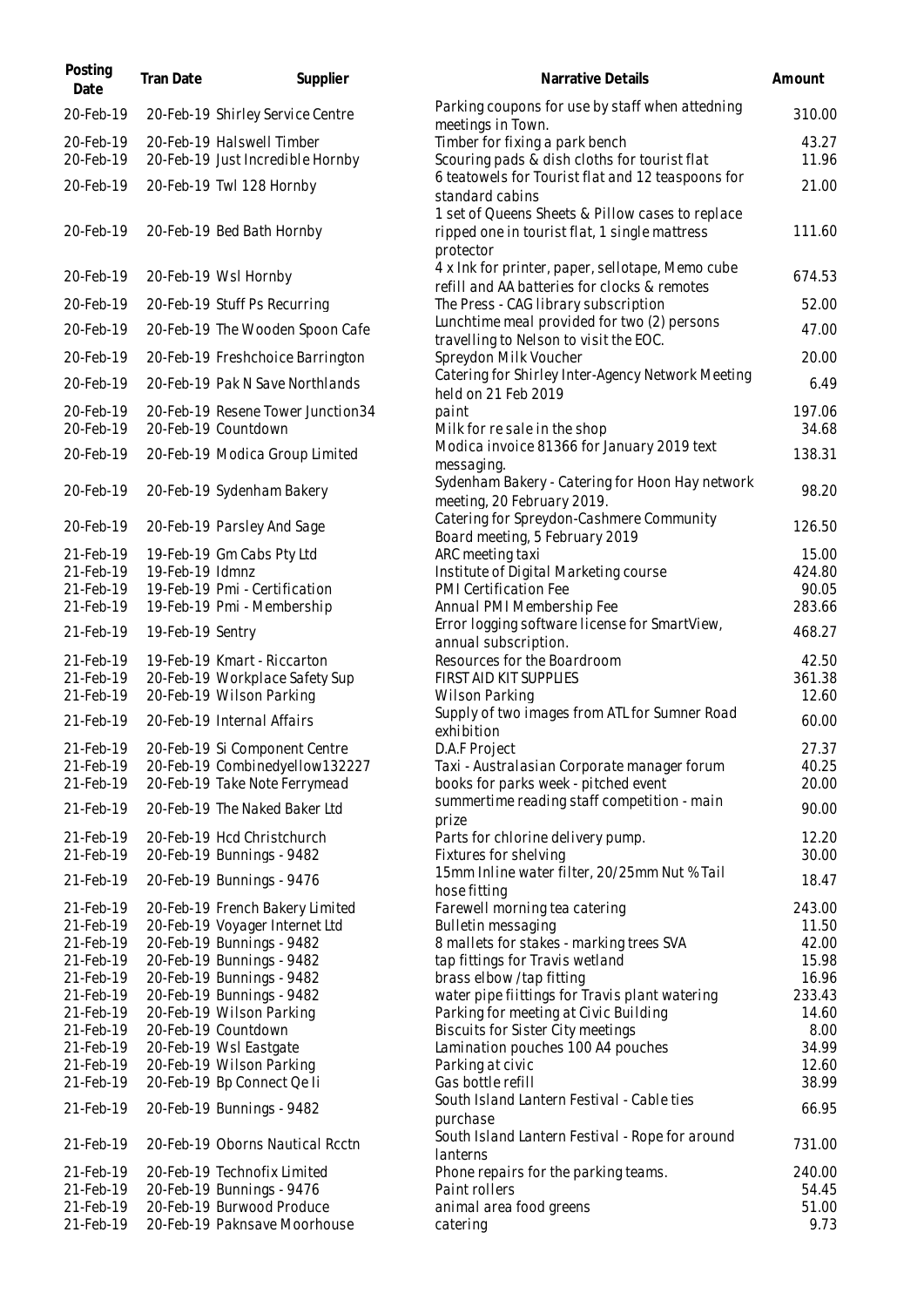| Posting<br>Date        | Tran Date        | Supplier                                               | Narrative Details                                                                           | Amount           |
|------------------------|------------------|--------------------------------------------------------|---------------------------------------------------------------------------------------------|------------------|
| 21-Feb-19              |                  | 20-Feb-19 Paknsave Moorhouse                           | Vouchers for monthly draw                                                                   | 120.00           |
| 21-Feb-19              |                  | 20-Feb-19 Bel & Brio                                   | Meal                                                                                        | 43.19            |
| 21-Feb-19              |                  | 21-Feb-19 Countdown                                    | Food for leaving Function                                                                   | 190.53           |
| 21-Feb-19<br>21-Feb-19 |                  | 21-Feb-19 Mrc Global (NZ) Ltd<br>21-Feb-19 Norgren Ltd | Reactive Renewals<br>Reactive Renewals                                                      | 181.78<br>397.05 |
| 21-Feb-19              |                  | 21-Feb-19 The Warehouse Online                         | Purchased table and chairs for Cathedral Square                                             | 489.86           |
| 21-Feb-19              |                  | 21-Feb-19 The Warehouse Online                         | Purchased table and chairs for Cathedral Square                                             | 699.80           |
| 21-Feb-19              |                  | 21-Feb-19 Mitre 10 Mega Hornby                         | Kurashiki Sister City Garden; landscaping around<br>sculpture                               | 179.00           |
| 21-Feb-19              |                  | 21-Feb-19 Every Educaid                                | krazy Train plastic fruit for necklace interactive                                          | 49.98            |
| 21-Feb-19              | 21-Feb-19 On Cue |                                                        | Gala Dinner - Day Delegate Ticket<br>Key Safe Wall mount purchased for Exhibits             | 178.05           |
| 21-Feb-19              |                  | 21-Feb-19 Ferrymead Mitre 10 Mega                      | cabinet                                                                                     | 90.18            |
| 21-Feb-19              |                  | 21-Feb-19 Waterforce Christchurch                      | Water fittings                                                                              | 18.03            |
| 21-Feb-19              |                  | 21-Feb-19 Mitre 10 Beckenham                           | Pick up tool-earmuffs-hand sanitiser-nutsetter.<br>Koha for Traditional Japanese Tea        | 118.94           |
| 21-Feb-19              |                  | 21-Feb-19 Countdown                                    | Ceremony.SubjectRE: Japan day Tea Ceremony at<br>Shirley Library                            | 30.00            |
| 21-Feb-19              |                  | 21-Feb-19 Spotlight Stores NZ Ltd                      | Paper bags to deliver Walk or Wheel spot prizes<br>to schools                               | 48.00            |
| 21-Feb-19              |                  | 21-Feb-19 Mighty Ape Limited                           | 2 Webcams for front counters                                                                | 64.00            |
| 21-Feb-19              |                  | 21-Feb-19 Mighty Ape Limited                           | LI PS4 upgrade - Pt1 of 2pt order                                                           | 161.00           |
| 21-Feb-19              |                  | 21-Feb-19 Mighty Ape Limited                           | AR PS4 Upgrade                                                                              | 681.00           |
| 21-Feb-19              | 21-Feb-19 Solgm  |                                                        | Tickets to the SOLGM award night.                                                           | 672.75           |
| 21-Feb-19              |                  | 21-Feb-19 Supervalue Sumner                            | Snacks and juice for Quiz Night.                                                            | 36.50            |
| 21-Feb-19              |                  | 21-Feb-19 Books & Gifts Outlet St                      | Edible Garden Awards                                                                        | 50.00            |
| 22-Feb-19              |                  | 19-Feb-19 Christchurch Airport                         | Airport parking whilst atte4nding LGFA<br>Shareholders Council - Will be reimbursed by      | 30.00            |
|                        |                  |                                                        | <b>LGFA</b>                                                                                 |                  |
| 22-Feb-19              |                  | 19-Feb-19 Justins Active Managem                       | New Zealand Fitness Industry Leaders Roundtable                                             | 207.83           |
| 22-Feb-19              |                  | 19-Feb-19 Jotform Inc.                                 | Subscription for H&S system                                                                 | 28.36            |
| 22-Feb-19              |                  | 21-Feb-19 Pvm Food And Beverage                        | food                                                                                        | 6.41             |
| 22-Feb-19              |                  | 21-Feb-19 Bel & Brio                                   | food                                                                                        | 45.95            |
| 22-Feb-19              |                  | 21-Feb-19 Bunnings - 9476                              | AA batteries for gate counters                                                              | 50.62            |
| 22-Feb-19              |                  | 21-Feb-19 Nz Transport Agency                          | Road user tax for plant 1023                                                                | 574.80           |
| 22-Feb-19              |                  | 21-Feb-19 Secure Parking Nz                            | Parking for meetings                                                                        | 6.00             |
| 22-Feb-19              |                  | 21-Feb-19 Spotto Vic                                   | ARC meeting taxi                                                                            | 16.73            |
| 22-Feb-19              |                  | 21-Feb-19 Para Rubber Christchur                       | Para rubber hoses for julia morison work                                                    | 93.00            |
| 22-Feb-19              |                  | 21-Feb-19 Kmart - Shirley                              | kettle for travis ed centre                                                                 | 25.00            |
| 22-Feb-19              |                  | 21-Feb-19 Bunnings - 9482                              | Bitupatch for Horseshoe Lake carpark                                                        | 123.00           |
| 22-Feb-19              |                  | 21-Feb-19 Bunnings - 9482                              | coach screws and concrete screws for travis<br>picnic table                                 | 136.37           |
| 22-Feb-19              |                  | 21-Feb-19 Mister Minit South City                      | Keys cut for Cathedral Square Padlock                                                       | 19.80            |
| 22-Feb-19              |                  | 21-Feb-19 Nz Safety Blackwoods                         | First Aid Kits for Level 2                                                                  | 182.04           |
| 22-Feb-19<br>22-Feb-19 |                  | 21-Feb-19 Vtnz Lichfield St<br>21-Feb-19 Officemax     | Registration for Animal management trailer<br>Steel cabinet purchased to keep exhibits from | 36.28<br>235.75  |
| 22-Feb-19              |                  | 21-Feb-19 Riccarton House Bistro                       | scene investigations<br>Riccarton Liaison Networking Group Start of 2019                    | 48.00            |
|                        |                  |                                                        | Meeting Costs                                                                               |                  |
| 22-Feb-19              |                  | 21-Feb-19 Wilson Parking                               | Parking for meeting at Civic Building                                                       | 6.60             |
| 22-Feb-19              |                  | 21-Feb-19 Emperors New Clothes                         | milk for staff tea room                                                                     | 9.00             |
| 22-Feb-19              |                  | 21-Feb-19 Countdown                                    | 2 mini sticky tape dispensers for EQ Memorial<br>Civic Service seating labels               | 6.00             |
| 22-Feb-19              |                  | 21-Feb-19 Bp Connect Marshlands                        | Milk for BLFP                                                                               | 8.38             |
| 22-Feb-19              |                  | 21-Feb-19 Paknsave Moorhouse                           | Snack food items purchased for volunteers<br>assisting with community resilience activity   | 40.71            |
| 22-Feb-19              |                  | 21-Feb-19 St Pierres Northlands                        | Catering for Shirley Inter-Agency Network Meeting<br>held 21 February 2019                  | 22.00            |
| 22-Feb-19              |                  | 21-Feb-19 New World Bishopdale                         | Catering for Papanui-Innes Community Board 22<br>February 2019                              | 35.22            |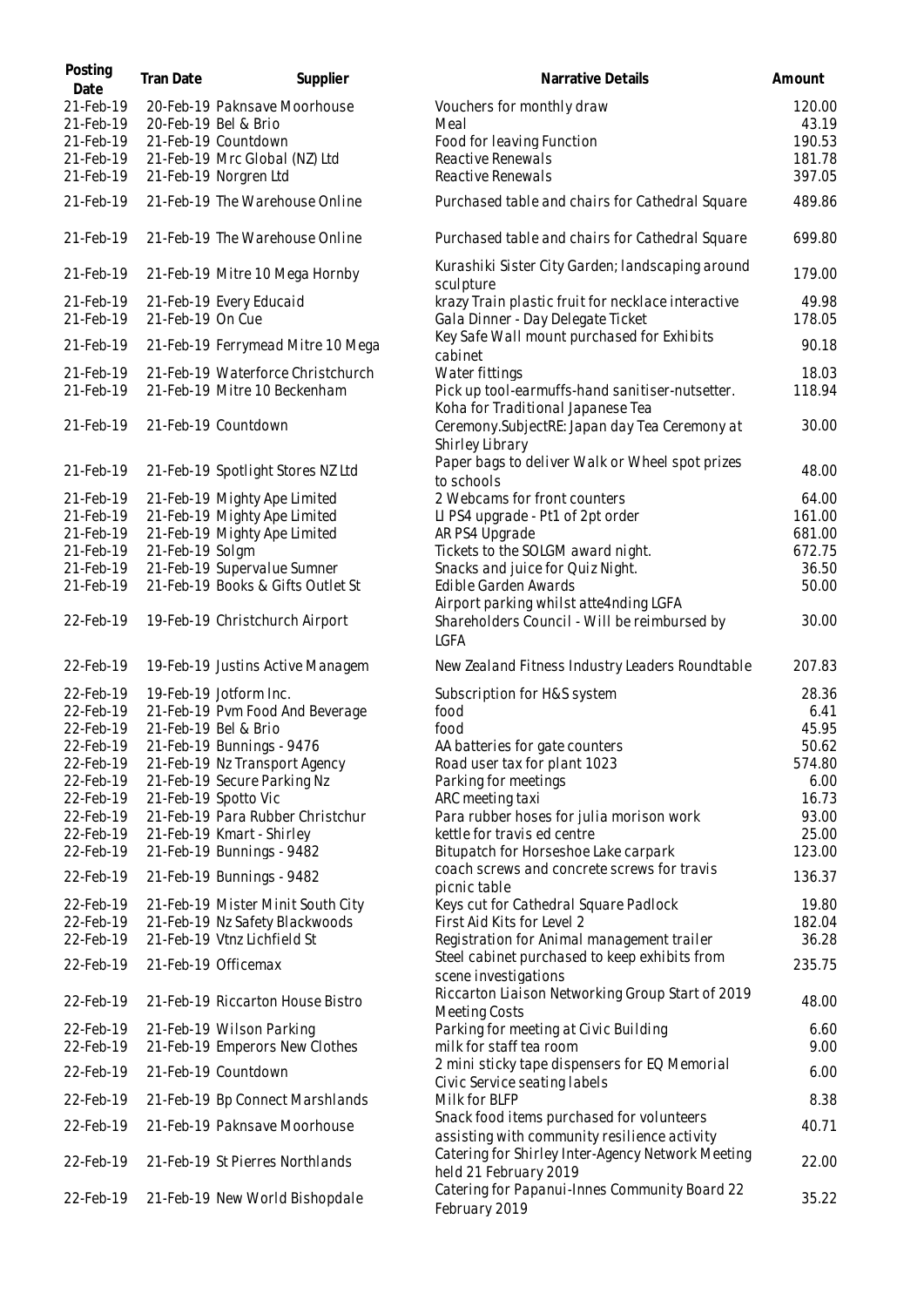| Posting<br>Date | Tran Date          | Supplier                          | Narrative Details                                                                        | Amount  |
|-----------------|--------------------|-----------------------------------|------------------------------------------------------------------------------------------|---------|
| 22-Feb-19       |                    | 21-Feb-19 Campaignmonitor.Co      | Campaign Monitor - Quarterly Newsletter.<br>73,0000 units                                | 1021.20 |
| 22-Feb-19       |                    | 21-Feb-19 Blacks Fasteners Ltd    | Cap Screws and Nuts                                                                      | 13.04   |
| 22-Feb-19       |                    | 21-Feb-19 Avonside Wainoni Vet    | Consultation - imp dog Marley                                                            | 40.50   |
| 22-Feb-19       |                    | 21-Feb-19 Pvm Food And Beverage   | Meal                                                                                     | 18.17   |
| 22-Feb-19       |                    | 21-Feb-19 Bel & Brio              | Meal                                                                                     | 37.40   |
| 22-Feb-19       |                    | 22-Feb-19 Ccc Parking             | Hereford St Parking                                                                      | 3.60    |
| 22-Feb-19       |                    | 22-Feb-19 New World South City    | Food for leaving Function                                                                | 23.98   |
| 22-Feb-19       |                    | 22-Feb-19 Norgren Ltd             | Reactive Renewals                                                                        | 63.64   |
| 22-Feb-19       |                    | 22-Feb-19 Wsl Eastgate            | Cafe Chair                                                                               | 99.00   |
| 22-Feb-19       |                    | 22-Feb-19 Mobil Aranui            | Fuel - Midges                                                                            | 142.17  |
|                 |                    |                                   | Magnetic Strips for ChCh Art Gallery Ground Floor                                        |         |
| 22-Feb-19       |                    | 22-Feb-19 Magnets NZ Ltd          | Magnet Wall                                                                              | 284.05  |
| 22-Feb-19       |                    | 22-Feb-19 Photo & Video Interntnl | Binoculars for field work                                                                | 128.00  |
| 22-Feb-19       |                    | 22-Feb-19 Noel Leeming 12         | 2 x life-roof cases for new Iphone 6's and 2 x<br>external hard drives for photo storage | 519.96  |
| 22-Feb-19       |                    | 22-Feb-19 Ccc Art Gallery Car Prk | Parking - training at Civic                                                              | 5.00    |
| 22-Feb-19       |                    | 22-Feb-19 Ccc Parking             | Parking - Training at Civic                                                              | 6.70    |
|                 |                    |                                   | Postage tracking and stamp for non branded                                               |         |
| 22-Feb-19       |                    | 22-Feb-19 Barnetts Westend Pharm  | envelope Lex20559                                                                        | 3.42    |
|                 |                    |                                   | 1/2 share of Trade Me account for Parklands                                              |         |
| 22-Feb-19       | 22-Feb-19 Trade Me |                                   | Library Cafe rfp.                                                                        | 499.00  |
|                 |                    |                                   | Child Bag Valve Mask for First Aid Training at the                                       |         |
| 22-Feb-19       |                    | 22-Feb-19 Nz Red Cross            | pool.                                                                                    | 33.50   |
| 22-Feb-19       |                    | 22-Feb-19 Fab Plastics Limited    | fab plastics mirror for krazy train                                                      | 54.05   |
| 22-Feb-19       |                    | 22-Feb-19 Ferrymead Mitre 10 Mega | Uniform for Park Rangers                                                                 | 251.83  |
| 22-Feb-19       |                    | 22-Feb-19 Countdown               | Food for volunteers at Culture Galore                                                    | 63.39   |
| 22-Feb-19       |                    | 22-Feb-19 Mitre 10 Mega Papanui   | latch and padlock for events fridge                                                      | 54.02   |
| 22-Feb-19       |                    | 22-Feb-19 Paper Plus Eastgate     | Item Returned and cash refund given and paid                                             | 49.99   |
| 22-Feb-19       |                    | 22-Feb-19 Ccc Art Gallery Car Prk | back via service desk.<br>Parking for meetings at Civic                                  | 8.00    |
|                 |                    |                                   | South Island Lantern Festival - Knives for Cutting                                       |         |
| 22-Feb-19       |                    | 22-Feb-19 Twl 175 South City      | Signage                                                                                  | 28.00   |
| 22-Feb-19       |                    | 22-Feb-19 Countdown               | South Island Lantern Festival - Water for                                                | 60.00   |
|                 |                    |                                   | Performers                                                                               |         |
| 22-Feb-19       |                    | 22-Feb-19 Ccc Parking             | Parking for H&S meeting                                                                  | 5.15    |
| 25-Feb-19       |                    | 20-Feb-19 Paypal *bluevanesco     | Microprocessor for Scoreboard controllers -<br>allows 12 sec shot clock for 3V3          | 98.72   |
| 25-Feb-19       |                    | 21-Feb-19 Hms Airport Terminal    | Food at trade fair                                                                       | 5.90    |
| 25-Feb-19       |                    | 21-Feb-19 Www.Ingogo              | Taxi from trade fair to hotel (had luggage)                                              | 31.31   |
| 25-Feb-19       |                    | 21-Feb-19 Gm Cabs Pty Ltd         | From airport to the trade show.                                                          | 66.33   |
| 25-Feb-19       |                    | 21-Feb-19 Mingk Pty Ltd           | Stock for resale                                                                         | 352.85  |
| 25-Feb-19       |                    | 21-Feb-19 Rms Publishing          | Goods for resale                                                                         | 392.80  |
| 25-Feb-19       |                    | 21-Feb-19 Ingogo Ltd              | ARC meeting taxi                                                                         | 70.04   |
| 25-Feb-19       |                    | 21-Feb-19 Paypal *rooke Books     | Library book                                                                             | 279.03  |
| 25-Feb-19       |                    | 21-Feb-19 Kangaroos Convenience   | Sydney Metro card - bus                                                                  | 43.65   |
| 25-Feb-19       |                    | 21-Feb-19 Ocean Mantra Accesso    | Giftware for resale in B G V C Gift shop                                                 | 103.60  |
| 25-Feb-19       |                    | 22-Feb-19 Ecodrop Styx            | RECYCLING WASTE                                                                          | 20.27   |
| 25-Feb-19       |                    | 22-Feb-19 Deans Auto Electric     | BATTERY CHARGE INSTALL KILL SWITCH                                                       | 177.30  |
|                 |                    |                                   |                                                                                          |         |
| 25-Feb-19       |                    | 22-Feb-19 Pvm Food And Beverage   | food                                                                                     | 8.58    |
| 25-Feb-19       |                    | 22-Feb-19 The Grounds (Cbd)       | Food                                                                                     | 34.28   |
| 25-Feb-19       |                    | 22-Feb-19 Bunnings - 9476         | irrigation fittings                                                                      | 13.04   |
| 25-Feb-19       |                    | 22-Feb-19 Pigeon Whole Bakers     | Breakfast - attending Australasian Corporate<br>managers conference.                     | 9.65    |
| 25-Feb-19       |                    | 22-Feb-19 Saecowilson - Christch  | TF Fan A - WO                                                                            | 43.92   |
| 25-Feb-19       |                    | 22-Feb-19 Mainland Fasterners     | 1M-G2 Ventilation Check - WO                                                             | 215.63  |
| 25-Feb-19       |                    | 22-Feb-19 Bunnings - 9482         | Retractable knife and screwdriver set for chlorine<br>production specialist              | 35.06   |
| 25-Feb-19       |                    | 22-Feb-19 George Henry & Co Ltd   | Spanner set for chlorine production specialist                                           | 85.00   |
| 25-Feb-19       |                    | 22-Feb-19 Bunnings - 9476         | Bag for protecting spotting scope/lenses                                                 | 49.98   |
|                 |                    |                                   | Replacing poolside hose reel that has rusted and                                         |         |
| 25-Feb-19       |                    | 22-Feb-19 Hcd Christchurch        | no longer works                                                                          | 907.48  |
| 25-Feb-19       |                    | 22-Feb-19 Khan Khan Business      | Taxi from Chch Airport                                                                   | 57.60   |
| 25-Feb-19       |                    | 22-Feb-19 Createsend.Com Ema      | Newsline 22/02/2019                                                                      | 49.95   |